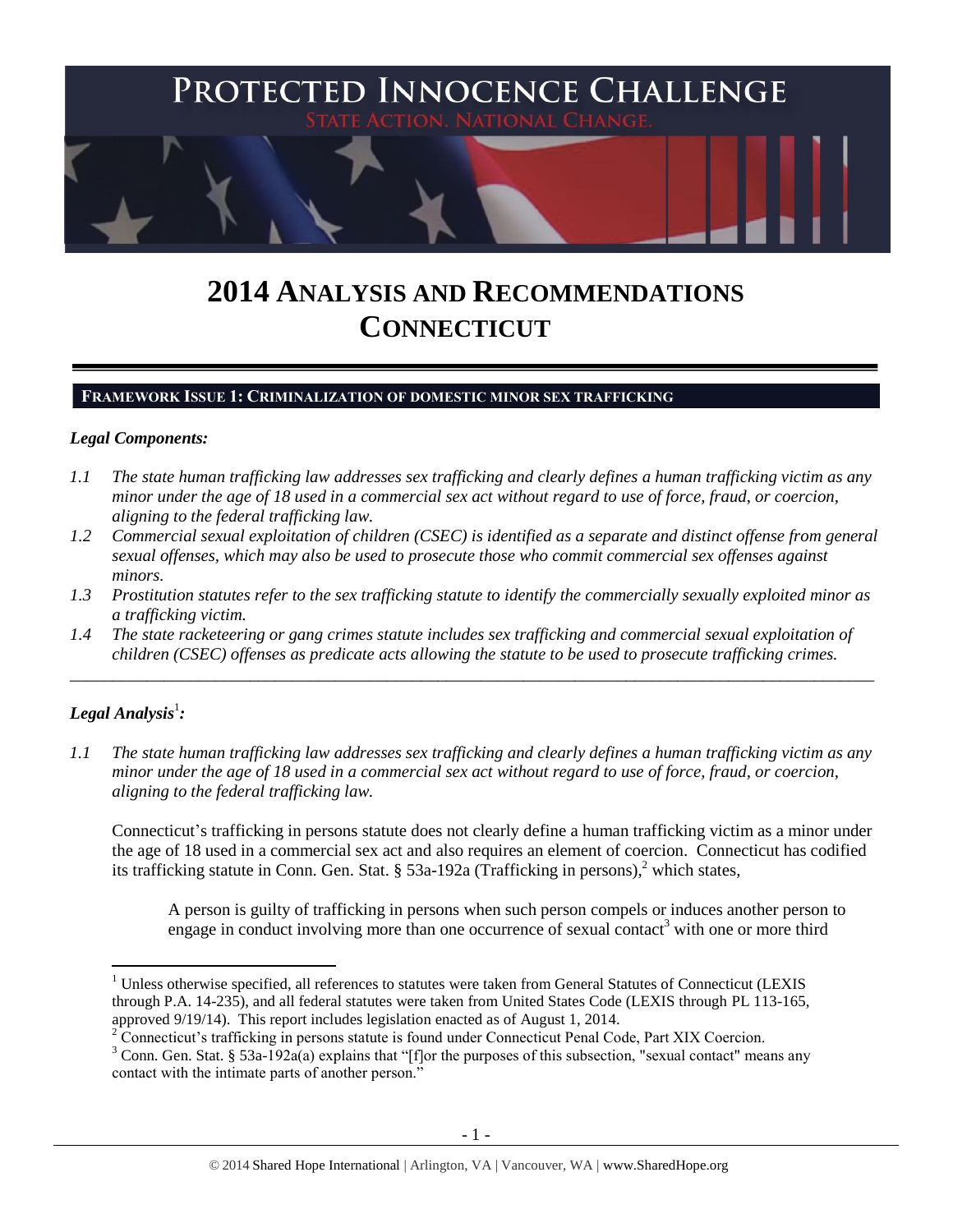persons, or provide labor or services<sup>4</sup> that such person has a legal right to refrain from providing, by means of (1) the use of force against such other person or a third person, or by the threat of use of force against such other person or a third person, (2) fraud, or (3) coercion, as provided in section 53a-192. . .

Conn. Gen. Stat. § 53a-192a(a). A conviction under this statute is punishable as a Class B felony by imprisonment for 1–20 years,<sup>5</sup> a fine not to exceed \$15,000, or both. Conn. Gen. Stat. §§ 53a-192a(b), 53a-35a(6), 53a-41(2), 53a-28(b)(4), (6).

A conviction for trafficking in persons requires the use of force or threat of use of force, fraud, or coercion. According to Conn. Gen. Stat. § 53a-65(7), "'Use of force' means: (A) use of a dangerous instrument; or (B) use of actual physical force or violence or superior physical strength against the victim." Under, Conn. Gen. Stat. § 53a-192(a),

A person is guilty of coercion when he compels or induces another person to engage in conduct which such other person has a legal right to abstain from engaging in, or to abstain from engaging in conduct in which such other person has a legal right to engage, by means of instilling in such other person a fear that, if the demand is not complied with, the actor or another will: (1) Commit any criminal offense; or (2) accuse any person of a criminal offense; or (3) expose any secret tending to subject any person to hatred, contempt or ridicule, or to impair any person's credit or business repute; or (4) take or withhold action as an official, or cause an official to take or withhold action.

- 1.1.1 Recommendation: Amend Conn. Gen. Stat. § 53a-192a (Trafficking in persons) to eliminate the requirement of proving use of force or threat of use of force, fraud, or coercion in the sex trafficking of a minor under the age of 18. 6
- *1.2 Commercial sexual exploitation of children (CSEC) is identified as a separate and distinct offense from general sexual offenses, which may also be used to prosecute those who commit commercial sex offenses against minors.*

Connecticut has several statutes specifically criminalizing CSEC, including the following:

Therefore, it should be presumed throughout this report that the penalty of imprisonment may be wholly or partially suspended unless specifically stated to the contrary.

<sup>6</sup> Subsequent recommendations in this report referring to the state human trafficking law are predicated upon the recommendation contained in Section 1.1 being previously or simultaneously implemented.

 $\overline{a}$ <sup>4</sup> The terms "labor" or "services" are not defined.

 $<sup>5</sup>$  If an offender is sentenced to imprisonment, however, the court may suspend any or all portions of imprisonment,</sup> unless the convicting statute expressly provides otherwise. Specifically, Conn. Gen. Stat. § 53a-28(b) states,

Except as provided in section 53a-46a [Imposition of sentence for capital felony], when a person is convicted of an offense, the court shall impose one of the following sentences: (1) A term of imprisonment; or (2) a sentence authorized by section 18-65a [Confinement of young and teenage women] or 18-73 [Confinement of male children and youths]; or (3) a fine; or (4) a term of imprisonment and a fine; or (5) a term of imprisonment, with the execution of such sentence of imprisonment suspended, entirely or after a period set by the court, and a period of probation or a period of conditional discharge; or (6) a term of imprisonment, with the execution of such sentence of imprisonment suspended, entirely or after a period set by the court, and a fine and a period of probation or a period of conditional discharge; or (7) a fine and a sentence authorized by section 18-65a or 18-73; or (8) a sentence of unconditional discharge; or (9) a term of imprisonment and a period of special parole as provided in section 54-125e [Special parole].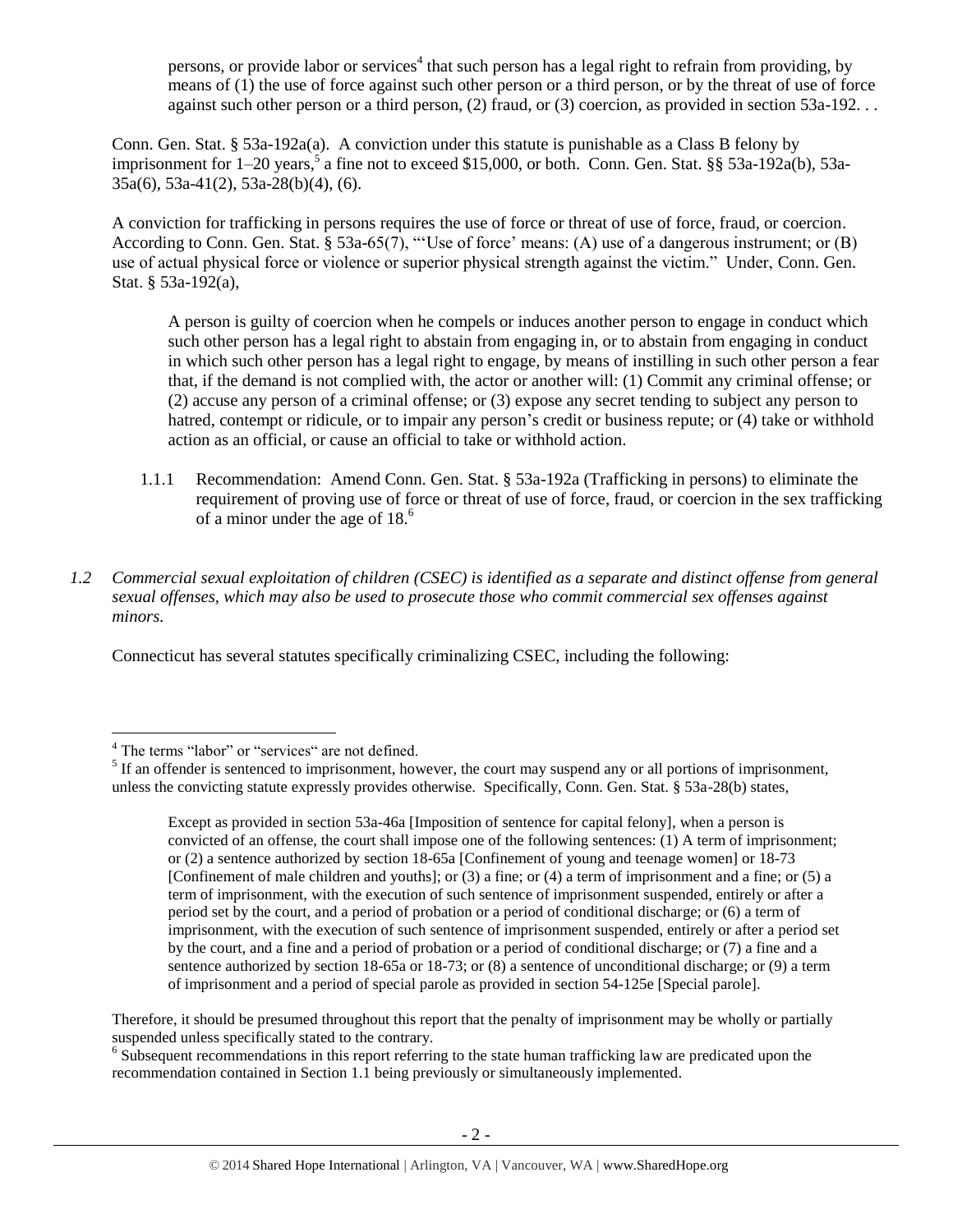- 1. Conn. Gen. Stat. § 53a-86(a)(2) (Promoting prostitution in the first degree) makes it a crime if a person knowingly "advances<sup>7</sup> or profits from prostitution<sup>8</sup> of a person less than eighteen years old." A conviction under this statute is punishable as a Class B felony by imprisonment for 1–20 years, of which all but 9 months may be suspended, and a possible fine not to exceed \$15,000. Conn. Gen. Stat. §§ 53a-86(b), 53a-35a(6), 53a-41(2), 53a-28(b)(4).
- 2. Conn. Gen. Stat. § 53a-196a(a) (Employing a minor in an obscene performance) states,

<span id="page-2-5"></span><span id="page-2-4"></span><span id="page-2-3"></span><span id="page-2-2"></span><span id="page-2-1"></span><span id="page-2-0"></span>A person is guilty of employing a minor in an obscene performance when such person (1) employs any minor, whether or not such minor receives any consideration, for the purpose of promoting<sup>9</sup> any material<sup>10</sup> or performance<sup>11</sup> which is obscene as to minors,<sup>12</sup> notwithstanding that such material or performance is intended for an adult audience, or (2) permits any such minor to be [so] employed . . . and such person is the parent or guardian of such minor or otherwise responsible for the general supervision of such minor's welfare.

A conviction under this statute is punishable as a Class A felony by imprisonment for 10–25 years, of which all but 10 years may be suspended, and a possible fine not to exceed \$20,000. Conn. Gen. Stat. §§ 53a-196a(b), 53a-35a(4), 53a-41(1), 53a-28(b)(4).

 $\frac{1}{9}$  Conn. Gen. Stat. § 53a-193(12) states, "Promote' means to manufacture, issue, sell, give, provide, lend, mail, deliver, transfer, transmit, publish, distribute, circulate, disseminate, present, exhibit, advertise, produce, direct or participate in."

 $10$  Pursuant to Conn. Gen. Stat. § 53a-193(10),

"Material" means anything tangible which is capable of being used or adapted to arouse prurient, shameful or morbid interest, whether through the medium of reading, observation, sound or in any other manner. Undeveloped photographs, molds, printing plates, and the like, may be deemed obscene notwithstanding that processing or other acts may be required to make the obscenity patent or to disseminate it.

<sup>11</sup> "Performance" is defined as "any play, motion picture, dance or other exhibition performed before an audience." Conn. Gen. Stat. § 53a-193(11).

<sup>12</sup> Pursuant to Conn. Gen. Stat.  $\frac{12}{33a-193(2)}$ ,

Material or a performance is "obscene as to minors "if it depicts a prohibited sexual act and, taken as a whole, it is harmful to minors. For purposes of this subdivision: (A) "Minor" means any person less than seventeen years old as used in section 53a-196 [Obscenity as to minors] and less than sixteen years old as used in sections 53a-196a and 53a-196b [Promoting a minor in an obscene performance], and (B) "harmful to minors" means that quality of any description or representation, in whatever form, of a prohibited sexual act, when (i) it predominantly appeals to the prurient, shameful or morbid interest of minors, (ii) it is patently offensive to prevailing standards in the adult community as a whole with respect to what is suitable material for minors, and (iii) taken as a whole, it lacks serious literary, artistic, educational, political or scientific value for minors.

 $\overline{a}$ <sup>7</sup> Conn. Gen. Stat. § 53a-85(1) (Promoting prostitution: Definitions) states,

A person "advances prostitution" when, acting other than as a prostitute or as a patron thereof, he knowingly causes or aids a person to commit or engage in prostitution, procures or solicits patrons for prostitution, provides persons or premises for prostitution purposes, operates or assists in the operation of a house of prostitution or a prostitution enterprise, or engages in any other conduct designed to institute, aid or facilitate an act or enterprise of prostitution.

<sup>&</sup>lt;sup>8</sup> Conn. Gen. Stat. § 53a-85(2) states, "A person 'profits from prostitution' when acting other than as a prostitute receiving compensation for personally rendered prostitution services, he accepts or receives money or other property pursuant to an agreement or understanding with any person whereby he participates or is to participate in the proceeds of prostitution activity."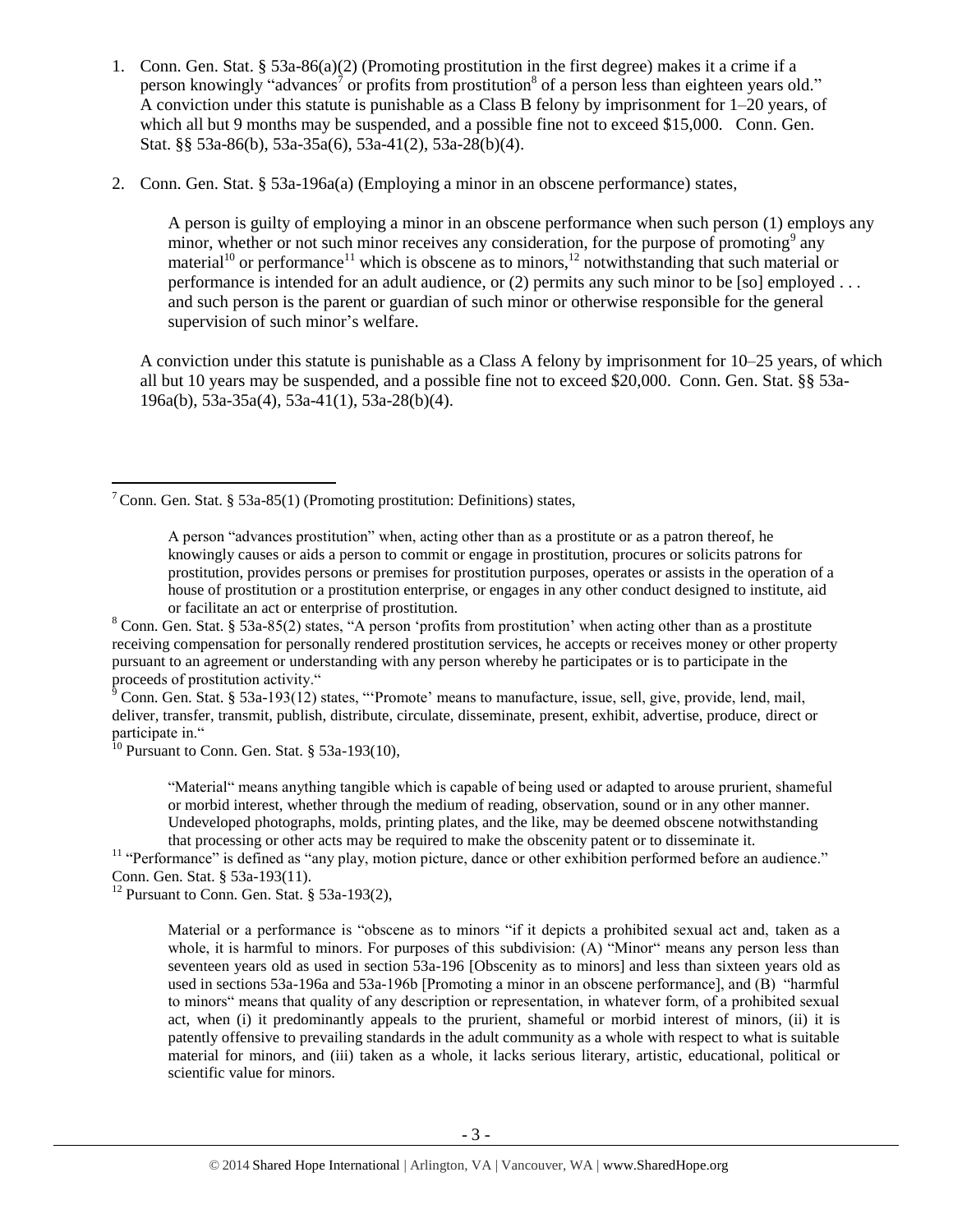- 3. Conn. Gen. Stat. § 53a-83 (Patronizing a Prostitute) makes buying commercial sex with a minor a class C felony, if the buyer knew or should have known at the time of the purchase that the minor was either under the age of 18 or the victim of human trafficking. A violation is a class C felony.
- 4. Conn. Gen. Stat. § 53a-90a(a) (Enticing a minor. Penalties) makes it a crime if a person "uses an interactive computer service<sup>13</sup> to knowingly persuade, induce, entice or coerce any person under sixteen years of age to engage in prostitution or sexual activity for which the actor may be charged with a criminal offense."

<span id="page-3-0"></span>A first conviction under this statute is punishable as a Class D felony by imprisonment for 1–5 years, a fine not to exceed \$5,000, or both; a second conviction is punishable as a Class C felony by imprisonment for 1–10 years, a fine not to exceed \$10,000, or both, while third and subsequent convictions are punishable as Class B felonies by imprisonment for 1–20 years, a fine not to exceed \$15,000, or both. Conn. Gen. Stat. §§ 53a-90a(b)(1), 53a-41(2)–(4), 53a-35a(6)–(8), 53a-28(b)(4), (6). If the victim is under the age of 13, however, a first conviction is punishable as a Class B felony by imprisonment for 5–20 years, of which all but 5 years may be suspended, and a possible fine not to exceed \$15,000, while subsequent convictions are punishable as a Class B felony by imprisonment for 10–20 years, of which all but 10 years may be suspended, and a possible fine not to exceed \$15,000. Conn. Gen. Stat. §§ 53a-90a(b)(2), 53a-41(2), 53a-35a(6), 53a-28(b)(4).

5. Conn. Gen. Stat. § 53a-70c(a) (Aggravated sexual assault of a minor) states,

A person is guilty of aggravated sexual assault of a minor when such person commits a violation of subdivision (2) of subsection (a) of section 53-21 [Injury or risk of injury to, or impairing morals of, children. Sale of children] or section 53a-70 [Sexual assault in the first degree], section 53a-70a [Aggravated sexual assault in the first degree], section 53a-71 [Sexual assault in the second degree], section 53a-86 [Promoting prostitution in the first degree], Conn. Gen. Stat § 53a-87 [Promoting prostitution in the second degree] or section 53a-196a [Employing a minor in an obscene performance] and the victim of such offense is under thirteen years of age, and (1) such person kidnapped or illegally restrained the victim, (2) such person stalked the victim, (3) such person used violence to commit such offense against the victim, (4) such person caused serious physical injury to or disfigurement of the victim, (5) there was more than one victim of such offense under thirteen years of age, (6) such person was not known to the victim, or (7) such person has previously been convicted of a violent sexual assault.

A first conviction under this statute is punishable as a Class A felony by imprisonment for 25–50 years, of which all but 25 years may be suspended, and a possible fine not to exceed \$20,000. Conn. Gen. Stat. §§ 53a-70c(b), 53a-35a(3), 53a-41(1), 53a-28(b)(4). Subsequent convictions, however, are punishable by imprisonment for 50 years, none of which may be suspended, and a possible fine not to exceed \$20,000. Conn. Gen. Stat. §§ 53a-70c(b), 53a-35a(3), 53a-41(1), 53a-28(b)(4).

Several other sexual offenses, while not expressly commercial in nature, may also apply in cases involving the commercial sexual exploitation of a child. Some of those statutes are as follows:

1. Conn. Gen. Stat. § 53-21(a)(2) (Injury or risk of injury to, or impairing morals of, children. Sale of children) makes it a crime if a person

 $\overline{a}$ <sup>13</sup> "Interactive computer service" is defined as "any information service, system or access software provider that provides or enables computer access by multiple users to a computer server, including specifically a service or system that provides access to the Internet and such systems operated or services offered by libraries or educational institutions." Conn. Gen. Stat. § 53a-90a(a).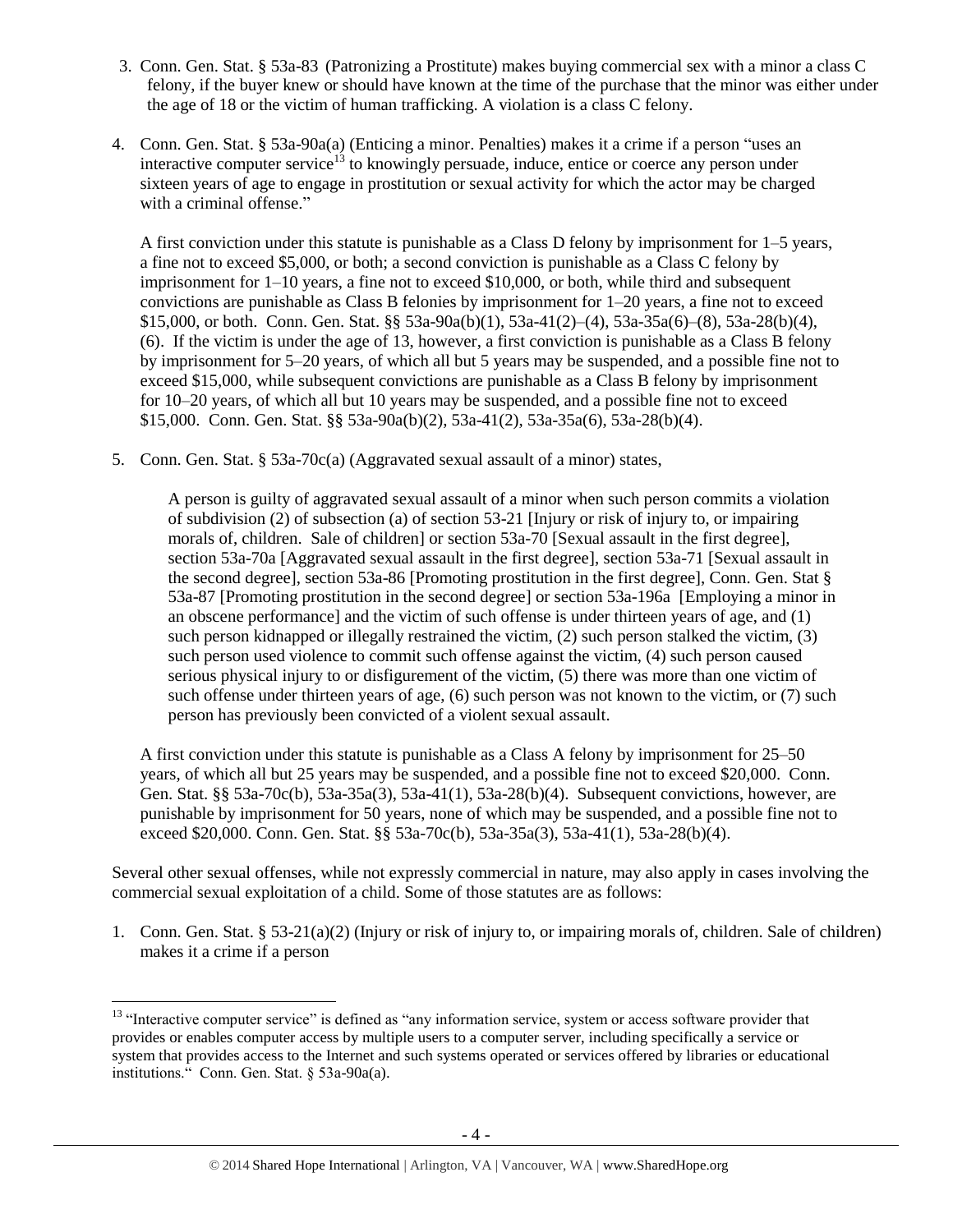has contact with the intimate parts, as defined in section 53a-65, of a child under the age of sixteen years or subjects a child under sixteen years of age to contact with the intimate parts of such person, in a sexual and indecent manner likely to impair the health or morals of such child . . . .

A conviction under Conn. Gen. Stat. § 53-21(a)(2) is punishable as a Class B felony by imprisonment for 1–20 years, a fine not to exceed \$15,000, or both, but if the victim is under the age of 13, a conviction is punishable by imprisonment for 5–20 years, of which all but 5 years may be suspended, and a possible fine not to exceed \$15,000. Conn. Gen. Stat. §§ 53-21(a), 53a-35a(6), 53a-41(2), 53a-28(b)(4), (6).

2. Conn. Gen. Stat. § 53a-70(a)(2) (Sexual assault in the first degree) makes it a crime if a person "engages in sexual intercourse<sup>14</sup> with another person and such other person is under thirteen years of age and the actor is more than two years older than such person."

A conviction under Conn. Gen. Stat. § 53a-70(a)(2) is punishable as a Class A felony by imprisonment for 10–25 years, a fine not to exceed \$20,000, or both. Conn. Gen. Stat. §§ 53a-70(b)(2), 53a-35a(4), 53a- $41(1)$ ,  $53a-28(b)(4)$ , (6). If the victim is under 10 years of age, however, a conviction is punishable by imprisonment for  $10-25$  years, of which all but  $10$  years<sup>15</sup> may be suspended, and a possible fine not to exceed \$20,000. Conn. Gen. Stat. §§ 53a-70(b)(2), 53a-35a(4), 53a-41(1), 53a-28(b)(4).

3. Pursuant to Conn. Gen. Stat. § 53a-71(a),

A person is guilty of sexual assault in the second degree when such person engages in sexual intercourse with another person and: (1) Such other person is thirteen years of age or older but under sixteen years of age and the actor is more than three years older than such other person ....

A conviction under Conn. Gen. Stat.  $\S 53a-71(a)(1)$  is punishable as a Class B felony by imprisonment for 1–20 years, of which all but 9 months may be suspended, and a possible fine not to exceed \$15,000. Conn. Gen. Stat. §§ 53a-71(b), 53a-35a(6), 53a-41(2), 53a-28(b)(4).

4. Conn. Gen. Stat. § 53a-73a(a)(1)(A), (1)(B) (Sexual assault in the fourth degree) makes it a crime if a person

subjects another person to sexual contact<sup>16</sup> who is (A) under thirteen years of age and the actor is more than two years older than such other person, or (B) thirteen years of age or older but under fifteen years of age and the actor is more than three years older than such other person . . . .

<sup>&</sup>lt;sup>14</sup> Pursuant to Conn. Gen. Stat. § 53a-65(2) (Definitions),

<sup>&</sup>quot;Sexual intercourse" means vaginal intercourse, anal intercourse, fellatio or cunnilingus between persons regardless of sex. Its meaning is limited to persons not married to each other. Penetration, however slight, is sufficient to complete vaginal intercourse, anal intercourse or fellatio and does not require emission of semen. Penetration may be committed by an object manipulated by the actor into the genital or anal opening of the victim's body.

<sup>&</sup>lt;sup>15</sup> Pursuant to Conn. Gen. Stat. § 53a-70(b)(3), the mandatory 10 year sentence is composed of both imprisonment and special parole under Conn. Gen. Stat. § 53a-28(b).

<sup>16</sup> Pursuant to Conn. Gen. Stat. § 53a-65(3) (Definitions),

<sup>&</sup>quot;Sexual contact" means any contact with the intimate parts of a person not married to the actor for the purpose of sexual gratification of the actor or for the purpose of degrading or humiliating such person or any contact of the intimate parts of the actor with a person not married to the actor for the purpose of sexual gratification of the actor or for the purpose of degrading or humiliating such person.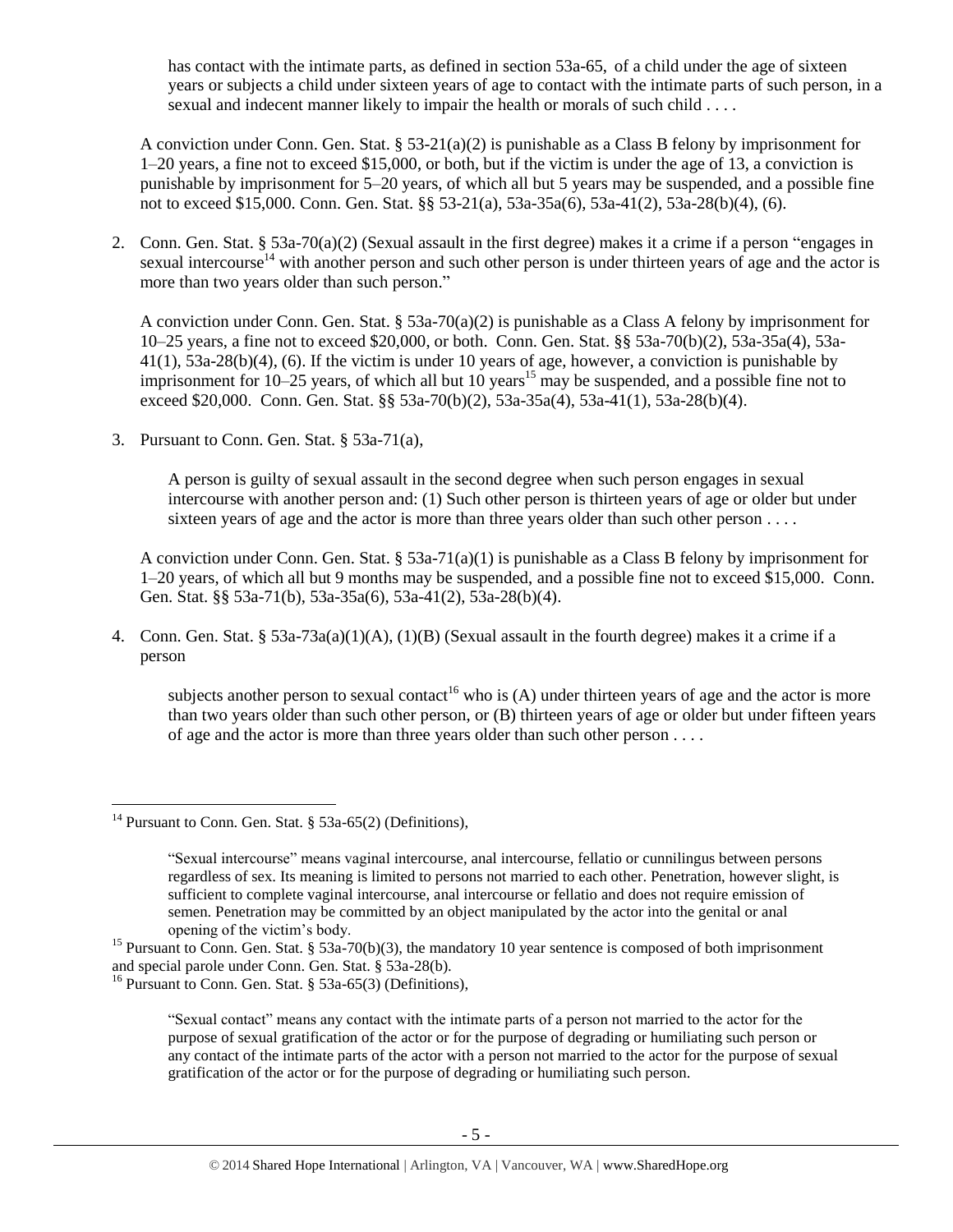A conviction under Conn. Gen. Stat. §  $53a-73a(a)(1)(A)$ , (B) is punishable as a Class D felony by imprisonment for 1–5 years, a fine not to exceed \$5,000, or both. Conn. Gen. Stat. §§ 53a-73a(b), 53a-41(4), 53a-35a(8), 53a-28(b)(4), (6).

*1.3 Prostitution statutes refer to the sex trafficking statute to identify the commercially sexually exploited minor as a trafficking victim.* 

Conn. Gen. Stat. § 53a-82 (Prostitution) refers to both state and federal human trafficking laws to provide an affirmative defense for trafficking victims, as well as explicitly allows duress as a defense. Pursuant to Conn. Gen. Stat. § 53a-82(b)–(d),

(b) In any prosecution for an offense under this section, it shall be an affirmative defense that the actor was a victim of conduct by another person that constitutes (1) a violation of section  $53a-192a^{17}$ [Trafficking in persons], as amended by this act, or (2) a criminal violation of 18 USC Chapter 77 [Peonage, slavery, and trafficking in persons], as amended from time to time.

(c) In any prosecution of a person sixteen or seventeen years of age<sup>18</sup> for an offense under this section, there shall be a presumption that the actor was a victim of conduct by another person that constitutes (1) a violation of section 53a-192a, as amended by this act, or (2) a criminal violation of 18 USC Chapter 77, as amended from time to time.

(d) Nothing in this section shall limit a person's right to assert the defense of duress pursuant to section 53a-14<sup>19</sup> [Duress as defense] in any prosecution for an offense under this section.

*1.4 The state racketeering or gang crimes statute includes sex trafficking and commercial sexual exploitation of children (CSEC) offenses as predicate acts allowing the statute to be used to prosecute trafficking crimes.* 

Conn. Gen. Stat. § 53-395(a)–(c) (Prohibited activities) states,

(a) It is unlawful for any person who has knowingly received any proceeds derived, directly or indirectly, from a pattern of racketeering activity or through the collection of an unlawful debt to use or invest, whether directly or indirectly, any part of such proceeds, or the proceeds derived from the investment or use thereof, in the acquisition of any title to, or any right, interest or equity in, real property or in the establishment or operation of any enterprise.<sup>20</sup>

<sup>&</sup>lt;sup>17</sup> *See supra* Section 1.1 for the substantive provisions of Conn. Gen. Stat. § 53a-192a.

<sup>&</sup>lt;sup>18</sup> Minors under the age of 16 are immune from prosecution for prostitution. Conn. Gen. Stat. § 53a-82(a) (Prostitution) states, "A person sixteen years of age or older is guilty of prostitution when such person engages or agrees or offers to engage in sexual conduct with another person in return for a fee."

 $19^{\circ}$  Conn. Gen. Stat. § 53a-14 explains that

<sup>[</sup>i]n any prosecution for an offense, it shall be a defense that the defendant engaged in the proscribed conduct because he was coerced by the use or threatened imminent use of physical force upon him or a third person, which force or threatened force a person of reasonable firmness in his situation would have been unable to resist. . . .

<sup>&</sup>lt;sup>20</sup> "Enterprise" is defined in Conn. Gen. Stat. § 53-394(c) as

any individual, sole proprietorship, corporation, business trust, union chartered under the laws of this state or other legal entity, or any unchartered union, association or group of individuals associated in fact although not a legal entity, and includes illicit as well as licit enterprises and governmental, as well as other entities. In determining whether any unchartered union, association or group of individuals exists, factors which may be considered as evidence of association include, but are not limited to: (1) A common name or identifying sign, symbols or colors and (2) rules of behavior for individual members.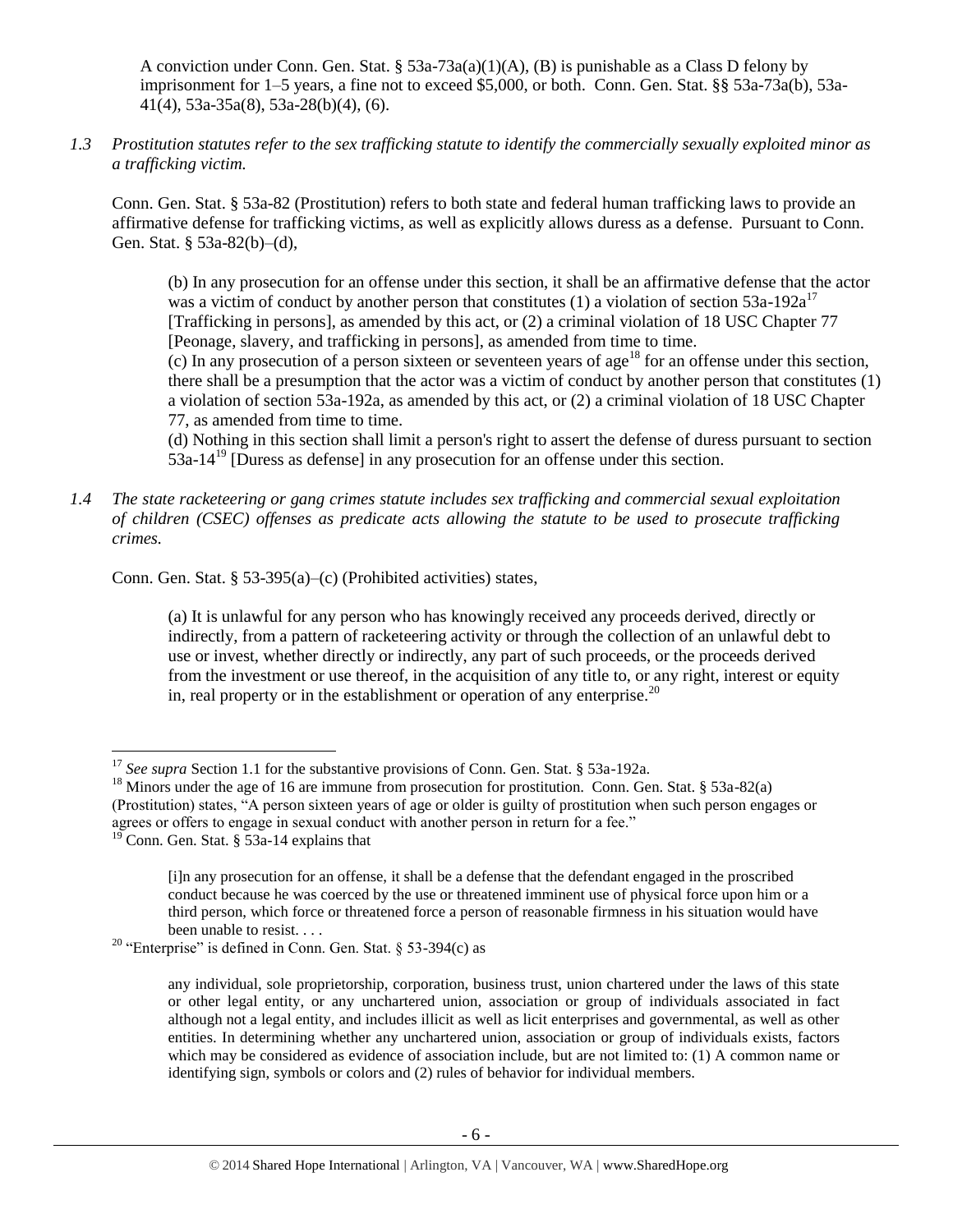(b) It is unlawful for any person, through a pattern of racketeering activity or through the collection of an unlawful debt, to receive anything of value or to acquire or maintain, directly or indirectly, any interest in or control of any enterprise or real property. (c) It is unlawful for any person employed by, or associated with, any enterprise to knowingly conduct or participate in, directly or indirectly, such enterprise through a pattern of racketeering activity or through the collection of an unlawful debt.

Under Conn. Gen. Stat. § 53-394(e) (Definitions), "pattern of racketeering activity" is defined as

engaging in at least two incidents of racketeering activity that have the same or similar purposes, results, participants, victims or methods of commission or otherwise are interrelated by distinguishing characteristics, including a nexus to the same enterprise, and are not isolated incidents, provided the latter or last of such incidents occurred after October 1, 1982, and within five years after a prior incident of racketeering activity.

Additionally, pursuant to Conn. Gen. Stat. § 53-394(a),

"Racketeering activity" means to commit, attempt to commit, to conspire to commit, or to intentionally aid, solicit, coerce or intimidate another person to commit any crime which, at the time of its commission, was a felony chargeable by indictment or information under the following provisions of the general statutes then applicable: . . . (5) sections 53a-85 to 53a-88, inclusive, relating to prostitution; . . . (11) chapter 952, part XX, relating to obscenity and related offenses; (12) chapter 952, part XIX, relating to coercion; . . . or (19) section 53a-192a, relating to trafficking in persons.

A conviction under Conn. Gen. Stat. § 53-395 is punishable by imprisonment for 1–20 years, a fine not to exceed \$25,000 or both. Conn. Gen. Stat. § 53-397(a).

Conn. Gen. Stat. § 53-397(a), (Penalty. Forfeiture of property. Disposition of seized property. Appointment of receiver) provides for mandatory asset forfeiture and states,

(a) A person who violates any provision of [the Corrupt Organizations and Racketeering Activity  $Act^{21}$ ... and shall forfeit to the state: (1) Any property he has acquired, maintained or used in violation of [the Corrupt Organizations and Racketeering Activity Act], including profits derived therefrom and the appreciated value thereof, or, where applicable, the proceeds from the sale thereof; and (2) any interest in, security of, claim against, or property or contractual right of any kind affording a source of influence over any enterprise which he has established, operated, controlled, conducted or participated in the conduct of, in violation of [the Corrupt Organizations and Racketeering Activity Act].

<sup>&</sup>lt;sup>21</sup> Conn. Gen. Stat.  $\S$ § 53-393 to -419.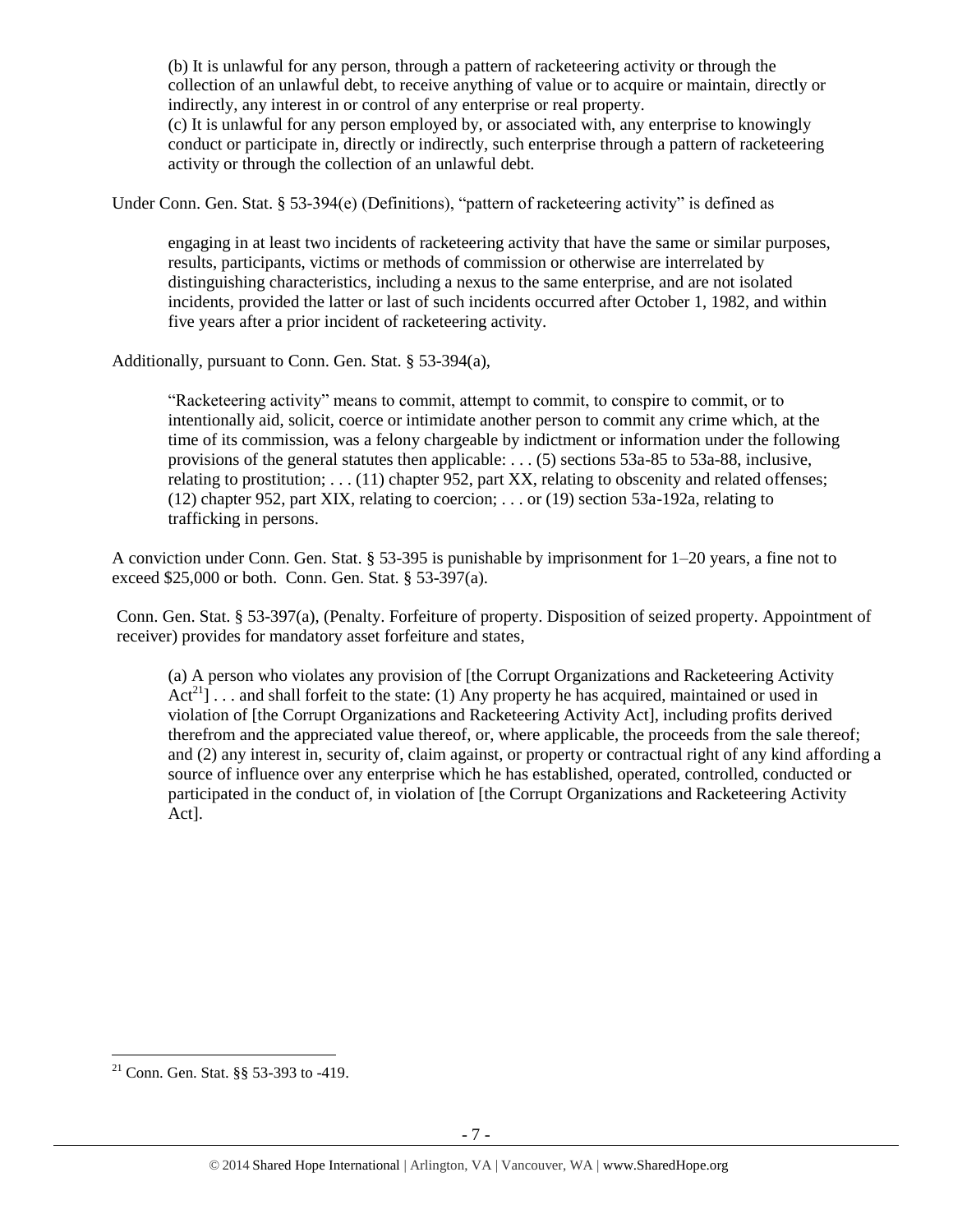#### **FRAMEWORK ISSUE 2: CRIMINAL PROVISIONS FOR DEMAND**

#### *Legal Components:*

- *2.1 The state sex trafficking law can be applied to the buyers of commercial sex acts with a victim of domestic minor sex trafficking.*
- *2.2 Buyers of commercial sex acts with a minor can be prosecuted under commercial sexual exploitation of children (CSEC) laws.*
- *2.3 Solicitation laws differentiate buying sex acts with an adult and buying sex acts with a minor under 18.*
- *2.4 Penalties for buyers of commercial sex acts with minors are as high as federal penalties.*
- *2.5 Using the Internet to lure, entice, or purchase, or attempt to lure, entice, or purchase commercial sex acts with a minor is a separate crime or results in an enhanced penalty for buyers.*
- *2.6 No age mistake defense is permitted for a buyer of commercial sex acts with any minor under 18.*
- *2.7 Base penalties for buying sex acts with a minor under 18 are sufficiently high and not reduced for older minors.*
- *2.8 Financial penalties for buyers of commercial sex acts with minors are sufficiently high to make it difficult for buyers to hide the crime.*
- *2.9 Buying and possessing child pornography carries penalties as high as similar federal offenses.*
- *2.10 Convicted buyers of commercial sex acts with minors and child pornography are required to register as sex offenders.*

\_\_\_\_\_\_\_\_\_\_\_\_\_\_\_\_\_\_\_\_\_\_\_\_\_\_\_\_\_\_\_\_\_\_\_\_\_\_\_\_\_\_\_\_\_\_\_\_\_\_\_\_\_\_\_\_\_\_\_\_\_\_\_\_\_\_\_\_\_\_\_\_\_\_\_\_\_\_\_\_\_\_\_\_\_\_\_\_\_\_\_\_\_\_

#### *Legal Analysis:*

 $\overline{a}$ 

*2.1 The state sex trafficking law can be applied to the buyers of commercial sex acts with a victim of domestic minor sex trafficking.*

Conn. Gen. Stat. § 53a-192a (Trafficking in persons) is not specifically applicable to buyers and appears to focus solely on penalizing traffickers. Pursuant to Conn. Gen. Stat. § 53a-192a(a),

A person is guilty of trafficking in persons when such person compels or induces another person to engage in conduct involving more than one occurrence of sexual contact<sup>22</sup> with one or more third persons, or provide labor or services<sup>23</sup> that such person has a legal right to refrain from providing, by means of (1) the use of force<sup>24</sup> against such other person or a third person, or by the threat of use of force against such other person or a third person, (2) fraud, or (3) coercion,<sup>25</sup> as provided in section 53a- $192. \ldots$ 

Since Conn. Gen. Stat. § 53a-192a(a) requires compelling or inducing another person to either engage in more than one instance of sexual contact with "one or more third persons," it is inapplicable to buyers of sex with minors.

2.1.1 Recommendation: Amend Conn. Gen. Stat. § 53a-192a (Trafficking in persons) to make the statute applicable to the actions of buyers of commercial sex with minors.

<sup>&</sup>lt;sup>22</sup> Conn. Gen. Stat. § 53a-192a(a) explains that "[f]or the purposes of this subsection, "sexual contact" means any contact with the intimate parts of another person."

<sup>&</sup>lt;sup>23</sup> The terms "labor" or "services" are not defined.

<sup>&</sup>lt;sup>24</sup> See supra Section 1.1 for definition of "use of force."

<sup>&</sup>lt;sup>25</sup> See supra Section 1.1 for definition of "coercion."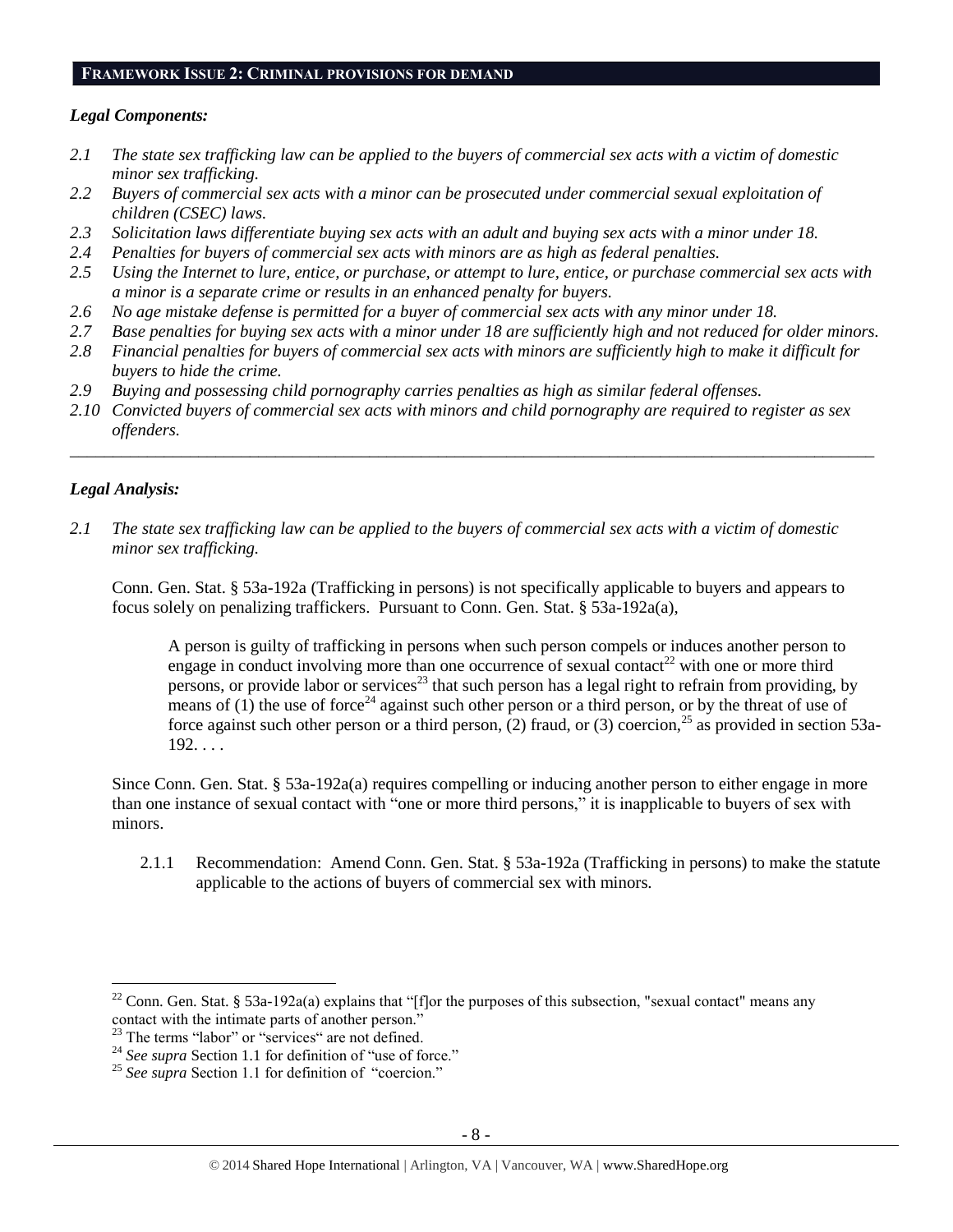*2.2 Buyers of commercial sex acts with a minor can be prosecuted under commercial sexual exploitation of children (CSEC) laws.*

Connecticut's patronizing a prostitute statute, Conn. Gen. Stat. § 53a-83, makes buying commercial sex with a minor a class C felony, but only if the buyer knew or should have known at the time of the purchase that the minor was either under the age of 18 or the victim of human trafficking. Conn. Gen. Stat. § 53a-83 (Patronizing a prostitute) states,

(a) A person is guilty of patronizing a prostitute when: (1) Pursuant to a prior understanding, he pays a fee to another person as compensation for such person or a third person having engaged in sexual conduct with him; or (2) he pays or agrees to pay a fee to another person pursuant to an understanding that in return therefor such person or a third person will engage in sexual conduct with him; or (3) he solicits or requests another person to engage in sexual conduct with him in return for a fee. (b) Except as provided in subsection (c) of this section, patronizing a prostitute is a class A misdemeanor.

(c) Patronizing a prostitute is a class C felony if such person knew or reasonably should have known at the time of the offense that such other person (1) had not attained eighteen years of age, or (2) was the victim of conduct of another person that constitutes (A) trafficking in persons in violation of section 53a-192a<sup>26</sup> [Trafficking in persons], as amended by this act, or  $(B)$  a criminal violation of 18 USC Chapter 77 [Peonage, slavery, and trafficking in persons], as amended from time to time.

Furthermore, Conn. Gen. Stat § 53a-90a(a) allows buyers to be prosecuted for enticing a minor via a computer, but only where the crime of purchasing sex is with a minor under the age of 16. Conn. Gen. Stat § 53a-90a(a) (Enticing a minor. Penalties) states,

(a) A person is guilty of enticing a minor when such person uses an interactive computer service to knowingly persuade, induce, entice or coerce any person under sixteen years of age to engage in prostitution or sexual activity for which the actor may be charged with a criminal offense. For purposes of this section, "interactive computer service" means any information service, system or access software provider that provides or enables computer access by multiple users to a computer server, including specifically a service or system that provides access to the Internet and such systems operated or services offered by libraries or educational institutions.

(b) (1) Except as provided in subdivision (2) of this subsection, enticing a minor is a class D felony for a first offense, a class C felony for a second offense and a class B felony for any subsequent offense.

(2) Enticing a minor is a class B felony if the victim of the offense is under thirteen years of age and any person found guilty of such class B felony shall, for a first offense, be sentenced to a term of imprisonment of which five years of the sentence imposed may not be suspended or reduced by the court and, for any subsequent offense, be sentenced to a term of imprisonment of which ten years of the sentence imposed may not be suspended or reduced by the court.

*2.3 Solicitation laws differentiate buying sex acts with an adult and buying sex acts with a minor under 18.*

Connecticut's primary solicitation law, Conn. Gen. Stat. § 53a-83 (Patronizing a prostitute) differentiates between buying sex acts with an adult from buying sex acts with a minor.<sup>27</sup> Conn. Gen. Stat. § 53a-83 states:

(a) A person is guilty of patronizing a prostitute when: (1) Pursuant to a prior understanding, he pays a fee to another person as compensation for such person or a third person having engaged in sexual conduct with him; or (2) he pays or agrees to pay a fee to another person pursuant to an understanding

<sup>26</sup> *See supra* Section 1.1 for the substantive provisions of Conn. Gen. Stat. § 53a-192a.

<sup>&</sup>lt;sup>27</sup> However, Conn. Gen. Stat. § 53a-83a (Patronizing a prostitute from a motor vehicle) does not differentiate between buying sex acts with an adult from buying sex acts with a minor.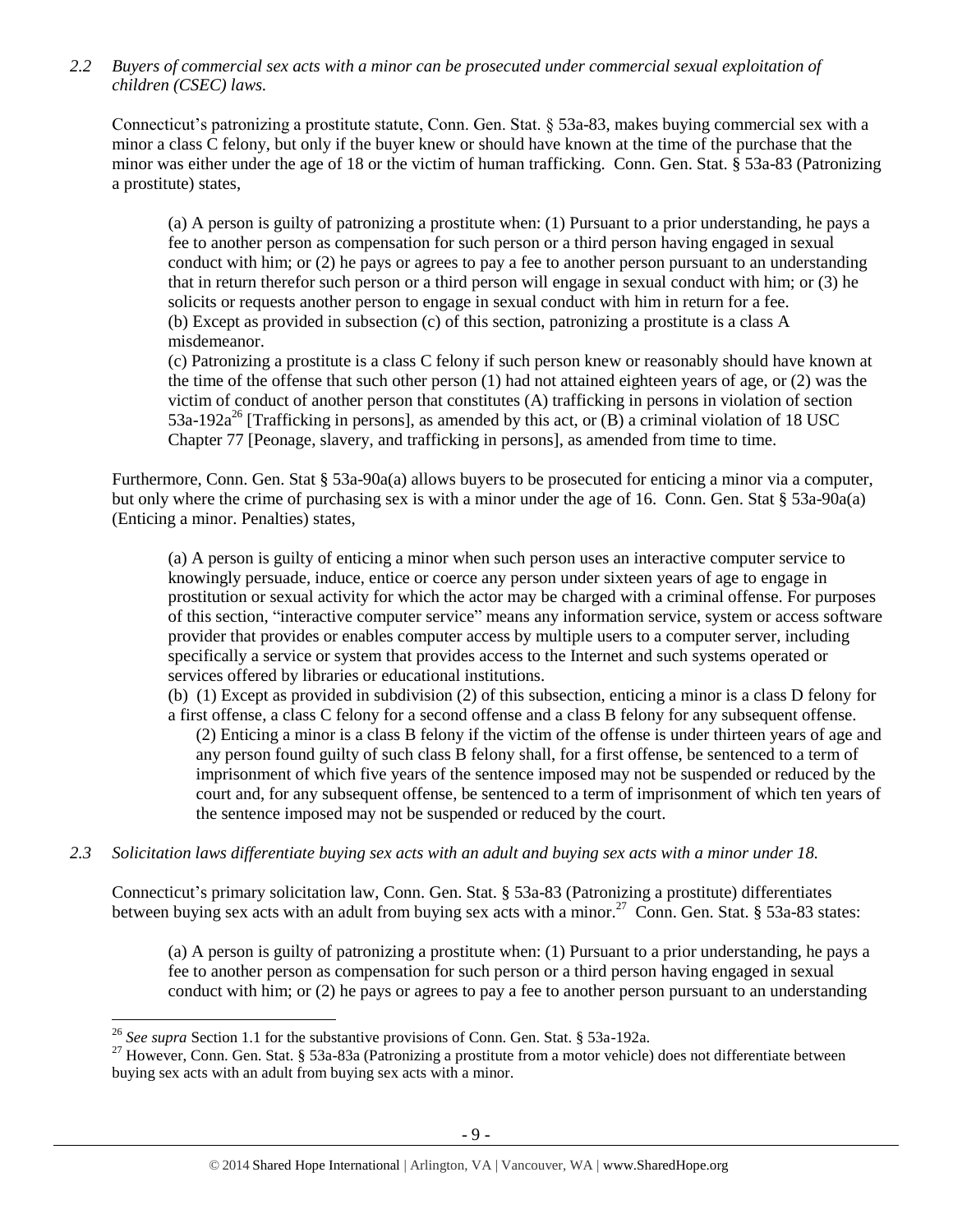that in return therefor such person or a third person will engage in sexual conduct with him; or (3) he solicits or requests another person to engage in sexual conduct with him in return for a fee. (b) Except as provided in subsection (c) of this section, patronizing a prostitute is a class A misdemeanor.

(c) Patronizing a prostitute is a class C felony if such person knew or reasonably should have known at the time of the offense that such other person (1) had not attained eighteen years of age, or (2) was the victim of conduct of another person that constitutes (A) trafficking in persons in violation of section 53a-192a<sup>28</sup> [Trafficking in persons], as amended by this act, or (B) a criminal violation of 18 USC Chapter 77 [Peonage, slavery, and trafficking in persons], as amended from time to time.

In addition, Conn. Gen. Stat § 53a-90a(a) (Enticing a minor. Penalties) specifically makes it a crime if a person "uses an interactive computer service<sup>29</sup> to knowingly persuade, induce, entice or coerce any person under sixteen years of age to engage in prostitution or sexual activity for which the actor may be charged with a criminal offense."

## *2.4 Penalties for buyers of commercial sex acts with minors are as high as federal penalties.*

Pursuant to a conviction under Conn. Gen. Stat. § 53a-83(c) (Patronizing a prostitute), a person who knowingly buys sex with a minor is subject to a Class C felony by imprisonment for 1-10 years, a fine not to exceed \$10,000, or both. Conn. Gen. Stat. §§ 53a-35a(7), 53a-41(3), 53a-28(b)(4), 53a-28(b)(4).

Additionally, a buyer's first conviction under Conn. Gen. Stat. § 53a-90a (Enticing a minor. Penalties) is punishable as a Class D felony by imprisonment for 1–5 years, a fine not to exceed \$5,000, or both, a second conviction is punishable as a Class C felony by imprisonment for 1–10 years, a fine not to exceed \$10,000, or both, while third and subsequent convictions are punishable as Class B felonies by imprisonment for 1–20 years, a fine not to exceed \$15,000, or both. Conn. Gen. Stat. §§ 53a-90a(b)(1), 53a-41(2)–(4), 53a-35a(6)–(8), 53a-28(b)(4), (6). If the victim is under the age of 13, however, a first conviction is punishable as a Class B felony by imprisonment for 5–20 years, of which all but 5 years may be suspended, and a possible fine not to exceed \$15,000, while subsequent convictions are punishable as a Class B felony by imprisonment for 10–20 years, of which all but 10 years may be suspended, and a possible fine not to exceed \$15,000. Conn. Gen. Stat. §§ 53a-90a(b)(2), 53a-41(2), 53a-35a(6), 53a-28(b)(4).

In contrast, if the victim is under the age of 14, a conviction under the Trafficking Victims Protection Act  $(TVPA)<sup>30</sup>$  for child sex trafficking is punishable by 15 years to life imprisonment and a fine not to exceed \$250,000. 18 U.S.C. §§ 1591(b)(1), 3559(a)(1), 3571(b)(3). If the victim is between the ages of 14–17, a conviction is punishable by 10 years to life imprisonment and a fine not to exceed \$250,000. 18 U.S.C. §§ 1591(b)(2), 3559(a)(1), 3571(b)(3). A conviction is punishable by mandatory life imprisonment, however, if the buyer has a prior conviction for a federal sex offense<sup>31</sup> against a minor. 18 U.S.C. §

 $\overline{a}$ 

<sup>30</sup> Trafficking Victims Protection Act (TVPA) of 2000, Pub. L. No. 106-386, 114 Stat. 1464, 1466 (codified in scattered sections of 18 and 22 U.S.C.).

<sup>28</sup> *See supra* Section 1.1 for the substantive provisions of Conn. Gen. Stat. § 53a-192a.

<sup>29</sup> *See supra* note [13.](#page-3-0) 

<sup>&</sup>lt;sup>31</sup> Pursuant to 18 U.S.C. § 3559(e)(2), "federal sex offense" is defined as,

<span id="page-9-0"></span>an offense under section 1591 [18 USCS § 1591] (relating to sex trafficking of children), 2241 [18 USCS § 2241] (relating to aggravated sexual abuse), 2242 [18 USCS § 2242] (relating to sexual abuse),  $2244(a)(1)$  [18 USCS §  $2244(a)(1)$ ] (relating to abusive sexual contact),  $2245$  [18 USCS § 2245] (relating to sexual abuse resulting in death), 2251 [18 USCS § 2251] (relating to sexual exploitation of children), 2251A [18 USCS § 2251A] (relating to selling or buying of children), 2422(b) [18 USCS § 2422(b)] (relating to coercion and enticement of a minor into prostitution), or 2423(a) [18 USCS § 2423(a)] (relating to transportation of minors).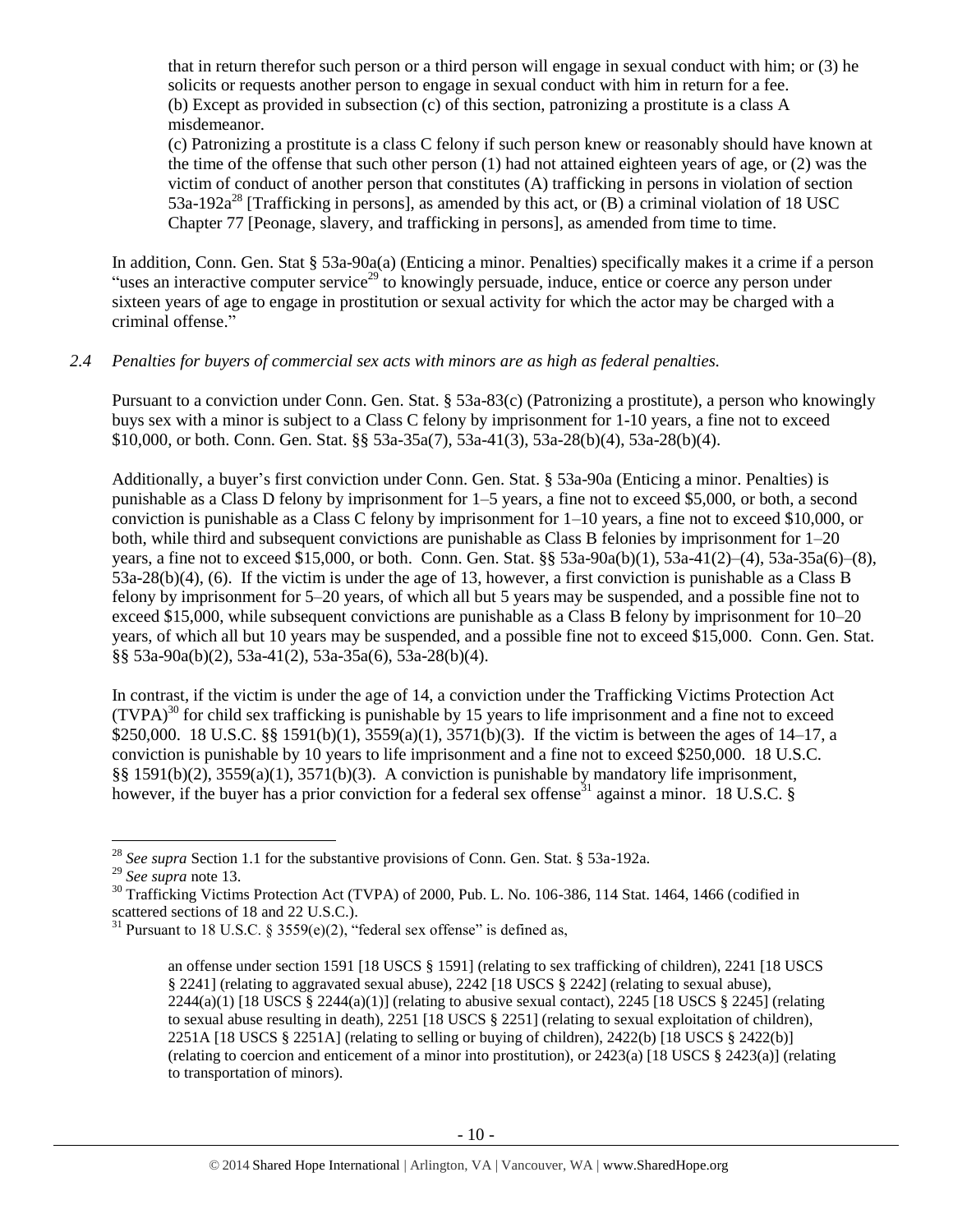$3559(e)(1)$ . To the extent buyers can be prosecuted under other federal CSEC laws,<sup>32</sup> a conviction is punishable by penalties ranging from a fine not to exceed \$250,000 to life imprisonment and a fine not to  $\epsilon$ xceed \$250,000.<sup>33</sup>

- 2.4.1 Recommendation: Amend Conn. Gen. Stat. § 53a-83 (Patronizing a prostitute) and § 53a-90a (Enticing a minor. Penalties) to establish penalties comparable with federal penalties for all offenses involving a minor under 18.
- *2.5 Using the Internet to lure, entice, or purchase, or attempt to lure, entice, or purchase commercial sex acts with a minor is a separate crime or results in an enhanced penalty for buyers.*

Using the Internet to entice a minor to commit unlawful sexual activity is prohibited under Conn. Gen. Stat. § 53a-90a(a) (Enticing a minor), which prohibits a person from using "an interactive computer service $34$  to knowingly persuade, induce, entice or coerce any person under sixteen years of age to engage in prostitution or sexual activity for which the actor may be charged with a criminal offense."

A buyer's first conviction under Conn. Gen. Stat. § 53a-90a (Enticing a minor. Penalties) is punishable as a Class D felony by imprisonment for 1–5 years, a fine not to exceed \$5,000, or both, a second conviction is punishable as a Class C felony by imprisonment for 1–10 years, a fine not to exceed \$10,000, or both, while third and subsequent convictions are punishable as Class B felonies by imprisonment for 1–20 years, a fine not to exceed \$15,000, or both. Conn. Gen. Stat. §§ 53a-90a(b)(1), 53a-41(2)–(4), 53a-35a(6)–(8), 53a-28(b)(4), (6). If the victim is under the age of 13, however, a first conviction is punishable as a Class B felony by imprisonment for 5–20 years, of which all but 5 years may be suspended, and a possible fine not to exceed \$15,000, while subsequent convictions are punishable as a Class B felony by imprisonment for 10–20 years, of which all but 10 years may be suspended, and a possible fine not to exceed \$15,000. Conn. Gen. Stat. §§ 53a-90a(b)(2), 53a-41(2), 53a-35a(6), 53a-28(b)(4).

*2.6 No age mistake defense is permitted for a buyer of commercial sex acts with any minor under 18.*

A conviction under Conn. Gen. Stat. § 53a-83(c) (Patronizing a prostitute) requires that at the time of the offense the "person knew or reasonably should have known" either a minor's age or the minor's status as a victim of human trafficking. Conn. Gen. Stat § 53a-90a (Enticing a minor. Penalties) does not expressly prohibit a mistake of age defense.

- 2.6.1 Recommendation: Amend Conn. Gen. Stat. § 53a-83(c) (Patronizing a prostitute) to remove the knowledge requirement and expressly prohibit a mistake of age defense.
- 2.6.2 Amend Conn. Gen. Stat. § 53a-90a (Enticing a minor. Penalties) to expressly prohibit a mistake of age defense.
- *2.7 Base penalties for buying sex acts with a minor under 18 are sufficiently high and not reduced for older minors.*

<sup>34</sup> *See supra* note [13.](#page-3-0) 

 $32$  18 U.S.C. §§ 2251A(b) (Selling or buying of children), 2251(a) (Sexual exploitation of children), 2423(a) (Transportation of a minor with intent for minor to engage in criminal sexual activity), 2422(a) (Coercion and enticement), 2252(a)(2), (a)(4) (Certain activities relating to material involving the sexual exploitation of minors). <sup>33</sup> 18 U.S.C. §§ 2251A(b) (conviction punishable by imprisonment for 30 years to life and a fine), 2251(e) (conviction punishable by imprisonment for 15–30 years and a fine), 2423(a) (conviction punishable by imprisonment for 10 years to life and a fine), 2422(a) (conviction punishable by a fine, imprisonment up to 20 years, or both),  $2252(a)(2)$ , (4) (stating that a conviction under subsection (a)(2) is punishable by imprisonment for  $5-20$ years and a fine, while a conviction under subsection (a)(4) is punishable by imprisonment up to 10 years, a fine, or both); *see also* 18 U.S.C. §§ 3559(a)(1) (classifying all of the above listed offenses as felonies), 3571(b)(3) (providing a fine up to \$250,000 for any felony conviction).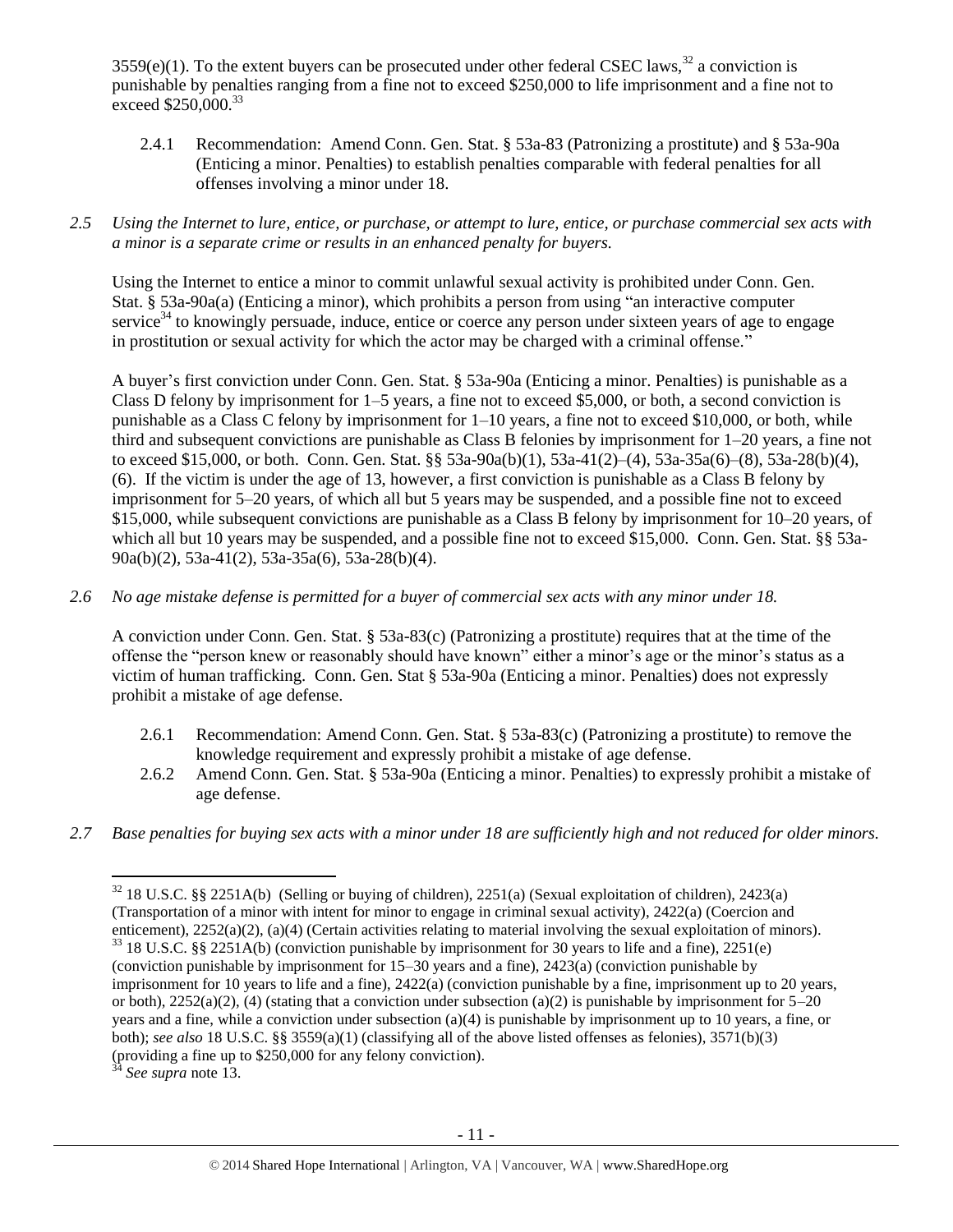Conn. Gen. Stat. § 53a-90a (Enticing a minor. Penalties) only applies if the minor victim is under the age of 16 and the penalties are staggered to provide a heightened penalty if the victim is under the age of 13. A buyer's first conviction under Conn. Gen. Stat. § 53a-90a is punishable as a Class D felony by imprisonment for 1–5 years, a fine not to exceed \$5,000, or both, a second conviction is punishable as a Class C felony by imprisonment for 1–10 years, a fine not to exceed \$10,000, or both, while third and subsequent convictions are punishable as Class B felonies by imprisonment for 1–20 years, a fine not to exceed \$15,000, or both. Conn. Gen. Stat. §§ 53a-90a(b)(1), 53a-41(2)–(4), 53a-35a(6)–(8), 53a-28(b)(4), (6). If the victim is under the age of 13, however, a first conviction is punishable as a Class B felony by imprisonment for 5–20 years, of which all but 5 years may be suspended, and a possible fine not to exceed \$15,000, while subsequent convictions are punishable as a Class B felony by imprisonment for 10–20 years, of which all but 10 years may be suspended, and a possible fine not to exceed \$15,000. Conn. Gen. Stat. §§ 53a-90a(b)(2), 53a-41(2), 53a-35a(6), 53a- $28(b)(4)$ .

- 2.7.1 Amend Conn. Gen. Stat. § 53a-90a (Enticing a minor. Penalties) to raise the age of a minor victim to under 18 and raise the base penalty to provide sufficiently high penalties for all offenses involving a minor under the age of 18.
- *2.8 Financial penalties for buyers of commercial sex acts with minors are sufficiently high to make it difficult for buyers to hide the crime.*

Buyers are subject to possible fines up to \$15,000. If the victim is under the age of 16, a buyer convicted under Conn. Gen. Stat. § 53a-90a (Enticing a minor: Penalties) is subject to a possible fine not to exceed \$5,000 for a first violation, \$10,000 for a second violation, and \$15,000 for subsequent violations; if the victim is under the age of 13, however, a buyer is subject to a possible fine not to exceed \$15,000. Conn. Gen. Stat. §§ 53a-90a(b)(1), (2), 53a-41(2), (3), (4), 53a-35a(6). Buyers convicted under Conn. Gen. Stat. § 53a-83(c) (Patronizing a prostitute) are subject to a possible fine up to \$10,000, while buyers convicted under Conn. Gen. Stat. § 53a-83a (Patronizing a prostitute from a motor vehicle) are subject to a possible fine not to exceed \$2,000. Conn. Gen. Stat. §§ 53a-41(3). 53a-83a(b), 53a-42(1), 53a-28(b)(3).

Additionally, a convicted buyer is subject to mandatory restitution orders where the victim suffers injury and requests restitution. Conn. Gen. Stat. § 53a-28(c) states,

In addition to any sentence imposed pursuant to subsection (b) of this section, if (1) a person is convicted of an offense that resulted in injury to another person or damage to or loss of property, (2) the victim requests financial restitution, and (3) the court finds that the victim has suffered injury or damage to or loss of property as a result of such offense, the court shall order the offender to make financial restitution under terms that it determines are appropriate. . . . Restitution ordered by the court pursuant to this subsection shall be based on easily ascertainable damages for injury or loss of property, actual expenses incurred for treatment for injury to persons and lost wages resulting from injury. Restitution shall not include reimbursement for damages for mental anguish, pain and suffering or other intangible losses, but may include the costs of counseling reasonably related to the offense. . . .<sup>35</sup>

A violation of Conn. Gen. Stat. § 53a-83(c) (Patronizing a prostitute) is not included in Connecticut's asset forfeiture law, Conn. Gen. Stat. § 54-36p (Forfeiture of moneys and property related to sexual exploitation and human trafficking). However, pursuant to Conn. Gen. Stat. § 54-36p(a), a violation of Conn. Gen. Stat. § 53a-90a (Enticing a minor) subjects a buyer to discretionary, civil asset forfeiture as follows:

<span id="page-11-0"></span>(a) The following property shall be subject to forfeiture to the state  $\dots$ . (1) All moneys used, or intended for use, in a violation of . . . 53a-90a [Enticing a minor. Penalties]....

 $\overline{a}$ <sup>35</sup> See infra Section 5.10 for a more detailed discussion of this restitution provision.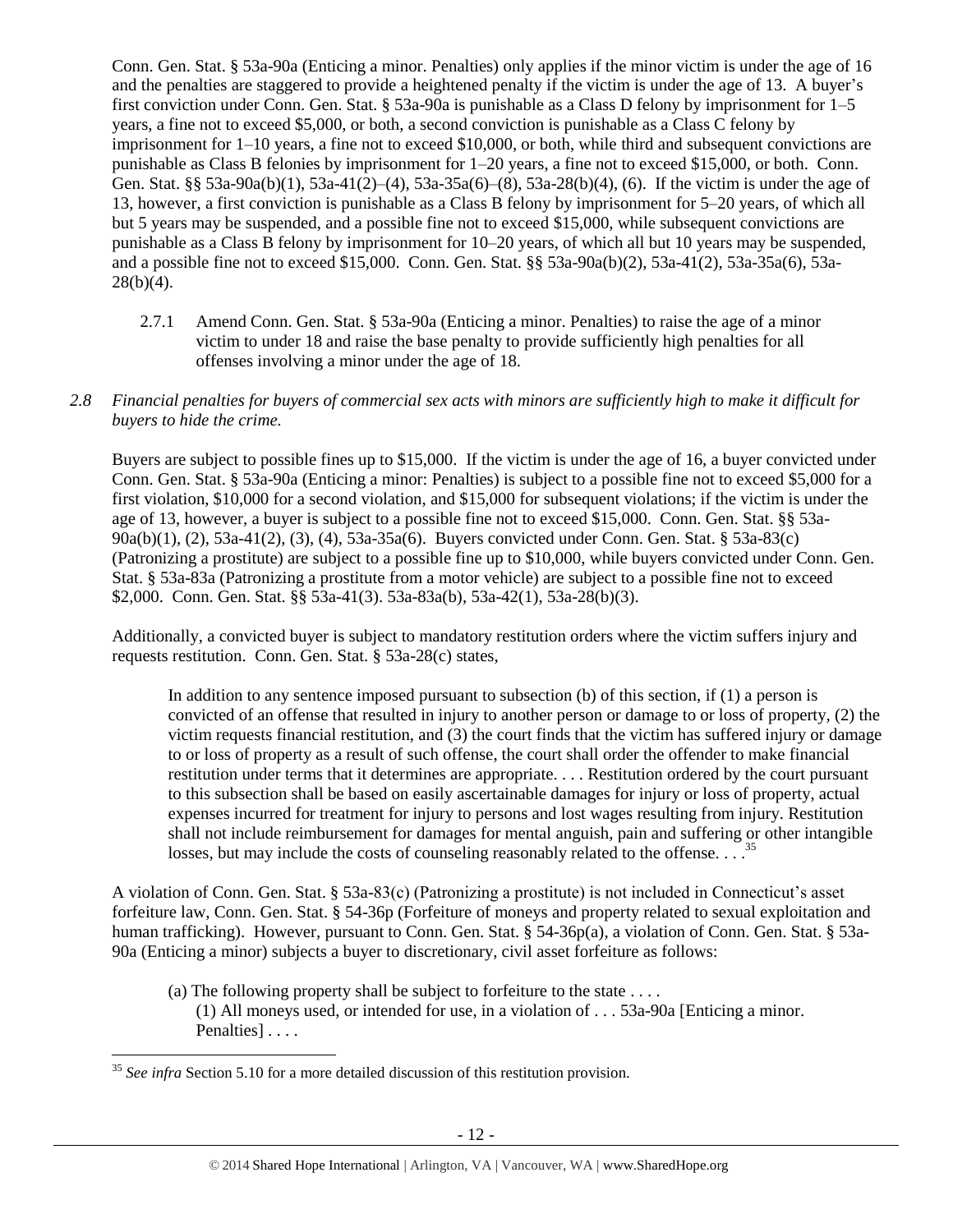<span id="page-12-0"></span>. . . . (4) All property used or intended for use, in any manner or part, to commit or facilitate the commission of a violation for pecuniary gain of . . . 53a-90a . . . .

Additionally, property may be seized pursuant to Conn. Gen. Stat.  $\S 54-33^{36}$  (Summons to owner on seizure of property), "[w]hen any property [is] believed to be possessed, controlled, designed or intended for use or which is or has been used or which may be used as a means of committing any criminal offense, or which constitutes the proceeds of the commission of any criminal offense."

No specific seizure provisions are provided. Disposition of the forfeited property is governed by Conn. Gen. Stat. §54-36p and shall be disbursed as follows:

(e) Any property ordered forfeited pursuant to subsection (b) of this section shall be sold at public auction

(f) The proceeds from any sale of property under subsection (e) of this section and any moneys forfeited under this section shall be applied: (1) To payment of the balance due on any lien preserved by the court in the forfeiture proceedings; (2) to payment of any costs incurred for the storage, maintenance, security and forfeiture of any such property; and (3) to payment of court costs. The balance, if any, shall be deposited in the Criminal Injuries Compensation Fund established in section 54-215.

## *2.9 Buying and possessing child pornography carries penalties as high as similar federal offenses.*

Connecticut punishes the possession of child pornography in three degrees. Conn. Gen. Stat. § 53a-196d(a)<sup>37</sup> (Possessing child pornography in the first degree) makes it a crime if a person "knowingly possesses (1) fifty or more visual depictions of child pornography,  $\frac{3}{38}$  or (2) one or more visual depictions<sup>39</sup> of child pornography that depict the infliction or threatened infliction of serious physical injury, or (3) (A) a series of images in electronic, digital or other format, which is intended to be displayed continuously, consisting of two or more frames, or a film or videotape, consisting of two or more frames, that depicts (i) more than one child engaging in sexually explicit conduct, or (ii) more than one act of sexually explicit conduct by one or more children, or (B) any combination of a (i) series of images in electronic, digital or other format, which is intended to be displayed continuously, (ii) film, or (iii) videotape, which series, film or videotape each consists of two or more frames and depicts a single act of sexually explicit conduct by one child." A conviction under this statue is punishable

. . .

<sup>&</sup>lt;sup>36</sup> The text of Conn. Gen. Stat. § 54-33 included here and elsewhere in this report includes amendments made by the passage of H.B. 5586 during the 2014 regular legislative session (effective October 1, 2014).

The text of Conn. Gen. Stat. § 53a-196d included here and elsewhere in this report includes amendments made by the passage of H.B. 5525 during the 2014 regular legislative session (effective October 1, 2014).

<sup>38</sup> Pursuant to Conn. Gen. Stat. § 53a-193(13),

<sup>&</sup>quot;Child pornography" means any visual depiction including any photograph, film, videotape, picture or computer-generated image or picture, whether made or produced by electronic, digital, mechanical or other means, of sexually explicit conduct, where the production of such visual depiction involves the use of a person under sixteen years of age engaging in sexually explicit conduct, provided whether the subject of a visual depiction was a person under sixteen years of age at the time the visual depiction was created is a question to be decided by the trier of fact.

The text of Conn. Gen. Stat. § 53a-193 included here and elsewhere in this report includes amendments made by the passage of H.B. 5525 during the 2014 regular legislative session (effective October 1, 2014).

 $39$  "Visual depiction' includes undeveloped film and videotape and data, as defined in subdivision (8) of section 53a-250, that is capable of conversion into a visual image and includes encrypted data." Conn. Gen. Stat. § 53a-193(15).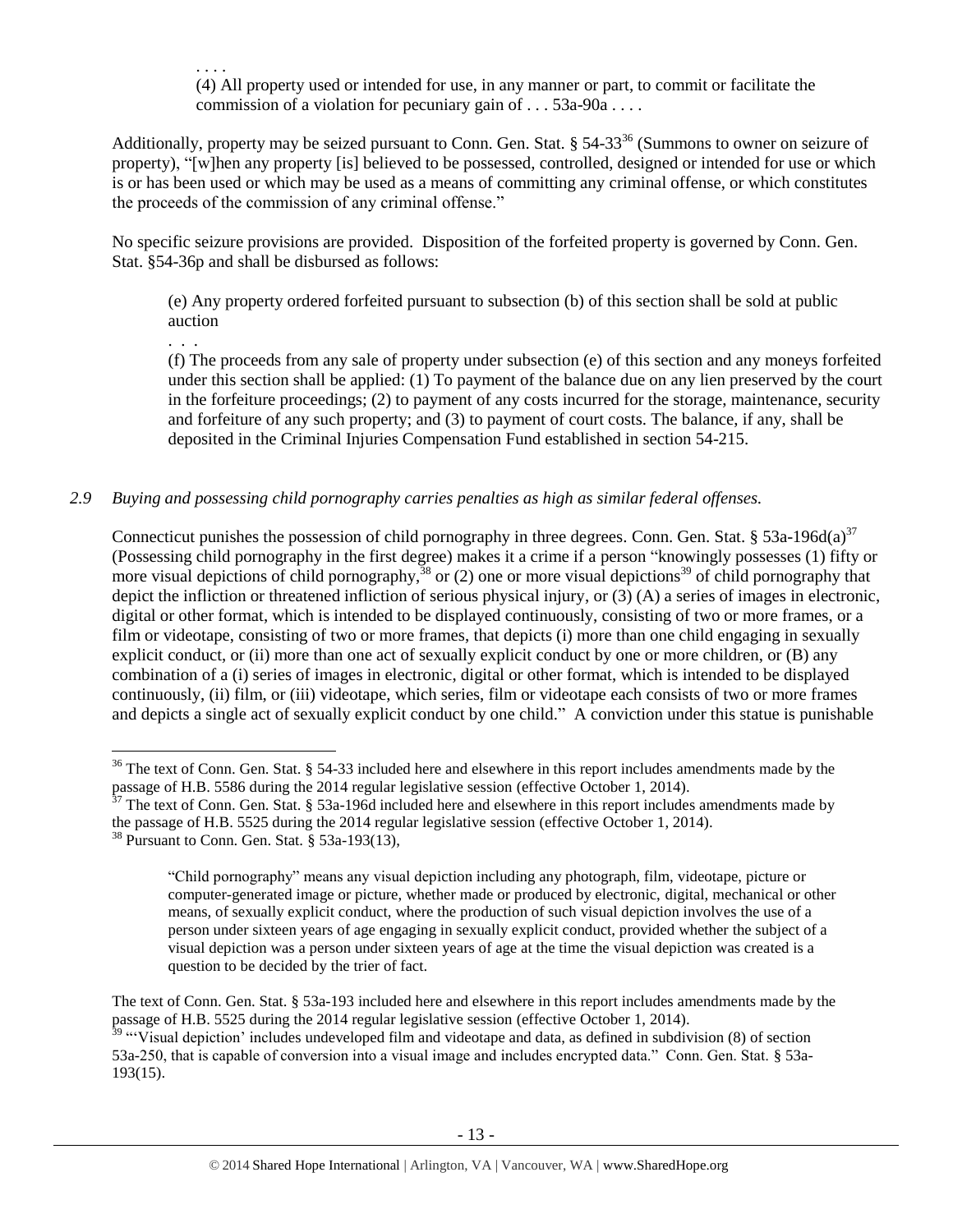as a Class B felony by imprisonment for 5–20 years, of which all but 5 years may be suspended, and a possible fine not to exceed \$15,000. Conn. Gen. Stat. §§ 53a-196d(c), 53a-35a (6), 53a-41(2), 53a-28(b)(4).

Conn. Gen. Stat. § 53a-196 $e(a)^{40}$  (Possessing child pornography in the second degree) makes it a crime if a person "knowingly possesses (1) twenty or more but fewer than fifty visual depictions of child pornography, or (2) a series of images in electronic, digital or other format, which is intended to be displayed continuously, consisting of twenty or more frames, or a film or videotape, consisting of twenty or more frames, that depicts a single act of sexually explicit conduct by one child." A conviction under this statute is punishable as a Class C felony by imprisonment for 2–10 years, of which all but 2 years may be suspended, and a possible fine not to exceed \$10,000. Conn. Gen. Stat. §§ 53a-196e(c), 53a-35a(7), 53a-41(3), 53a-28(b)(4).

Lastly, Conn. Gen. Stat. § 53a-196f(a)<sup>41</sup> (Possessing child pornography in the third degree) makes it a crime if a person "knowingly possesses (1) fewer than twenty visual depictions of child pornography , or (2) a series of images in electronic, digital or other format, which is intended to be displayed continuously, consisting of fewer than twenty frames, or a film or videotape, consisting of fewer than twenty frames, that depicts a single act of sexually explicit conduct by one child." A conviction under this statute is punishable as a Class D felony by imprisonment for 1–5 years, of which all but 1 year may be suspended, and a possible fine not to exceed \$5,000. Conn. Gen. Stat. §§ 53a-196f(c), 53a-35a(8), 53a-41(4), 53a-28(b)(4).

In comparison, a federal conviction for possession of child pornography<sup>42</sup> is generally punishable by imprisonment for 5–20 years and a fine not to exceed  $$250,000.<sup>43</sup>$  Subsequent convictions, however, are punishable by imprisonment up to 40 years and a fine not to exceed  $$250,000.<sup>44</sup>$ 

- 2.9.1 Recommendation: Amend Conn. Gen. Stat. § 53a-196d(a) (Possessing child pornography in the first degree), Conn. Gen. Stat. § 53a-196e(a) (Possessing child pornography in the second degree), and Conn. Gen. Stat. § 53a-196f(a) (Possessing child pornography in the third degree) to enhance the penalties for these offenses and align them closer to federal penalties.
- *2.10 Convicted buyers of commercial sex acts with minors and child pornography are required to register as sex offenders.*

 $40$  The text of Conn. Gen. Stat. § 53a-196e included here and elsewhere in this report includes amendments made by the passage of H.B. 5525 during the 2014 regular legislative session (effective October 1, 2014).

<sup>&</sup>lt;sup>41</sup> The text of Conn. Gen. Stat. § 53a-196f included here and elsewhere in this report includes amendments made by the passage of H.B. 5525 during the 2014 regular legislative session (effective October 1, 2014).

<sup>&</sup>lt;sup>42</sup> 18 U.S.C. §§ 2252(a)(2), (a)(4) (Certain activities relating to material involving the sexual exploitation of minors),  $2252A(a)(2)$ –(3) (Certain activities relating to material constituting or containing child pornography), 1466A(a), (b) (Obscene visual representations of the sexual abuse of children).

 $43$  18 U.S.C. §§ 2252(b) (stating that a conviction under subsection (a)(2) is punishable by imprisonment for 5–20 years and a fine, while a conviction under subsection (a)(4) is punishable by imprisonment up to 10 years, a fine, or both),  $2252A(b)(1)$  (a conviction is punishable by imprisonment for 5–20 years and a fine),  $1466A(a)$ , (b) (stating that a conviction under subsection (a) is "subject to the penalties provided in section  $2252A(b)(1)$ ," imprisonment for 5–20 years and a fine, while a conviction under subsection (b) is "subject to the penalties provided in section 2252A(b)(2)," imprisonment up to 10 years, a fine, or both); *see also* 18 U.S.C. §§ 3559(a)(1) (classifying all of the above listed offenses as felonies), 3571(b)(3) (providing a fine up to \$250,000 for any felony conviction). <sup>44</sup> 18 U.S.C. §§ 2252(b) (stating if a person has a prior conviction under subsection (a)(2), or a list of other statutes, a conviction is punishable by a fine and imprisonment for 15–40 years, but if a person has a prior conviction under subsection (a)(4), or a list of other statutes, a conviction is punishable by a fine and imprisonment for  $10-20$  years),  $2252A(b)(1)$  (stating if a person has a prior conviction under subsection (a)(2), (a)(3), or a list of other statutes, a conviction is punishable by a fine and imprisonment for  $15-40$  years),  $1466A(a)$ , (b) (stating that the penalty scheme for section 2252A(b) applies); *see also* 18 U.S.C. §§ 3559(a)(1) (classifying all of the above listed offenses as felonies), 3571(b)(3) (providing a fine up to \$250,000 for any felony conviction).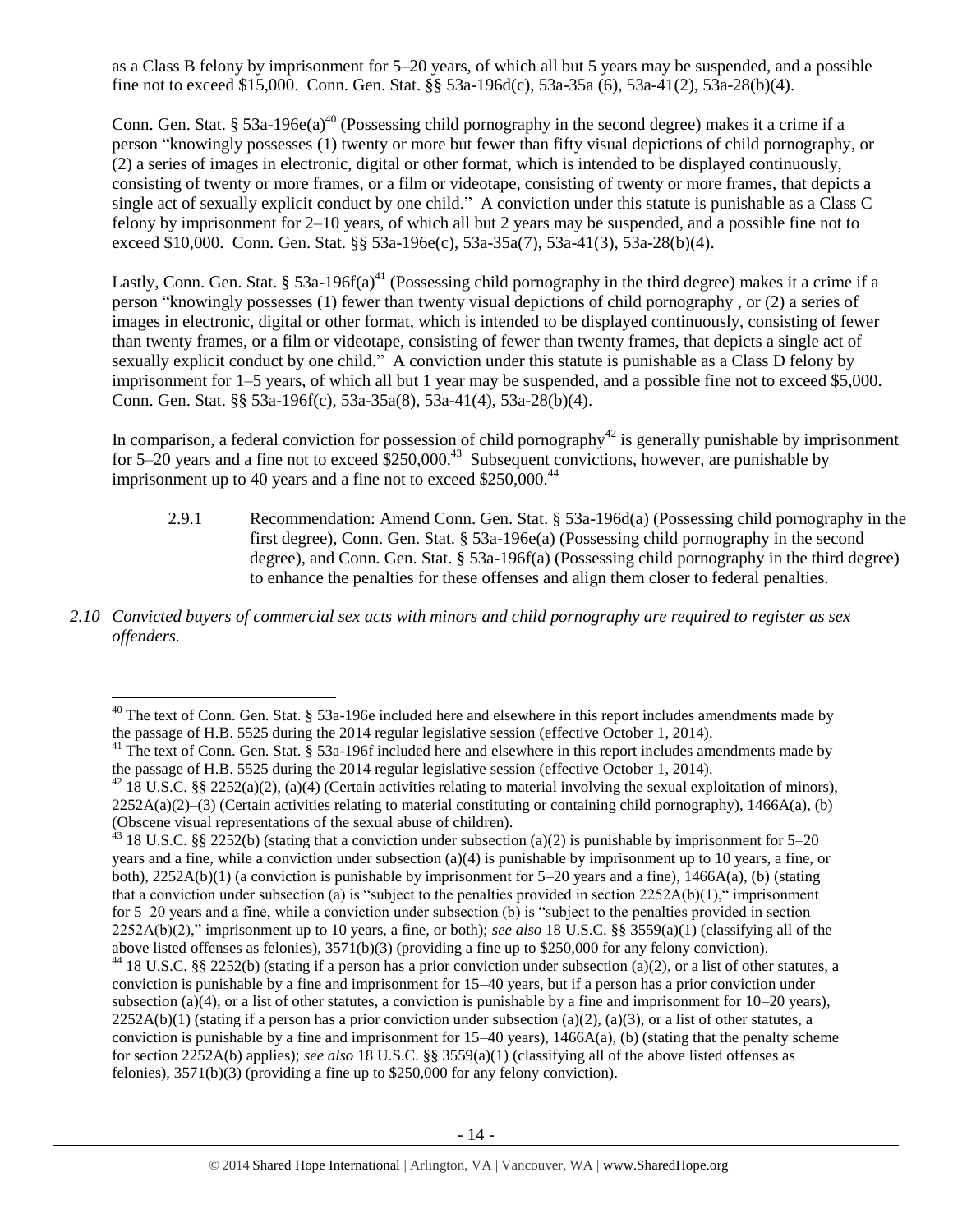Conn. Gen. Stat. § 54-251(a) (Registration of person who has committed a criminal offense against a victim who is a minor or a nonviolent sexual offense) states in part,

Any person who has been convicted or found not guilty by reason of mental disease or defect of a criminal offense against a victim who is a minor or a nonviolent sexual offense, and is released into the community on or after October 1, 1998, shall, within three days following such release or, if such person is in the custody of the Commissioner of Correction, at such time prior to release as the commissioner shall direct, and whether or not such person's place of residence is in this state, register such person's name, identifying factors, criminal history record, residence address and electronic mail address, instant message address or other similar Internet communication identifier, if any, with the Commissioner of Emergency Services and Public Protection . . . .

Conn. Gen. Stat. § 54-250(2)(A) (Definitions) defines "criminal offense against a victim who is a minor" to include violations of Conn. Gen. Stat. § 53a-90a (Enticing a minor. Penalties), § 53a-196d (Possessing child pornography in the first degree), § 53a-196e (Possessing child pornography in the second degree) or § 53a-196f (Possessing child pornography in the third degree).

2.10.1 Recommendation: Amend Conn. Gen. Stat. § 54-250(2)(A) (Definitions) to include Conn. Gen. Stat. § 53a-83(c) (Patronizing a prostitute) and Conn. Gen. Stat. § 53a-83a (Patronizing a prostitute from a motor vehicle), if the person patronized is under the age of 18, as offenses that qualify as a "criminal offense against a victim who is a minor" and require registration.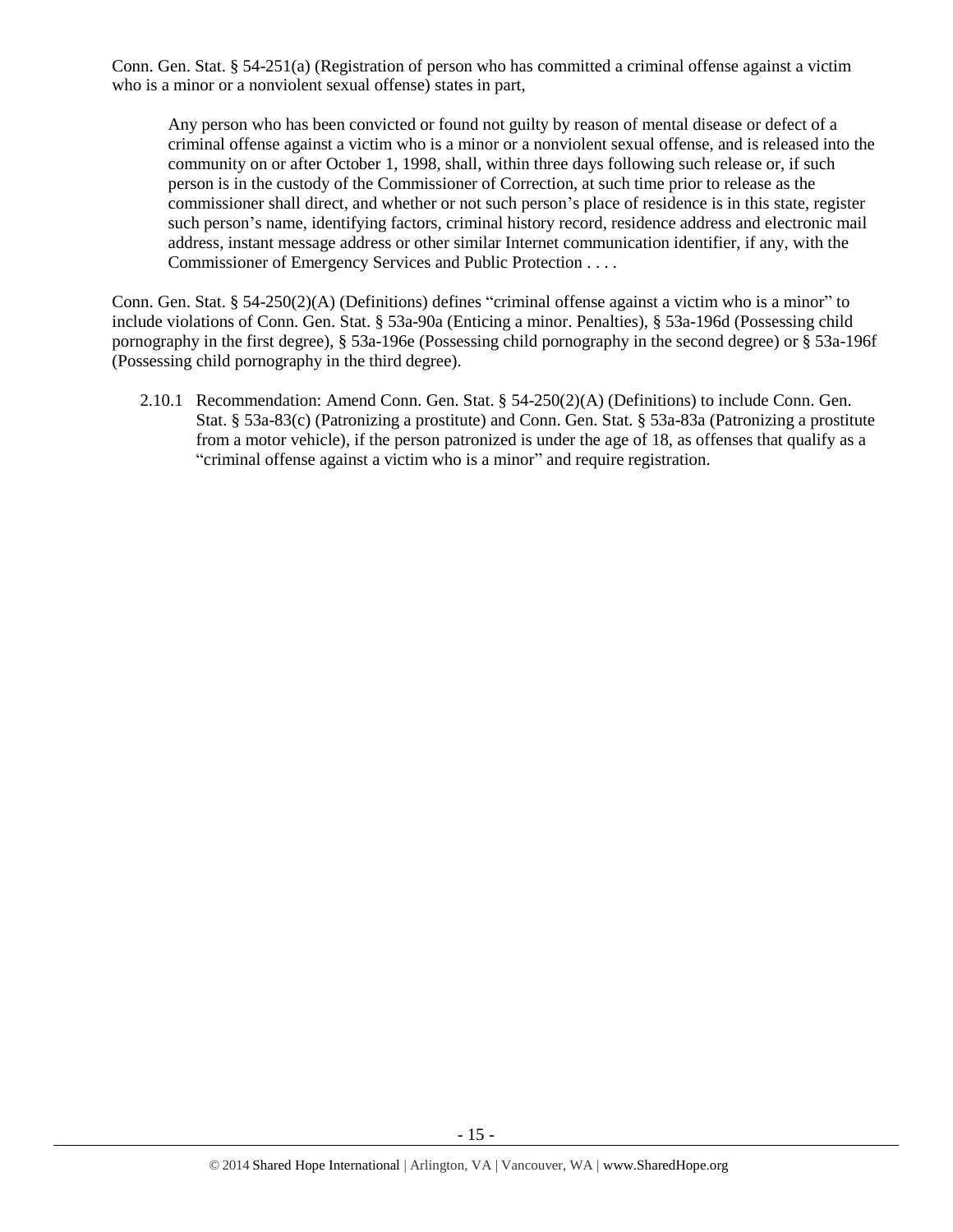# **FRAMEWORK ISSUE 3: CRIMINAL PROVISIONS FOR TRAFFICKERS**

#### *Legal Components:*

- *3.1 Penalties for trafficking a child for sexual exploitation are as high as federal penalties.*
- *3.2 Creating and distributing child pornography carries penalties as high as similar federal offenses.*
- *3.3 Using the Internet to lure, entice, recruit or sell commercial sex acts with a minor is a separate crime or results in an enhanced penalty for traffickers.*
- *3.4 Financial penalties for traffickers, including asset forfeiture, are sufficiently high.*
- *3.5 Convicted traffickers are required to register as sex offenders.*
- *3.6 Laws relating to termination of parental rights for certain offenses include sex trafficking or commercial sexual exploitation of children (CSEC) offenses in order to remove the children of traffickers from their control and potential exploitation.*

*\_\_\_\_\_\_\_\_\_\_\_\_\_\_\_\_\_\_\_\_\_\_\_\_\_\_\_\_\_\_\_\_\_\_\_\_\_\_\_\_\_\_\_\_\_\_\_\_\_\_\_\_\_\_\_\_\_\_\_\_\_\_\_\_\_\_\_\_\_\_\_\_\_\_\_\_\_\_\_\_\_\_\_\_\_\_\_\_\_\_\_\_*

#### *Legal Analysis:*

 $\overline{a}$ 

*3.1 Penalties for trafficking a child for sexual exploitation are as high as federal penalties.* 

A conviction under Conn. Gen. Stat. § 53a-192a (Trafficking in persons)<sup>45</sup> is punishable as a Class B felony by imprisonment for 1–20 years, a fine not to exceed \$15,000, or both. Conn. Gen. Stat. §§ 53a-192a(b), 53a-35a(6), 53a-41(2), 53a-28(b)(4), (6). Conn. Gen. Stat. § 53a-86(a)(2) (Promoting prostitution in the first degree)<sup>46</sup> is punishable as a Class B felony by imprisonment for  $1-20$  years, of which all but 9 months may be suspended, and a possible fine not to exceed \$15,000. Conn. Gen. Stat. §§ 53a-86(b), 53a-35a(6), 53a-41(2), 53a-28(b)(4).

A conviction under Public Act No. 12-141 (Commercial sexual exploitation of a minor) is punishable as a Class C felony by imprisonment for  $1-10$  years, a fine not to exceed \$10,000, or both. Conn. Gen. §§ 53a-35a(7), 53a-41(3).

A conviction under Conn. Gen. Stat. § 53a-196a (Employing a minor in an obscene performance)<sup>47</sup> is punishable as a Class A felony by imprisonment for 10–25 years, of which all but 10 years may be suspended, and a possible fine not to exceed \$20,000. Conn. Gen. Stat. §§ 53a-196a(b), 53a-35a(4), 53a-41(1), 53a- $28(b)(4)$ .

A first conviction under Conn. Gen. Stat. § 53a-90a (Enticing a minor. Penalties) is punishable as a Class D felony by imprisonment for 1–5 years, a fine not to exceed \$5,000, or both; a second conviction is punishable as a Class C felony by imprisonment for 1–10 years, a fine not to exceed \$10,000, or both, while third and subsequent convictions are punishable as Class B felonies by imprisonment for  $1-20$ years, a fine not to exceed \$15,000, or both. Conn. Gen. Stat. §§ 53a-90a(b)(1), 53a-41(2)–(4), 53a-35a(6)–(8), 53a-28(b)(4), (6). If the victim is under the age of 13, however, a first conviction is punishable as a Class B felony by imprisonment for 5–20 years, of which all but 5 years may be suspended, and a possible fine not to exceed \$15,000, while subsequent convictions are punishable as Class B felonies by imprisonment for 10–20 years, of which all but 10 years may be suspended, and a possible fine not to exceed \$15,000. Conn. Gen. Stat. §§ 53a-90a(b)(2), 53a-41(2), 53a-35a(6), 53a- $28(b)(4)$ .

<sup>45</sup> *See supra* Section 1.1 for the substantive provisions of Conn. Gen. Stat. § 53a-192a.

<sup>46</sup> *See supra* Section 1.2 for the substantive provisions of Conn. Gen. Stat. § 53a-86(a)(2).

<sup>47</sup> *See supra* Section 1.2 for the substantive provisions of Conn. Gen. Stat. § 53a-196a.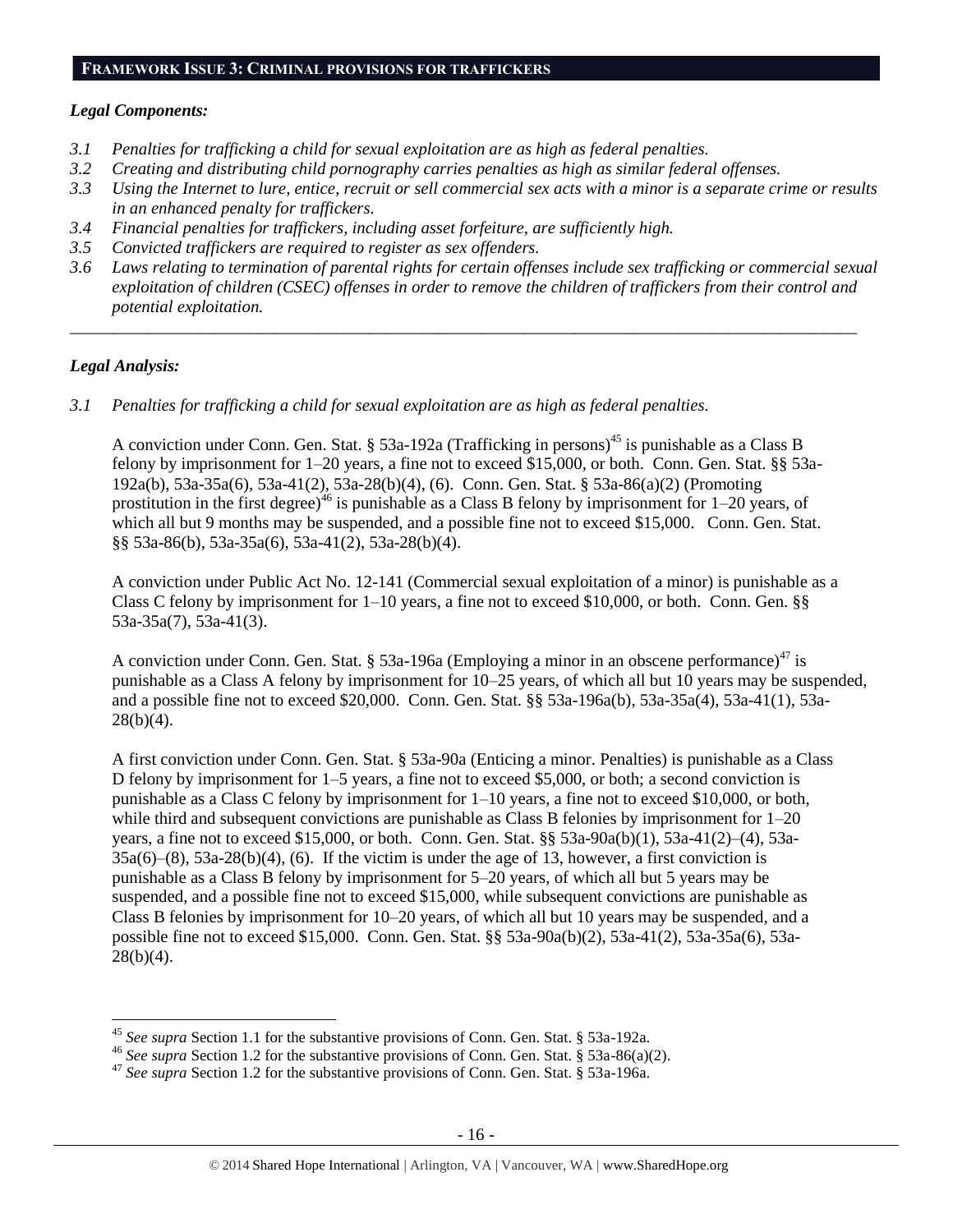Additionally, a trafficker's first conviction under Conn. Gen. Stat. § 53a-70c (Aggravated sexual assault of a minor)<sup>48</sup> is punishable as a Class A felony by imprisonment for 25–50 years, of which all but 25 years may be suspended, and a possible fine not to exceed \$20,000. Conn. Gen. Stat. §§ 53a-70c(b), 53a-35a(3), 53a-41(1), 53a-28(b)(4). Subsequent convictions, however, are punishable by imprisonment for 50 years, none of which may be suspended, and a possible fine not to exceed \$20,000. Conn. Gen. Stat. §§ 53a-70c(b), 53a-35a(3), 53a-41(1), 53a-28(b)(4).

In comparison, if the victim is under the age of 14, a conviction under the TVPA for child sex trafficking is punishable by 15 years to life imprisonment and a fine not to exceed \$250,000. 18 U.S.C. §§ 1591(b)(1),  $3559(a)(1)$ ,  $3571(b)(3)$ . If the victim is between the ages of  $14-17$ , a conviction is punishable by 10 years to life imprisonment and a fine not to exceed \$250,000. 18 U.S.C. §§ 1591(b)(2), 3559(a)(1), 3571(b)(3). A conviction is punishable by mandatory life imprisonment, however, if the trafficker has a prior conviction for a federal sex offense<sup>49</sup> against a minor. Additionally, a federal conviction for distribution of child pornography<sup>50</sup> is generally punishable by imprisonment for  $5-20$  years and a fine not to exceed \$250,000.<sup>51</sup> Subsequent convictions, however, are punishable by imprisonment up to 40 years and a fine not to exceed \$250,000.<sup>52</sup>

## *3.2 Creating and distributing child pornography carries penalties as high as similar federal offenses.*

Conn. Gen. Stat. § 53a-196a (Employing a minor in an obscene performance)<sup>53</sup> is a Class A felony punishable by imprisonment for 10–25 years, of which all but 10 years may be suspended, and a possible fine not to exceed \$20,000. Conn. Gen. Stat. §§ 53a-196a(b), 53a-35a(4), 53a-41(1), 53a-28(b)(4).

<span id="page-16-0"></span>Conn. Gen. Stat. § 53a-196b(a), (c) (Promoting a minor in an obscene performance) makes it a crime if a person "knowingly<sup>54</sup> promotes<sup>55</sup> any material<sup>56</sup> or performance in which a minor is employed, whether or not such minor receives any consideration, and such material or performance is obscene as to minors notwithstanding that such material or performance is intended for an adult audience." A conviction under this statute is punishable as a Class B felony by imprisonment for 1–20 years, a fine not to exceed \$15,000, or both. Conn. Gen. Stat. §§ 53a-35a(6), 53a-41(2), 53a-28(b)(4), (6).

<sup>48</sup> *See supra* Section 1.2 for the substantive provisions of Conn. Gen. Stat. § 53a-70c.

<sup>49</sup> *See supra* note [31.](#page-9-0)

 $50$  18 U.S.C. §§ 2252(a)(1), (a)(2), (a)(3) (Certain activities relating to material involving the sexual exploitation of minors),  $2252A(a)(2)$ ,  $(a)(3)$  (Certain activities relating to material constituting or containing child pornography), 1466A(a) (Obscene visual representations of the sexual abuse of children).

<sup>&</sup>lt;sup>51</sup> 18 U.S.C. §§ 2252(b) (stating that a conviction under subsection (a)(1), (a)(2), or (a)(3) is punishable by imprisonment for  $5-20$  years and a fine),  $2252A(b)(1)$  (a conviction is punishable by imprisonment for  $5-20$  years and a fine), 1466A(a), (b) (stating that a conviction under subsection (a) is "subject to the penalties provided in section 2252A(b)(1)," imprisonment for 5–20 years and a fine, while a conviction under subsection (b) is "subject to the penalties provided in section 2252A(b)(2)," imprisonment up to 10 years, a fine, or both); *see also* 18 U.S.C. §§  $3559(a)(1)$  (classifying all of the above listed offenses as felonies),  $3571(b)(3)$  (providing a fine up to \$250,000 for any felony conviction).

<sup>&</sup>lt;sup>52</sup> 18 U.S.C. §§ 2252(b) (stating if a person has a prior conviction under subsection (a)(1), (a)(2), or (a)(3) or a list of other statutes, a conviction is punishable by a fine and imprisonment for 15–40 years), 2252A(b)(1) (stating if a person has a prior conviction under subsection (a)(2), (a)(3), or a list of other statutes, a conviction is punishable by a fine and imprisonment for  $15-40$  years),  $1466A(a)$ , (b) (stating that the penalty scheme for section  $2252A(b)$ applies); *see also* 18 U.S.C. §§ 3559(a)(1) (classifying all of the above listed offenses as felonies), 3571(b)(3) (providing a fine up to \$250,000 for any felony conviction).

<sup>53</sup> *See supra* Section 1.2 for a full discussion of Conn. Gen. Stat. § 53a-196a.

<sup>54</sup> "Knowingly" is defined in Conn. Gen. Stat. § 53a-196b(b) as, "having general knowledge of or reason to know or any belief or ground for belief which warrants further inspection or inquiry as to (1) the character and content of any material or performance which is reasonably susceptible of examination by such person and (2) the age of the minor employed."

<sup>55</sup> *See supra* note [9.](#page-2-0)

<sup>56</sup> *See supra* note [10.](#page-2-1)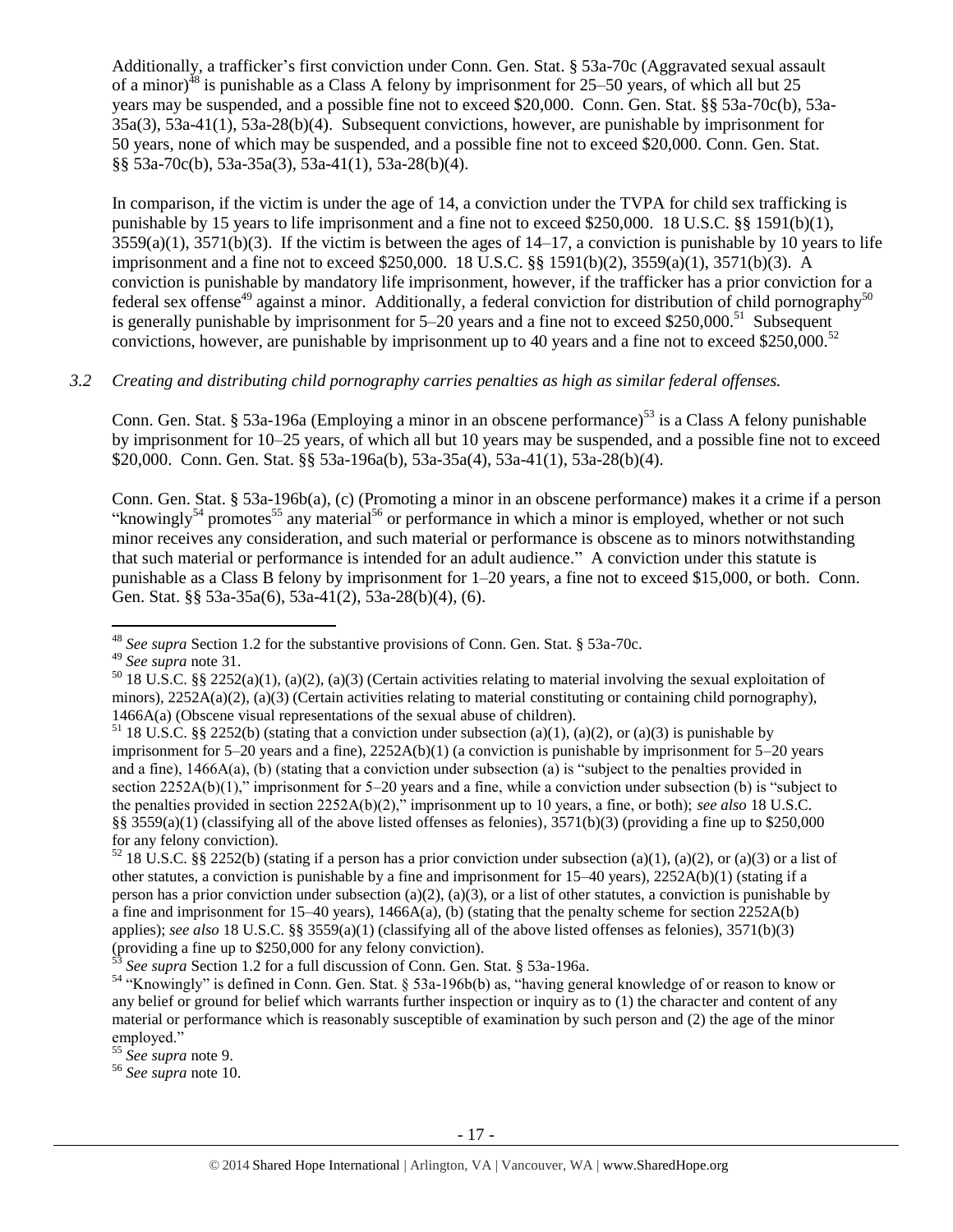Additionally, a federal conviction for distribution of child pornography<sup>57</sup> is generally punishable by imprisonment for 5–20 years and a fine not to exceed \$250,000.<sup>58</sup> Subsequent convictions, however, are punishable by imprisonment up to 40 years and a fine not to exceed \$250,000.<sup>59</sup>

*3.3 Using the Internet to lure, entice, recruit or sell commercial sex acts with a minor is a separate crime or results in an enhanced penalty for traffickers.*

Using the Internet to entice a minor to commit unlawful sexual activity is prohibited under Conn. Gen. Stat. § 53a-90a(a) (Enticing a minor), which states, "A person is guilty of enticing a minor when such person uses an interactive computer service<sup>60</sup> to knowingly persuade, induce, entice or coerce any person under sixteen years of age to engage in prostitution or sexual activity for which the actor may be charged with a criminal offense."

A first conviction under this statute is punishable as a Class D felony by imprisonment for 1–5 years, a fine not to exceed \$5,000, or both; a second conviction is punishable as a Class C felony by imprisonment for 1–10 years, a fine not to exceed \$10,000, or both, while third and subsequent convictions are punishable as Class B felonies by imprisonment for 1–20 years, a fine not to exceed \$15,000, or both. Conn. Gen. Stat. §§ 53a-90a(b)(1), 53a-41(2)–(4), 53a-35a(6)–(8), 53a-28(b)(4), (6). If the victim is under the age of 13, however, a first conviction is punishable as a Class B felony by imprisonment for 5– 20 years, of which all but 5 years may be suspended, and a possible fine not to exceed \$15,000, while subsequent convictions are punishable as a Class B felony by imprisonment for 10–20 years, of which all but 10 years may be suspended, and a possible fine not to exceed \$15,000. Conn. Gen. Stat. §§ 53a-90a(b)(2), 53a-41(2), 53a-35a(6), 53a-28(b)(4).

A trafficker who uses the Internet to advertise commercial sexual exploitation of a minor may also be prosecuted under Public Act No. 12-141 (Commercial sexual exploitation of a minor) which states,

(b) A person is guilty of commercial sexual exploitation of a minor when such person knowingly purchases advertising space for an advertisement for a commercial sex act that includes a depiction of a minor.

(c) (1) In any prosecution for an offense under this section, it shall not be a defense that the defendant (A) did not know the age of the person depicted in the advertisement, (B) relied on an oral or written representation of the age of the person depicted in the advertisement, or (C) relied on the apparent age of the person depicted in the advertisement.

<sup>60</sup> *See supra* note [13.](#page-3-0)

<sup>&</sup>lt;sup>57</sup> 18 U.S.C. §§ 2252(a)(1), (a)(2), (a)(3) (Certain activities relating to material involving the sexual exploitation of minors), 2252A(a)(2), (a)(3) (Certain activities relating to material constituting or containing child pornography), 1466A(a) (Obscene visual representations of the sexual abuse of children).

<sup>&</sup>lt;sup>58</sup> 18 U.S.C. §§ 2252(b) (stating that a conviction under subsection (a)(1), (a)(2), or (a)(3) is punishable by imprisonment for 5–20 years and a fine), 2252A(b)(1) (a conviction is punishable by imprisonment for 5–20 years and a fine),  $1466A(a)$ , (b) (stating that a conviction under subsection (a) is "subject to the penalties provided in section 2252A(b)(1)," imprisonment for 5–20 years and a fine, while a conviction under subsection (b) is "subject to the penalties provided in section 2252A(b)(2)," imprisonment up to 10 years, a fine, or both); *see also* 18 U.S.C. §§ 3559(a)(1) (classifying all of the above listed offenses as felonies),  $3571(b)(3)$  (providing a fine up to \$250,000 for any felony conviction).

<sup>&</sup>lt;sup>59</sup> 18 U.S.C. §§ 2252(b) (stating if a person has a prior conviction under subsection (a)(1), (a)(2), or (a)(3) or a list of other statutes, a conviction is punishable by a fine and imprisonment for 15–40 years), 2252A(b)(1) (stating if a person has a prior conviction under subsection (a)(2), (a)(3), or a list of other statutes, a conviction is punishable by a fine and imprisonment for 15–40 years), 1466A(a), (b) (stating that the penalty scheme for section 2252A(b) applies); *see also* 18 U.S.C. §§ 3559(a)(1) (classifying all of the above listed offenses as felonies), 3571(b)(3) (providing a fine up to \$250,000 for any felony conviction).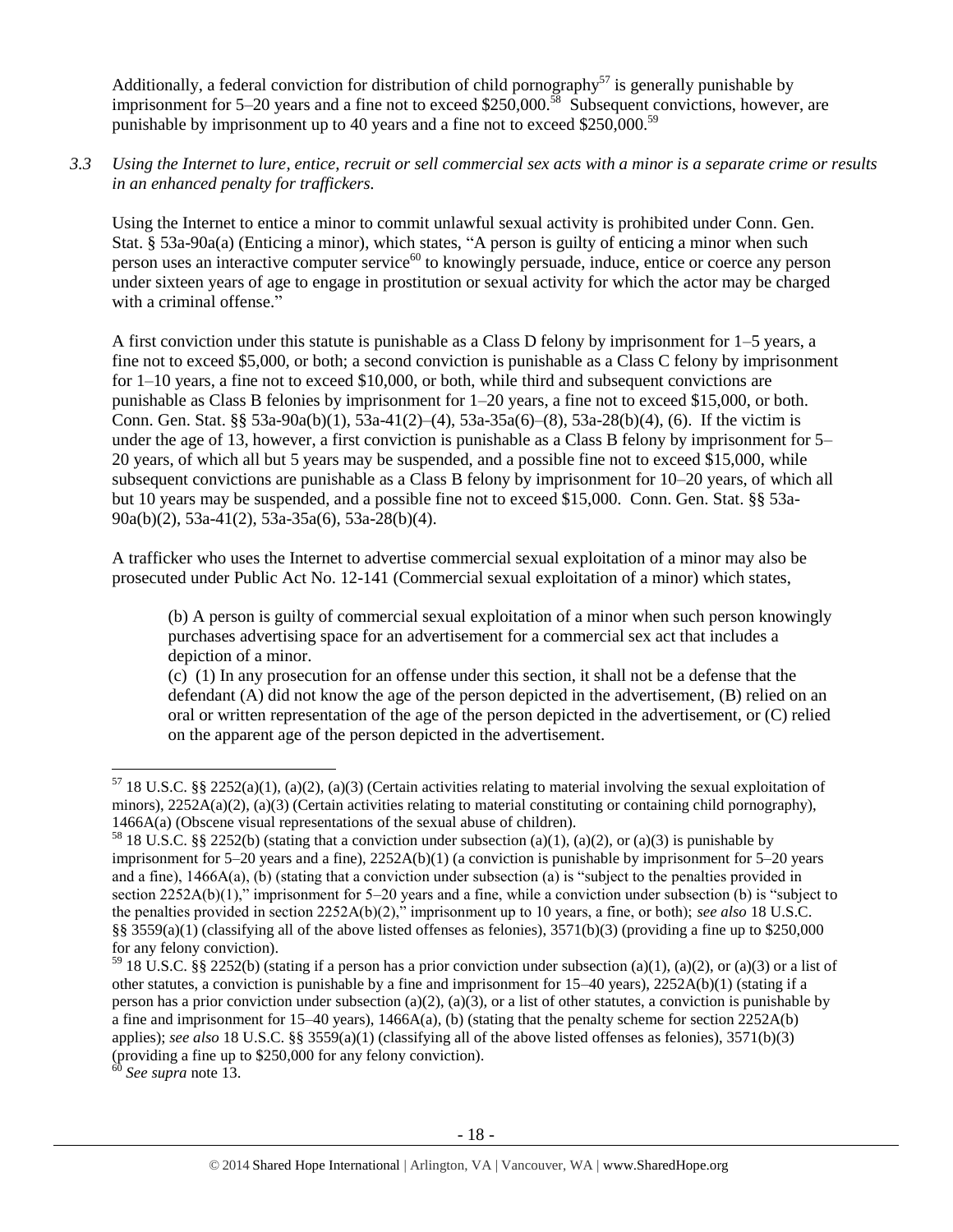(2) In any prosecution for an offense under this section, it shall be an affirmative defense that the defendant, prior to purchasing advertising space for the advertisement, made a reasonable bona fide attempt to ascertain the true age of the person depicted in the advertisement by requiring the person depicted in the advertisement to produce a driver's license, marriage license, birth certificate or other government-issued or school-issued identity card that identifies the age of the person, provided the defendant retains and produces a copy or other record of the license, certificate or identity card used to ascertain the age of the person depicted in the advertisement.

A conviction under this statute is punishable as a Class C felony by imprisonment for 1–10 years, a fine not to exceed \$10,000, or both. Conn. Gen. §§ 53a-35a(7), 53a-41(3).

#### *3.4 Financial penalties for traffickers, including asset forfeiture, are sufficiently high.*

Traffickers are subject to possible fines up to \$20,000. A trafficker convicted under Conn. Gen. Stat. § 53a-192a (Trafficking in Persons) or § 53a-86(a)(2) (Promoting prostitution in the first degree) is subject to a possible fine not to exceed \$15,000. Conn. Gen. Stat. §§ 53a-192a(b), 53a-86(b), 53a-41(2), 53a-28(3). Traffickers convicted under Conn. Gen. Stat. § 53a-196a (Employing a minor in an obscene performance) are subject to a possible fine not to exceed \$20,000. Conn. Gen. Stat. §§ 53a-196a(b), 53a-41a(4), 53a-28(3). Traffickers convicted under Public Act No. 12-141 (Commercial sexual exploitation of a minor) are subject to a fine not to exceed \$10,000. Conn. Gen. §§ 53a-35a(7), 53a-41(3).

If the victim is under the age of 16, a trafficker convicted under Conn. Gen. Stat. § 53a-90a (Enticing a minor: Penalties) is subject to a possible fine not to exceed \$5,000 for a first violation, \$10,000 for a second violation, and \$15,000 for third and subsequent violations; if the victim is under the age of 13, however, a trafficker is subject to a possible fine not to exceed \$15,000. Conn. Gen. Stat.  $8\$  53a-90a(b)(1), (2), 53a-41(2), (3), (4), 53a-28(3).

A trafficker is also subject to discretionary, civil asset forfeiture. Pursuant to Conn. Gen. Stat. § 54-36p(a) (Forfeiture of moneys and property related to sexual exploitation and human trafficking),

(a) The following property shall be subject to forfeiture to the state pursuant to subsection (b) of this section:

(1) All moneys used, or intended for use, in a violation of . . . section 53a-86 [Promoting prostitution in the first degree], 53a-87 [Promoting prostitution in the second degree], 53a-88 [Promoting prostitution in the third degree], 53a-90a [Enticing a minor. Penalties] . . . 53a-192a [Trafficking in persons], 53a-196a [Obscenity as to minors], 53a-196b [Promoting a minor in an obscene performance], 53a-196c [Importing child pornography] or 53a-196i [Commercial sexual exploitation of a minor];

(2) All property constituting the proceeds obtained, directly or indirectly, from a violation of . . . section 53a-86, 53a-87, 53a-88, 53a-90a . . . 53a-192a, 53a-196a, 53a-196b, 53a-196c or 53a-196i; (3) All property derived from the proceeds obtained, directly or indirectly, from any sale or exchange for pecuniary gain from a violation of . . . 53a-86, 53a-87, 53a-88, 53a-90a . . . 53a-192a, 53a-196a, 53a-196b, 53a-196c or 53a-196i;

(4) All property used or intended for use, in any manner or part, to commit or facilitate the commission of a violation for pecuniary gain of ... section  $53a-86$ ,  $53a-87$ ,  $53a-88$ ,  $53a-90a$ ... 53a-192a, 53a-196a, 53a-196b, 53a-196c or 53a-196i.

No specific seizure provisions are provided. Disposition of the forfeited property is governed by Conn. Gen. Stat. §54-36p and shall be disbursed as follows: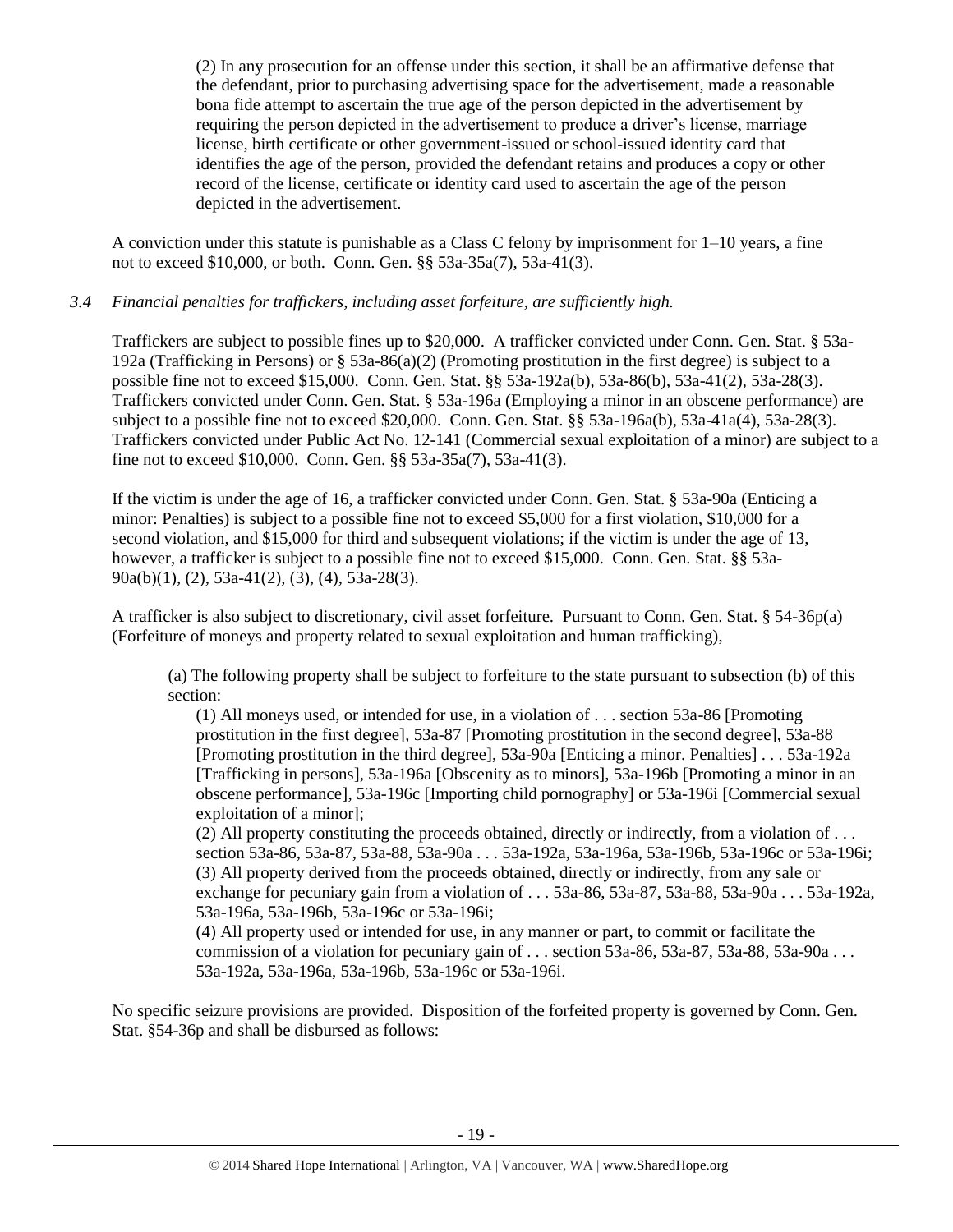(e) Any property ordered forfeited pursuant to subsection (b) of this section shall be sold at public auction

. . .

(f) The proceeds from any sale of property under subsection (e) of this section and any moneys forfeited under this section shall be applied: (1) To payment of the balance due on any lien preserved by the court in the forfeiture proceedings; (2) to payment of any costs incurred for the storage, maintenance, security and forfeiture of any such property; and (3) to payment of court costs. The balance, if any, shall be deposited in the General Fund.

Additionally, property may be seized pursuant to Conn. Gen. Stat. § 54-33<sup>61</sup> (Summons to owner on seizure of property), "[w]hen any property [is] believed to be possessed, controlled, designed or intended for use or which is or has been used or which may be used as a means of committing any criminal offense, or which constitutes the proceeds of the commission of any criminal offense."

Additionally, convicted traffickers are subject to mandatory restitution orders where their crimes cause injury and the victim requests restitution. Pursuant to Conn. Gen. Stat. § 53a-28(c) (Authorized sentences),

In addition to any sentence imposed pursuant to subsection (b) of this section, if (1) a person is convicted of an offense that resulted in injury to another person or damage to or loss of property, (2) the victim requests financial restitution, and (3) the court finds that the victim has suffered injury or damage to or loss of property as a result of such offense, the court shall order the offender to make financial restitution under terms that it determines are appropriate. . . . Restitution ordered by the court pursuant to this subsection shall be based on easily ascertainable damages for injury or loss of property, actual expenses incurred for treatment for injury to persons and lost wages resulting from injury. Restitution shall not include reimbursement for damages for mental anguish, pain and suffering or other intangible losses, but may include the costs of counseling reasonably related to the offense. . . .

## *3.5 Convicted traffickers are required to register as sex offenders.*

Conn. Gen. Stat. § 54-251(a) (Registration of person who has committed a criminal offense against a victim who is a minor or a nonviolent sexual offense) states in part,

Any person who has been convicted or found not guilty by reason of mental disease or defect of a criminal offense against a victim who is a minor or a nonviolent sexual offense, and is released into the community on or after October 1, 1998, shall, within three days following such release or, if such person is in the custody of the Commissioner of Correction, at such time prior to release as the commissioner shall direct, and whether or not such person's place of residence is in this state, register such person's name, identifying factors, criminal history record, residence address and electronic mail address, instant message address or other similar Internet communication identifier, if any, with the Commissioner of Emergency Services and Public Protection . . . .

Conn. Gen. Stat. § 54-250(2)(A) (Definitions) defines "criminal offense against a victim who is a minor" to include violations of Conn. Gen. Stat. § 53a-86 (Promoting prostitution in the first degree), § 53a-90a (Enticing a minor. Penalties), § 53a-196a (Employing a minor in an obscene performance), § 53a-196b (Promoting a minor in an obscene performance), and § 53a-196c (Importing child pornography).

3.5.1 Recommendation: Amend Conn. Gen. Stat. § 54-250(2)(A) (Definitions) to include Conn. Gen. Stat. § 53-192a (Trafficking in persons), if the person trafficked is under the age of 18, as an offense that qualifies as a "criminal offense against a victim who is a minor."

<sup>61</sup> *See supra* note [36.](#page-12-0)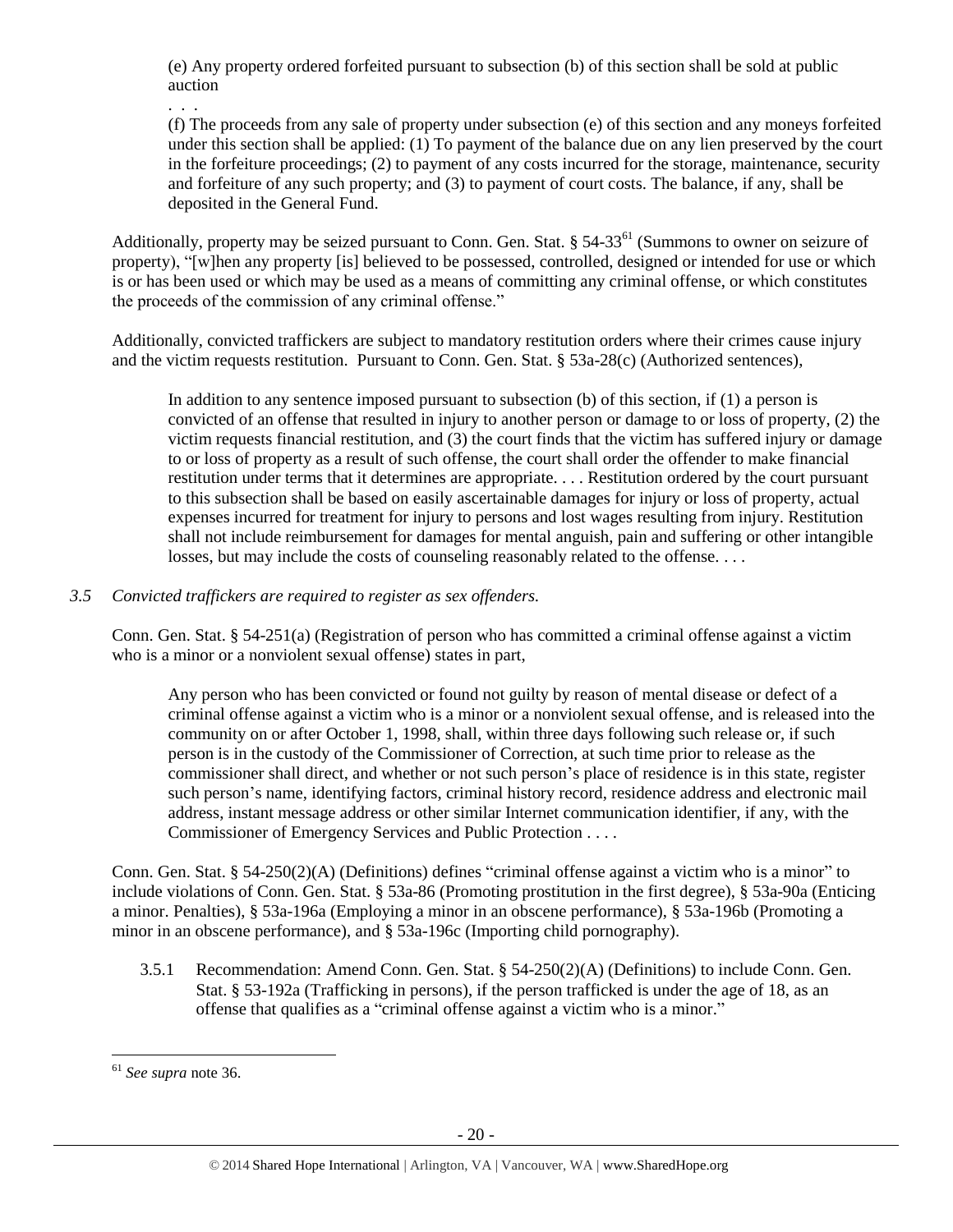*3.6 Laws relating to termination of parental rights for certain offenses include sex trafficking or commercial sexual exploitation of children (CSEC) offenses in order to remove the children of traffickers from their control and potential exploitation.* 

Conn. Gen. Stat. § 45a-717(g) (Termination of parental rights. Conduct of hearing. Investigation and report. Grounds for termination) states that parental rights can be terminated if a court determines by clear and convincing evidence that the termination is in the best interest of the child and the child has, among other things, been sexually molested or exploited. Pursuant to Conn. Gen. Stat.  $\S$  45a-717(g),

At the adjourned hearing or at the initial hearing where no investigation and report has been requested, the court may approve a petition terminating the parental rights and may appoint a guardian of the person of the child, or, if the petitioner requests, the court may appoint a statutory parent, if it finds, upon clear and convincing evidence that (1) the termination is in the best interest of the child, and (2) (A) the child has been abandoned by the parent in the sense that the parent has failed to maintain a reasonable degree of interest, concern or responsibility as to the welfare of the child; (B) the child has been denied, by reason of an act or acts of parental commission or omission, including, but not limited to sexual molestation and exploitation, severe physical abuse or a pattern of abuse, the care, guidance or control necessary for the child's physical, educational, moral or emotional well-being. Nonaccidental or inadequately explained serious physical injury to a child shall constitute prima facie evidence of acts of parental commission or omission sufficient for the termination of parental rights; . . . or (G) the parent was convicted as an adult or a delinquent by a court of competent jurisdiction of sexual assault resulting in the conception of a child except for a violation of section 53a-71 or 53a-73a provided the court may terminate such parent's parental rights to such child at any time after such conviction.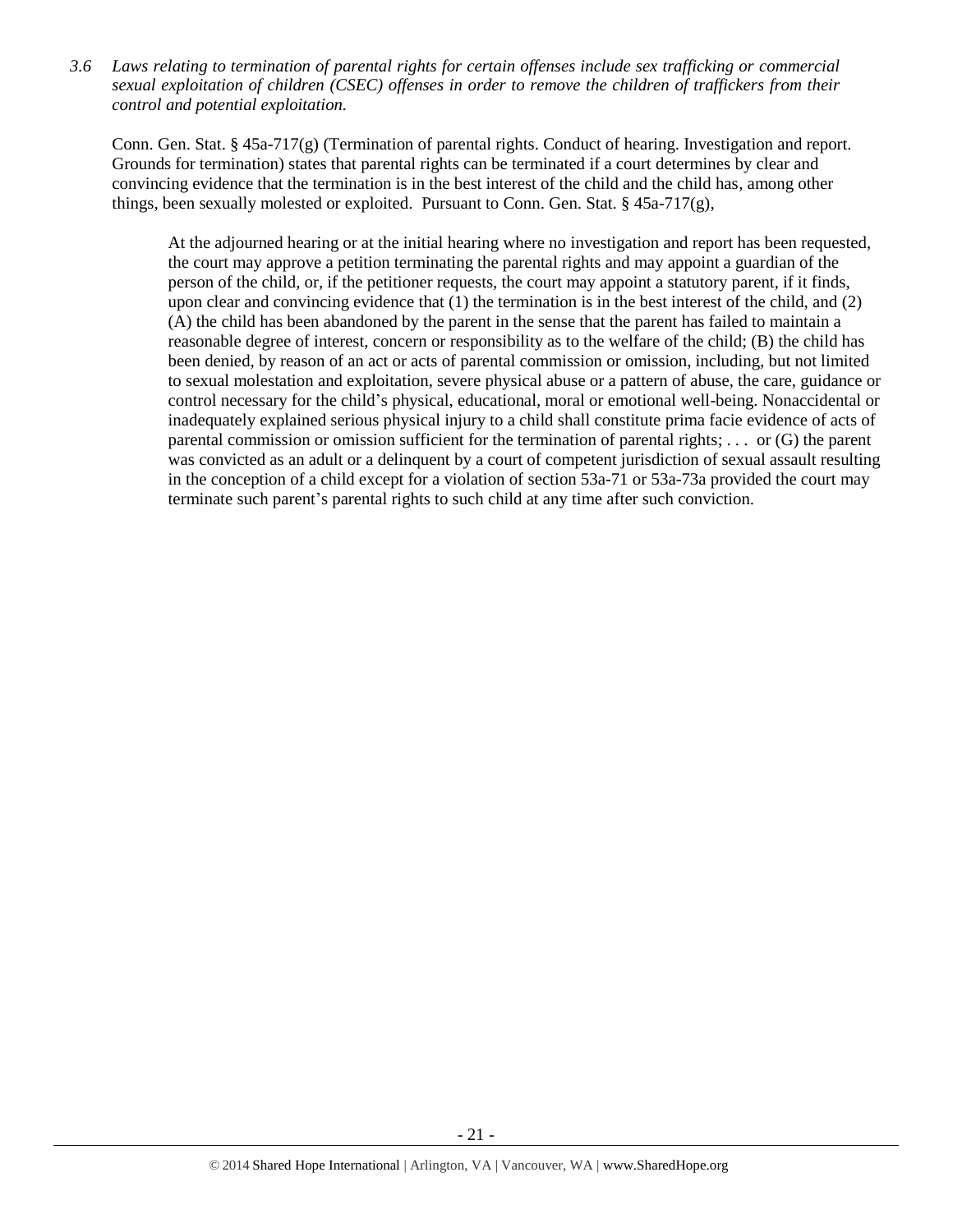#### **FRAMEWORK ISSUE 4: CRIMINAL PROVISIONS FOR FACILITATORS**

#### *Legal Components:*

- *4.1 The acts of assisting, enabling, or financially benefitting from child sex trafficking are included as criminal offenses in the state sex trafficking statute.*
- *4.2 Financial penalties, including asset forfeiture laws, are in place for those who benefit financially from or aid and assist in committing domestic minor sex trafficking.*

*\_\_\_\_\_\_\_\_\_\_\_\_\_\_\_\_\_\_\_\_\_\_\_\_\_\_\_\_\_\_\_\_\_\_\_\_\_\_\_\_\_\_\_\_\_\_\_\_\_\_\_\_\_\_\_\_\_\_\_\_\_\_\_\_\_\_\_\_\_\_\_\_\_\_\_\_\_\_\_\_\_\_\_\_\_\_\_\_\_\_\_\_\_\_*

- *4.3 Promoting and selling child sex tourism is illegal.*
- *4.4 Promoting and selling child pornography is illegal.*

#### *Legal Analysis:*

*4.1 The acts of assisting, enabling, or financially benefitting from child sex trafficking are included as criminal offenses in the state sex trafficking statute.*

Conn. Gen. Stat. § 53a-192a (Trafficking in persons)<sup>62</sup> does not expressly make it a crime for a person to assist, enable, or financially benefit from domestic minor sex trafficking.

A facilitator may be convicted under Conn. Gen. Stat § 53a-86(a)(2) (Promoting prostitution in the first degree) if the facilitator knowingly "advances<sup>63</sup> or profits from prostitution<sup>64</sup> of a person less than eighteen years old." A conviction under this statute is punishable as a Class B felony by imprisonment for 1–20 years, of which all but 9 months may be suspended, and a possible fine not to exceed \$15,000. Conn. Gen. Stat. §§ 53a-86(b), 53a-35a(6), 53a-41(2), 53a-28(b)(4).

Additionally, a facilitator may be convicted under Conn. Gen. Stat. § 53a-70c(a) (Aggravated sexual assault of a minor).<sup>65</sup> A first conviction under this statute is punishable as a Class A felony by imprisonment for 25–50 years, of which all but 25 years may be suspended, and a possible fine not to exceed \$20,000. Conn. Gen. Stat. §§ 53a-70c(b), 53a-35a(3), 53a-41(1), 53a-28(b)(4). Subsequent convictions, however, are punishable by imprisonment for 50 years, none of which may be suspended, and a possible fine not to exceed \$20,000. Conn. Gen. Stat. §§ 53a-70c(b), 53a-35a(3), 53a-41(1), 53a-28(b)(4).

- 4.1.1. Recommendation: Amend Conn. Gen. Stat. § 53a-192a (Trafficking in persons) to include those who have knowingly assisted, enabled, or financially benefited from domestic minor sex trafficking.
- *4.2 Financial penalties, including asset forfeiture laws, are in place for those who benefit financially from or aid and assist in committing domestic minor sex trafficking.*

A person who facilitates the commercial sexual exploitation of a minor is subject to possible fines not to exceed \$20,000. A facilitator convicted under Conn. Gen. Stat. § 53a-86 (Promoting prostitution in the first degree) is subject to a possible fine not to exceed \$15,000. Conn. Gen. Stat. §§ 53a-86(b), 53a-41(2), 53a-28(b)(3). A facilitator convicted under Conn. Gen. Stat. § 53a-70c (Aggravated sexual assault of a minor), however, is subject to a possible fine not to exceed \$20,000. Conn. Gen. Stat. §§ 53a-70c(b), 53a-41(b), 53a-28(b)(3).

<sup>62</sup> *See supra* Section 1.1 for the substantive provisions of Conn. Gen. Stat. § 53a-192a.

<sup>63</sup> *See supra* note [7.](#page-2-2)

<sup>64</sup> *See supra* note [8.](#page-2-3)

<sup>&</sup>lt;sup>65</sup> See supra Section 1.2 for the substantive provisions of Conn. Gen. Stat. § 53a-70c(a).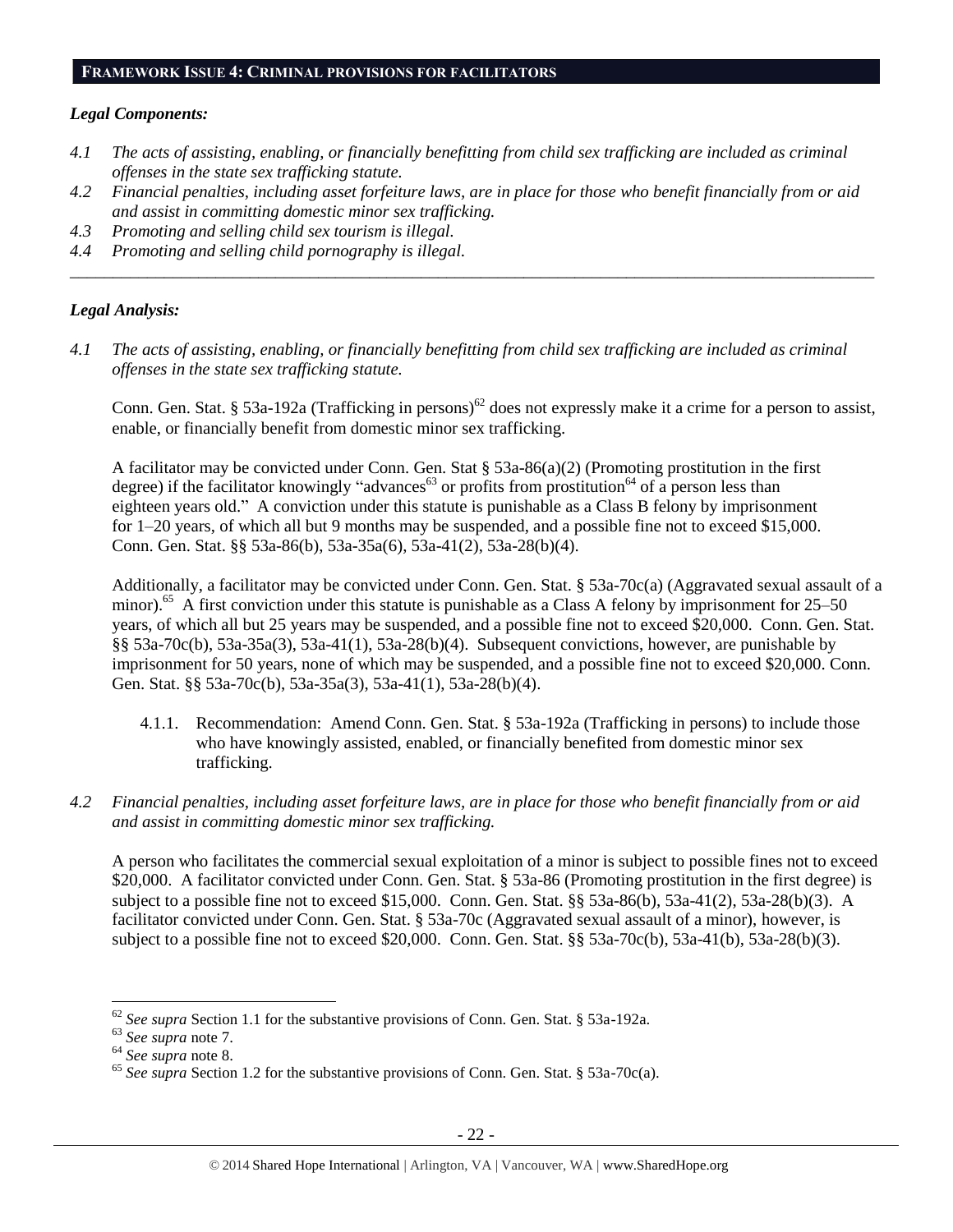A convicted facilitator is subject to mandatory restitution orders where the victim suffers injury and requests restitution. Conn. Gen. Stat. § 53a-28(c) states,

In addition to any sentence imposed pursuant to subsection (b) of this section, if (1) a person is convicted of an offense that resulted in injury to another person or damage to or loss of property, (2) the victim requests financial restitution, and (3) the court finds that the victim has suffered injury or damage to or loss of property as a result of such offense, the court shall order the offender to make financial restitution under terms that it determines are appropriate. . . . Restitution ordered by the court pursuant to this subsection shall be based on easily ascertainable damages for injury or loss of property, actual expenses incurred for treatment for injury to persons and lost wages resulting from injury. Restitution shall not include reimbursement for damages for mental anguish, pain and suffering or other intangible losses, but may include the costs of counseling reasonably related to the offense.  $\ldots$ <sup>66</sup>

Additionally, a facilitator may be subject to asset forfeiture under Conn. Gen. Stat. § 54-36p(a)<sup>67</sup> (Forfeiture of moneys and property related to sexual exploitation and human trafficking) and § 53-397 (Penalty. Forfeiture of property. Disposition of seized property. Appointment of receiver), and may be required to pay restitution pursuant Conn. Gen. Stat. § 53a-28(c) (Authorized sentences).

Additionally, property may be seized pursuant to Conn. Gen. Stat. § 54-33<sup>68</sup> (Summons to owner on seizure of property), "[w]hen any property [is] believed to be possessed, controlled, designed or intended for use or which is or has been used or which may be used as a means of committing any criminal offense, or which constitutes the proceeds of the commission of any criminal offense."

Conn. Gen. Stat. § 54-36p(a) (Forfeiture of moneys and property related to sexual exploitation and human trafficking) subjects a facilitator to discretionary civil asset forfeiture and states,

(a) The following property shall be subject to forfeiture to the state pursuant to subsection (b) of this section:

(1) All moneys used, or intended for use, in a violation of . . . section 53a-86 [Promoting prostitution in the first degree], 53a-87 [Promoting prostitution in the second degree], 53a-88 [Promoting prostitution in the third degree], . . . or 53a-196i [Commercial sexual exploitation of a minor];

(2) All property constituting the proceeds obtained, directly or indirectly, from a violation of . . . section 53a-86, 53a-87, 53a-88, . . . or 53a-196i;

(3) All property derived from the proceeds obtained, directly or indirectly, from any sale or exchange for pecuniary gain from a violation of . . . 53a-86, 53a-87, 53a-88, . . . or 53a-196i; (4) All property used or intended for use, in any manner or part, to commit or facilitate the commission of a violation for pecuniary gain of . . . section 53a-86, 53a-87, 53a-88, . . . or 53a-196i.

No specific seizure provisions are provided. Disposition of the forfeited property is governed by Conn. Gen. Stat. §54-36p and shall be disbursed as follows:

(e) Any property ordered forfeited pursuant to subsection (b) of this section shall be sold at public auction

. . .

(f) The proceeds from any sale of property under subsection (e) of this section and any moneys forfeited under this section shall be applied:  $(1)$  To payment of the balance due on any lien preserved by the court

<sup>66</sup> *See infra* Section 5.10 for a more detailed discussion of this restitution provision.

<sup>67</sup> *See supra* note [35.](#page-11-0)

<sup>68</sup> *See supra* note [36.](#page-12-0)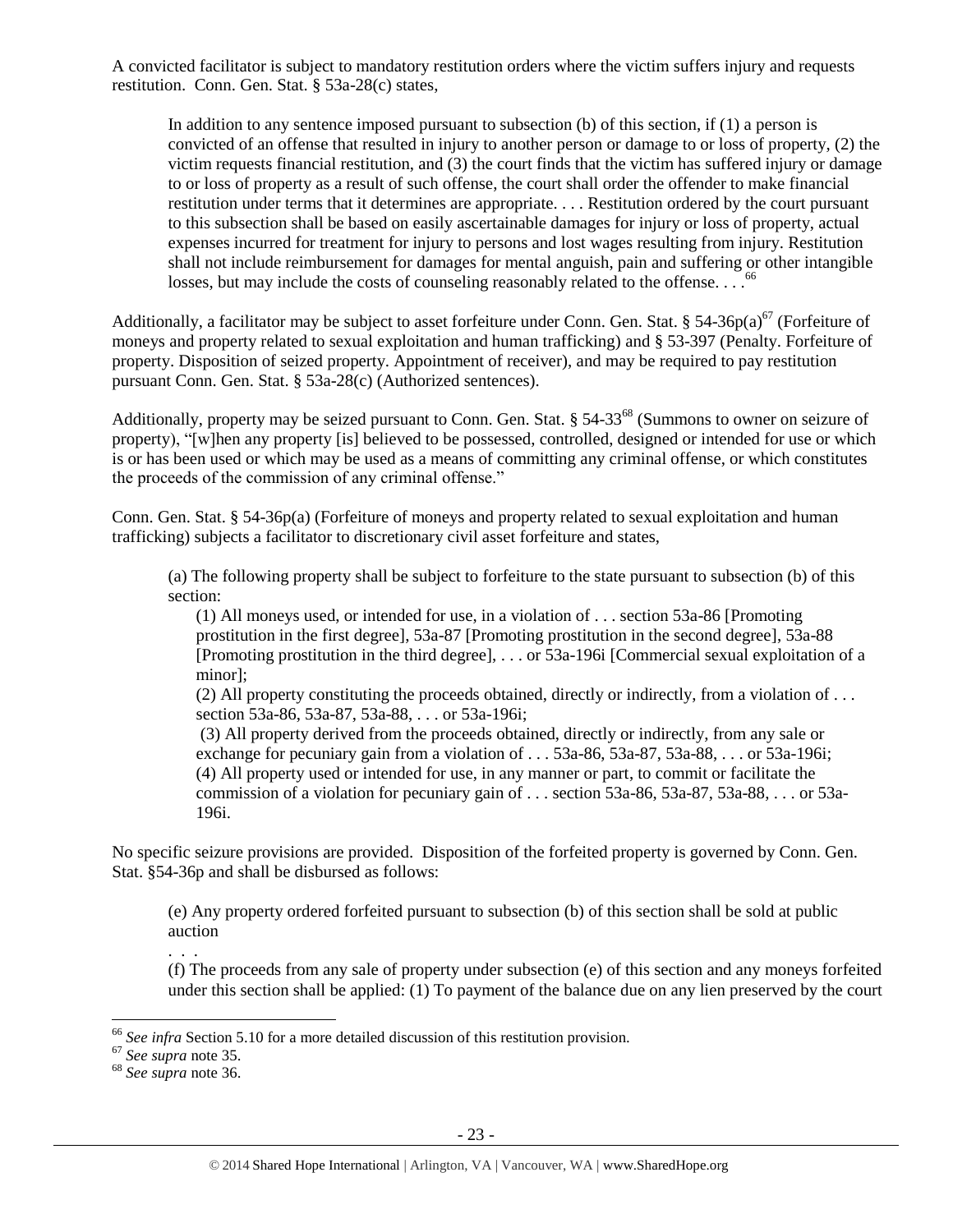in the forfeiture proceedings; (2) to payment of any costs incurred for the storage, maintenance, security and forfeiture of any such property; and (3) to payment of court costs. The balance, if any, shall be deposited in the General Fund.

#### *4.3 Promoting and selling child sex tourism is illegal.*

There is no provision in the Connecticut code prohibiting child sex tourism.

- 4.3.1 Recommendation: Enact a law that prohibits selling or offering to sell travel services in Connecticut that include or facilitate travel for the purpose of engaging in commercial sexual exploitation of a minor or prostitution of a minor.
- *4.4 Promoting and selling child pornography is illegal.*

Connecticut expressly prohibits the promotion of child pornography. Conn. Gen. Stat. § 53a-196b(a) (Promoting a minor in an obscene performance) states,

(a) A person is guilty of promoting a minor in an obscene performance when he knowingly<sup>69</sup> promotes<sup>70</sup> any material<sup>71</sup> or performance<sup>72</sup> in which a minor is employed, whether or not such minor receives any consideration, and such material or performance is obscene as to minors<sup>73</sup> notwithstanding that such material or performance is intended for an adult audience.

A conviction under Conn. Gen. Stat. § 53a-196b(a) is punishable as a Class B felony by imprisonment for 1–20 years, a fine not to exceed \$15,000, or both. Conn. Gen. Stat. §§ 53a-35a(6), 53a-41(2), 53a-28(b)(4), (6).

Pursuant to Conn. Gen. Stat. § 53a-196c(a) (Importing child pornography), "A person is guilty of importing child pornography when, with intent to promote child pornography, such person knowingly imports or causes to be imported into the state three or more visual depictions of child pornography of known content and character." A conviction under this statute is punishable as a Class B felony by 5–20 years, of which all but 5 years may be suspended, and a possible fine not to exceed \$15,000. Conn. Gen. Stat. §§ 53a-196c(b), 53a-35a(6), 53a-41(2), 53a-28(b)(4).

<sup>69</sup> *See supra* note [54.](#page-16-0) 

<sup>70</sup> *See supra* note [9.](#page-2-0)

<sup>71</sup> *See supra* note [10.](#page-2-1)

<sup>72</sup> *See supra* note [11.](#page-2-4)

<sup>73</sup> *See supra* note [12.](#page-2-5)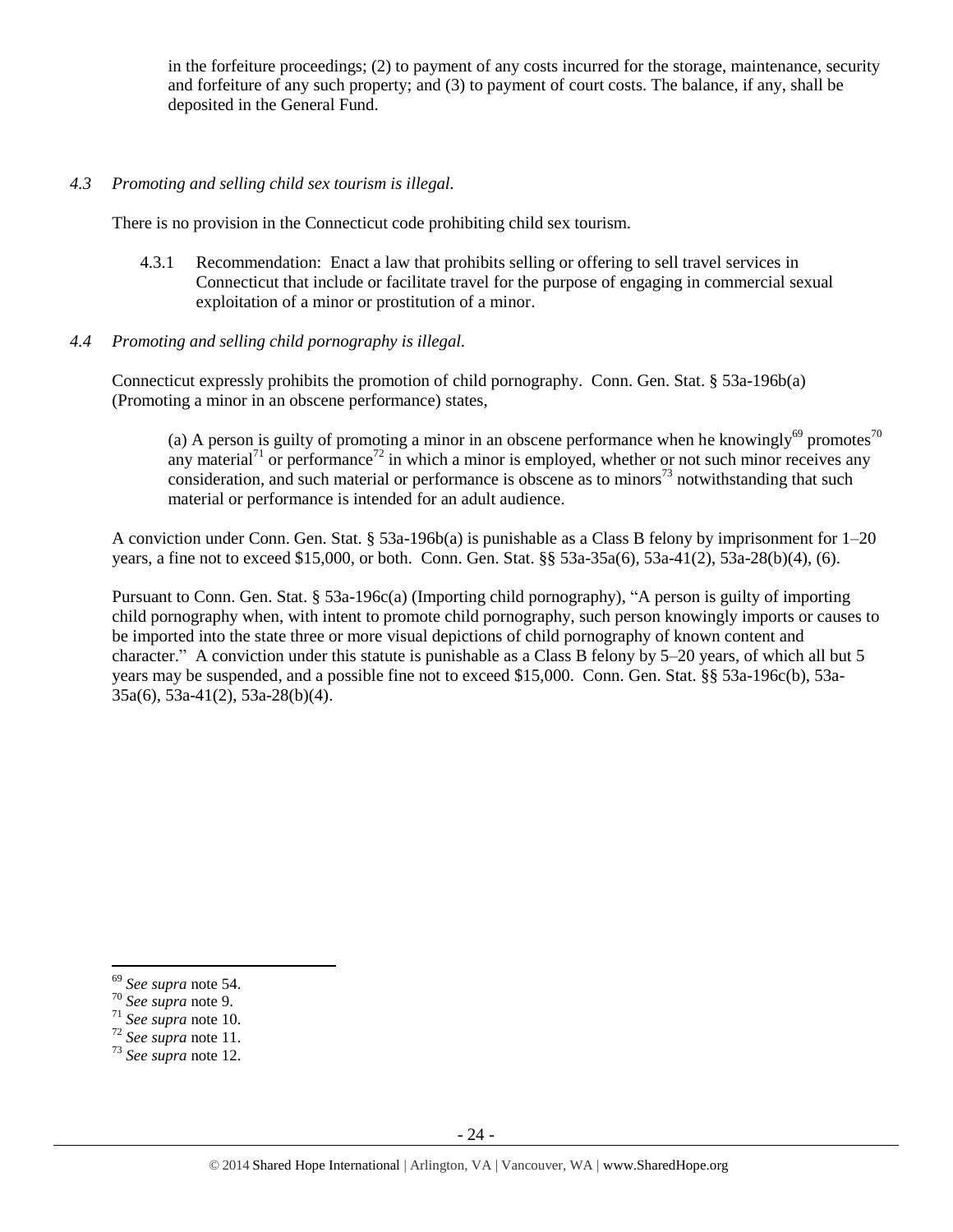#### **FRAMEWORK ISSUE 5: PROTECTIVE PROVISIONS FOR THE CHILD VICTIMS**

# *Legal Components:*

- *5.1 Statutorily-mandated victim services define "victim" to specifically include victims of domestic minor sex trafficking or commercial sexual exploitation of children (CSEC) to ensure prompt identification and access to victims' rights and services.*
- *5.2 The state sex trafficking statute expressly prohibits a defendant from raising consent of the minor to the commercial sex acts as a defense.*
- *5.3 Prostitution laws apply only to adults, making minors under 18 specifically immune from this offense.*
- *5.4 Child victims of sex trafficking or commercial sexual exploitation are provided with a child protection response, including specialized shelter and services, and are not detained in juvenile detention facilities.*
- *5.5 Commercial sexual exploitation is identified as a type of abuse and neglect within child protection statutes.*
- *5.6 The definition of "caregiver" (or similar term) in the child welfare statutes is broad enough to include a trafficker who has custody or control of a child in order to bring a trafficked child into protection of child protective services.*
- *5.7 Crime victims' compensation is specifically available to a child victim of sex trafficking or commercial sexual exploitation of children (CSEC) without regard to ineligibility factors.*
- *5.8 Victim-friendly procedures and protections are provided in the trial process for minors under 18.*
- *5.9 Expungement or sealing of juvenile delinquency records resulting from arrests or adjudications for prostitutionrelated offenses committed as a result of, or in the course of, the commercial sexual exploitation of a minor is available within a reasonable time after turning 18.*
- *5.10 Victim restitution and civil remedies for victims of domestic minor sex trafficking or commercial sexual exploitation of children (CSEC) are authorized by law.*
- *5.11 Statutes of limitations for civil and criminal actions for child sex trafficking or commercial sexual exploitation of children (CSEC) offenses are eliminated or lengthened sufficiently to allow prosecutors and victims a realistic opportunity to pursue criminal action and legal remedies.*

*\_\_\_\_\_\_\_\_\_\_\_\_\_\_\_\_\_\_\_\_\_\_\_\_\_\_\_\_\_\_\_\_\_\_\_\_\_\_\_\_\_\_\_\_\_\_\_\_\_\_\_\_\_\_\_\_\_\_\_\_\_\_\_\_\_\_\_\_\_\_\_\_\_\_\_\_\_\_\_\_\_\_\_\_\_\_\_\_\_\_\_\_\_\_*

# *Legal Analysis:*

*5.1 Statutorily-mandated victim services define "victim" to specifically include victims of domestic minor sex trafficking or commercial sexual exploitation of children (CSEC) to ensure prompt identification and access to victims' rights and services.* 

Under Conn. Const., Art XXIX(b), victims are guaranteed a number of constitutional rights but the definition of "victim" is left to the discretion of the general assembly. The general assembly defined "victim" under Conn. Gen. Stat. § 1-1k ("Victim of crime", "crime victim", defined):

Except as otherwise provided by the general statutes, "victim of crime" or "crime victim" means an individual who suffers direct or threatened physical, emotional or financial harm as a result of a crime and includes immediate family members of a minor, incompetent individual or homicide victim and a person designated by a homicide victim in accordance with section 1-56r [Designation of person for decision-making and certain rights and obligations].

For the purposes of victim services, Conn. Gen. Stat. § 54-201(1) (Definitions) defines "victim" as "a person who is injured or killed as provided in [section 54-209](https://www.lexis.com/research/buttonTFLink?_m=8b18f590ff53732c9db250a40b78b252&_xfercite=%3ccite%20cc%3d%22USA%22%3e%3c%21%5bCDATA%5bConn.%20Gen.%20Stat.%20%a7%2054-201%5d%5d%3e%3c%2fcite%3e&_butType=4&_butStat=0&_butNum=4&_butInline=1&_butinfo=CTCODE%2054-209&_fmtstr=FULL&docnum=1&_startdoc=1&wchp=dGLbVzk-zSkAz&_md5=2c6cfce5aa2356fa9f15bb65bdb27b13) [Compensation ordered, when]." Conn. Gen. Stat. § 54-209(a) states,

The Office of Victim Services or, on review, a victim compensation commissioner may order the payment of compensation in accordance with the provisions of sections 54-201 to 54-233 [Chapter 968 Victim Services], inclusive, for personal injury or death which resulted from: . . . (2) the commission or attempt to commit by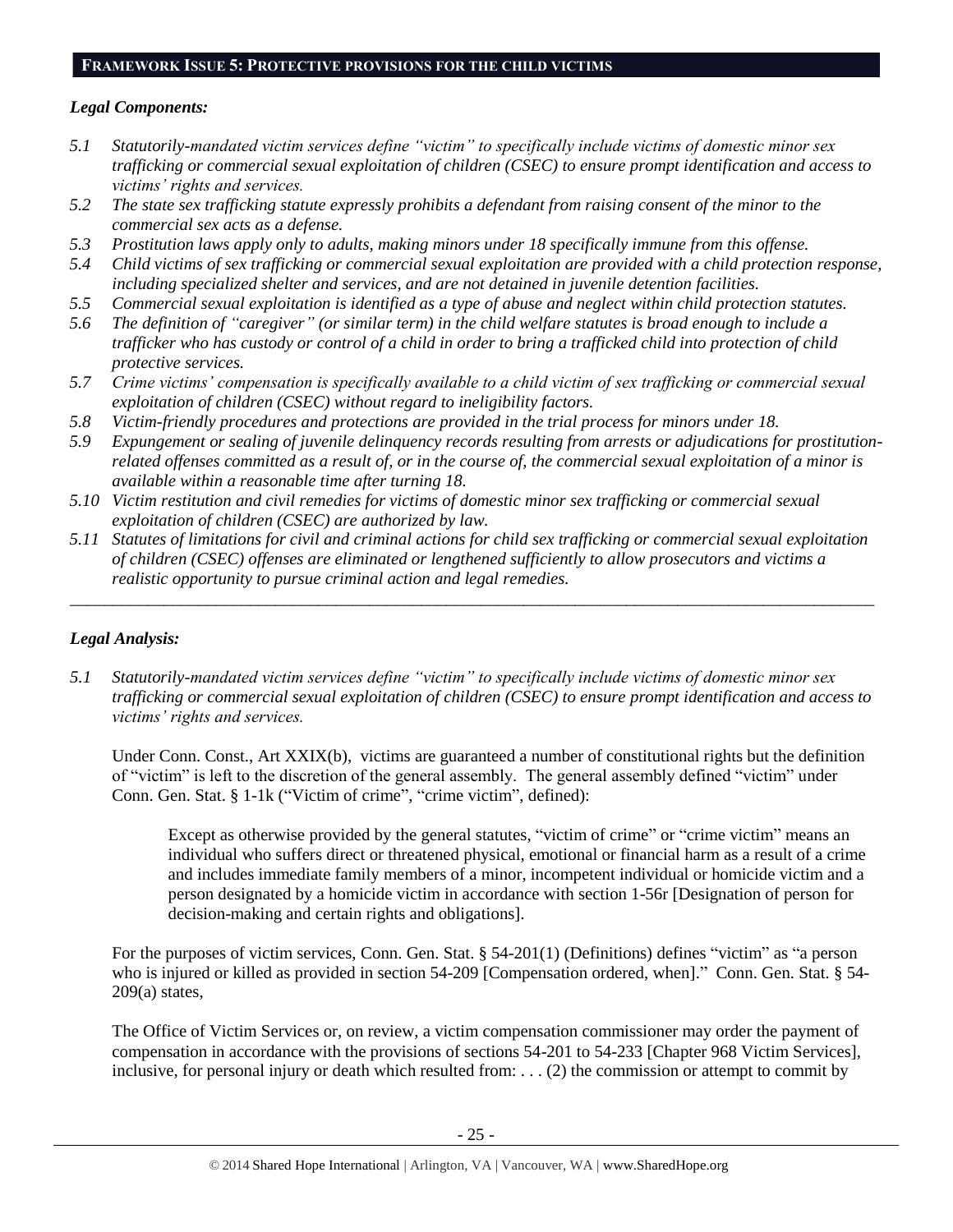another of any crime as provided in section 53a-24 [Offense defined. Application of sentencing provisions to motor vehicle and drug selling violators] . . . . Pursuant to Conn. Gen. Stat. § 53a-24(a), "The term 'crime' comprises felonies and misdemeanors." Therefore, commercially sexually exploited children are included as victims for purposes of compensation. These definitions of "victim" and "crime" apply also to victim restitution under Conn. Gen. Stat. § Sec. 54-216 (Restitution services), which incorporates § 54-209 in its eligibility criteria.

Conn. Gen. Stat. § 19a-112b (Services to victims of sexual acts) requires the Department of Public Health to provide certain benefits<sup>74</sup> for victims of Conn. Gen. Stats. § 53-21 (Injury or risk of injury to, or impairing morals of, children. Sale of children), § 53a-70 (Sexual assault in the first degree), § 53a-70a (Aggravated sexual assault in the first degree), § 53a-70b (Sexual assault in spousal or cohabiting relationship), § 53a-71 (Sexual assault in the second degree), § 53a-72a (Sexual assault in the third degree), § 53a-72b (Sexual assault in the third degree with a firearm), and § 53a-73a (Sexual assault in the fourth degree), "regardless of whether any person is convicted or adjudicated delinquent for such violation." However, it does not provide those benefits to victims of Conn. Gen. Stat. § 53a-192a (Trafficking in persons) or other CSEC crimes.

Furthermore, Conn. Gen. Stat. § 46a-170 establishes the Council for Trafficking in Persons and subsection (d) assigns the Council the responsibility to " identify criteria for providing services to adult trafficking victims [and] identify criteria for providing services to children of trafficking victims," but does not task it with identifying criteria for providing services to child victims independent of a trafficked adult.

- 5.1.1 Recommendation: Amend Conn. Gen. Stat. § 19a-112b (Services to victims of sexual acts) to include Conn. Gen. Stat. § 53a-192a (Trafficking in persons) and other CSEC offenses.
- 5.1.2 Recommendation: Amend Conn. Gen. Stat. § 46a-170 (Trafficking in Persons Council. Membership. Duties. Reports) to expressly include CSEC and other child trafficking victims.

# *5.2 The state sex trafficking statute expressly prohibits a defendant from raising consent of the minor to the commercial sex acts as a defense.*

Conn. Gen. Stat. § 53a-192a (Trafficking in persons), § 53a-86 (Promoting prostitution in the first degree), § 53a-196a (Employing a minor in an obscene performance), § 53a-90a (Enticing a minor. Penalties), and § 53a-70c (Aggravated sexual assault of a minor) do not expressly prohibit or allow a defense based on a minor's consent to the commercial sex act.

- 5.2.1 Recommendation: Enact a statute that expressly prohibits a consent defense to any commercial sex act against a minor under the age of 18.
- *5.3 Prostitution laws apply only to adults, making minors under 18 specifically immune from this offense.*

Under Connecticut law, minors under the age of 16 may not be prosecuted for prostitution and older minors benefit from the presumption that they are victims of human trafficking for violations of Conn. Gen. Stat. § 53a-82 (Prostitution). Pursuant to Conn. Gen. Stat. § 53a-82(a)–(d),

(a) A person sixteen years of age or older is guilty of prostitution when such person engages or agrees or offers to engage in sexual conduct with another person in return for a fee.

 $\overline{a}$  $74$  Pursuant to Conn. Gen. Stat. § 19a-112b, these benefits are "(1) Counseling regarding human immunodeficiency virus and acquired immune deficiency syndrome; (2) HIV-related testing; and (3) referral service for appropriate health care and support services. Such services shall be provided through counseling and testing sites funded by the Department of Public Health."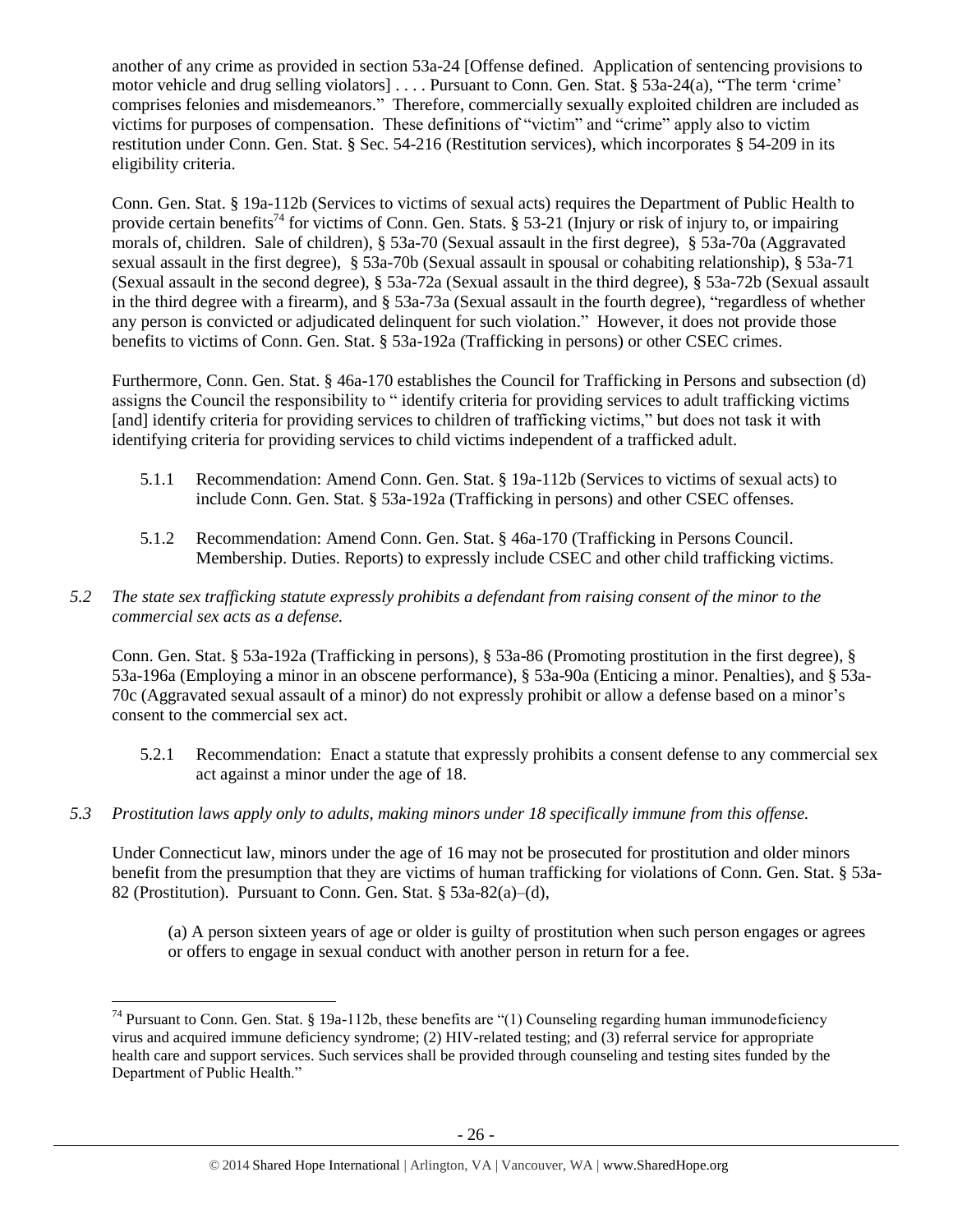(b) In any prosecution for an offense under this section, it shall be an affirmative defense that the actor was a victim of conduct by another person that constitutes (1) a violation of section  $53a-192a^{75}$ [Trafficking in persons], as amended by this act, or (2) a criminal violation of 18 USC Chapter 77 [Peonage, slavery, and trafficking in persons], as amended from time to time.

(c) In any prosecution of a person sixteen or seventeen years of age for an offense under this section, there shall be a presumption that the actor was a victim of conduct by another person that constitutes (1) a violation of section 53a-192a, as amended by this act, or (2) a criminal violation of 18 USC Chapter 77, as amended from time to time.

(d) Nothing in this section shall limit a person's right to assert the defense of duress pursuant to section 53a-14 [Duress as defense] in any prosecution for an offense under this section.

- 5.3.1 Recommendation: Amend Conn. Gen. Stat. § 53a-82(a) (Prostitution) to make prostitution an offense that is inapplicable to all minors under the age of 18.
- *5.4 Child victims of sex trafficking or commercial sexual exploitation are provided with a child protection response, including specialized shelter and services, and are not detained in juvenile detention facilities.*

Connecticut law provides for the development of response and service programs for victims of human trafficking. Conn. Gen. Stat. § 54-234 (Development of response system for victims of offense of trafficking in persons) states,

(a) The Office of Victim Services within the Judicial Department shall, within available appropriations, contract with nongovernmental organizations to develop a coordinated response system to assist victims of the offense of trafficking in persons.

(b) Such contracts shall be entered into for the following purposes, including, but not limited to: (1) Developing a uniform curriculum to address rights and services for such victims;

(2) Developing information and materials on available resources and services for such victims;

(3) Actively seeking out quality training and other educational opportunities regarding the identification and assistance of such victims that take into consideration such victims' cultural context and needs; and

(4) Promoting and disseminating information on training and other educational opportunities concerning the assistance of such victims to emergency medical services, faith-based communities, sexual assault service providers, domestic violence service providers and state and local governmental agencies.

# **Child Identified as Abused/Neglected**

 $\overline{a}$ 

Pursuant to Conn. Gen. Stat. § 46b-120(6), (7) (Definitions),<sup>76</sup> a sexually exploited child is likely to be identified as abused or neglected. Pursuant to Enacted House Bill 5040  $\S 3(a)$ ,<sup>77</sup>

(a) The Commissioner of Children and Families may: (1) Provide child welfare services for any minor child residing in the state who is identified by the Department of Children and Families as a victim of trafficking, as defined in section 46a-170 of the general statutes; and (2) provide appropriate services to a minor child residing in the state who the Department of Children and Families reasonably believes may be a victim of trafficking in order to safeguard the welfare of such minor child. For purposes of

<sup>75</sup> *See supra* Section 1.1 for the substantive provisions of Conn. Gen. Stat. § 53a-192a.

<sup>&</sup>lt;sup>76</sup> See *infra* section 5.5 for a full analysis of the definition of "abuse" as it relates to identification of sexually exploited children.

 $^{77}$  House Bill 5040, 2014 Gen. Assemb. Leg. Sess. (Conn. 2014) (effective October 1, 2014)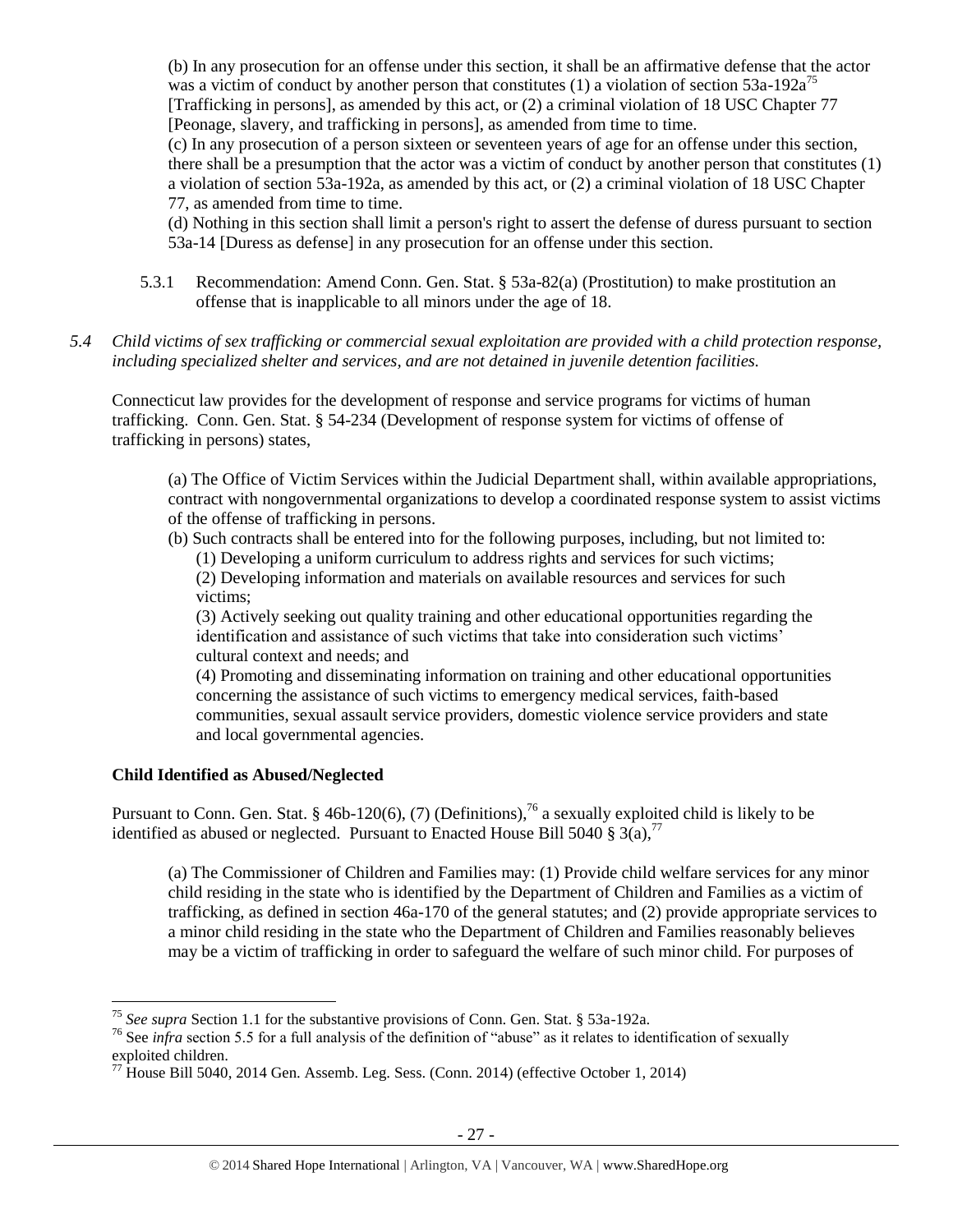this section and section 17a-106a of the general statutes, "minor child" means any person under eighteen years of age.

Therefore, a commercially sexually exploited child is likely to be identified as abused or neglected and receive services through the Commissioner of Children and Families.

A domestic minor sex trafficking victim may be classified as an "abused" or "neglected" child. Conn. Gen. Stat.  $§$  46b-120(6) – (8)<sup>78</sup> (Definitions) defines an "abused" or "neglected" child as follows:

<span id="page-27-0"></span>(6) A child<sup>79</sup> or youth may be found "neglected" who, for reasons other than being impoverished, (A) has been abandoned, (B) is being denied proper care and attention, physically, educationally, emotionally or morally, or (C) is being permitted to live under conditions, circumstances or associations injurious to the well-being of the child or youth;

(7) A child or youth may be found "abused" who (A) has been inflicted with physical injury or injuries other than by accidental means, (B) has injuries that are at variance with the history given of them, or (C) is in a condition that is the result of maltreatment, including, but not limited to, malnutrition, sexual molestation or exploitation, deprivation of necessities, emotional maltreatment or cruel punishment. (8) A child or youth may be found "uncared for" (A) who is homeless, (B) whose home cannot provide the specialized care that the physical, emotional or mental condition of the child or youth requires, or (C) who has been identified as a victim of trafficking, as defined in section  $46a-17080...$ 

*I. Process following initial custody<sup>81</sup>*

 $\overline{a}$ 

any person under eighteen years of age who has not been legally emancipated, except that (A) for purposes of delinquency matters and proceedings, "child" means any person (i) under eighteen years of age who has not been legally emancipated, or (ii) eighteen years of age or older who, prior to attaining eighteen years of age, has committed a delinquent act or, subsequent to attaining eighteen years of age, (I) violates any order of the Superior Court or any condition of probation ordered by the Superior Court with respect to a delinquency proceeding, or (II) willfully fails to appear in response to a summons under section 46b-133or at any other court hearing in a delinquency proceeding of which the child had notice, and (B) for purposes of family with service needs matters and proceedings, child means a person under eighteen years of age.

 $80$  Pursuant to Conn. Gen Stat. § 46a-170, a trafficking is defined as:

. . . . all acts involved in the recruitment, abduction, transport, harboring, transfer, sale or receipt of persons, within national or across international borders, through force, coercion, fraud or deception, to place persons in situations of slavery or slavery-like conditions, forced labor or services, such as forced prostitution or sexual services, domestic servitude, bonded sweatshop labor or other debt bondage.

<sup>81</sup> Pursuant to Conn. Gen. Stat. § 17a-106a(a), "The Commissioner of Children and Families, as department head of the lead agency, and the appropriate state's attorney may establish multidisciplinary teams for the purpose of reviewing particular cases or particular types of cases or to coordinate the prevention, intervention and treatment in each judicial district or to review selected cases of child abuse or neglect or cases involving the trafficking, as defined in section 46a-170, of minor children. The purpose of such multidisciplinary teams is to advance and coordinate the prompt investigation of suspected cases of child abuse or neglect, to reduce the trauma of any child victim and to ensure the protection and treatment of the child. The head of the local law enforcement agency or his designee may request the assistance of the Division of State Police within the Department of Emergency Services and Public Protection for such purposes." Here and elsewhere in this report that Conn. Gen. Stat. § 17a-106a is quoted or cited, it has been updated to reflect the amendments added by the passage of House Bill 5040, 2014 Gen. Assemb. Leg. Sess. (Conn. 2014) (effective October 1, 2014).

<sup>&</sup>lt;sup>78</sup> The text of Conn. Gen. Stat. § 46b-120 included here and elsewhere in this report includes amendments made by the passage of H.B. 5040 during the 2014 regular legislative session (effective October 1, 2014).

 $79$  Conn. Gen. Stat. § 46b-120(1) defines "child" as,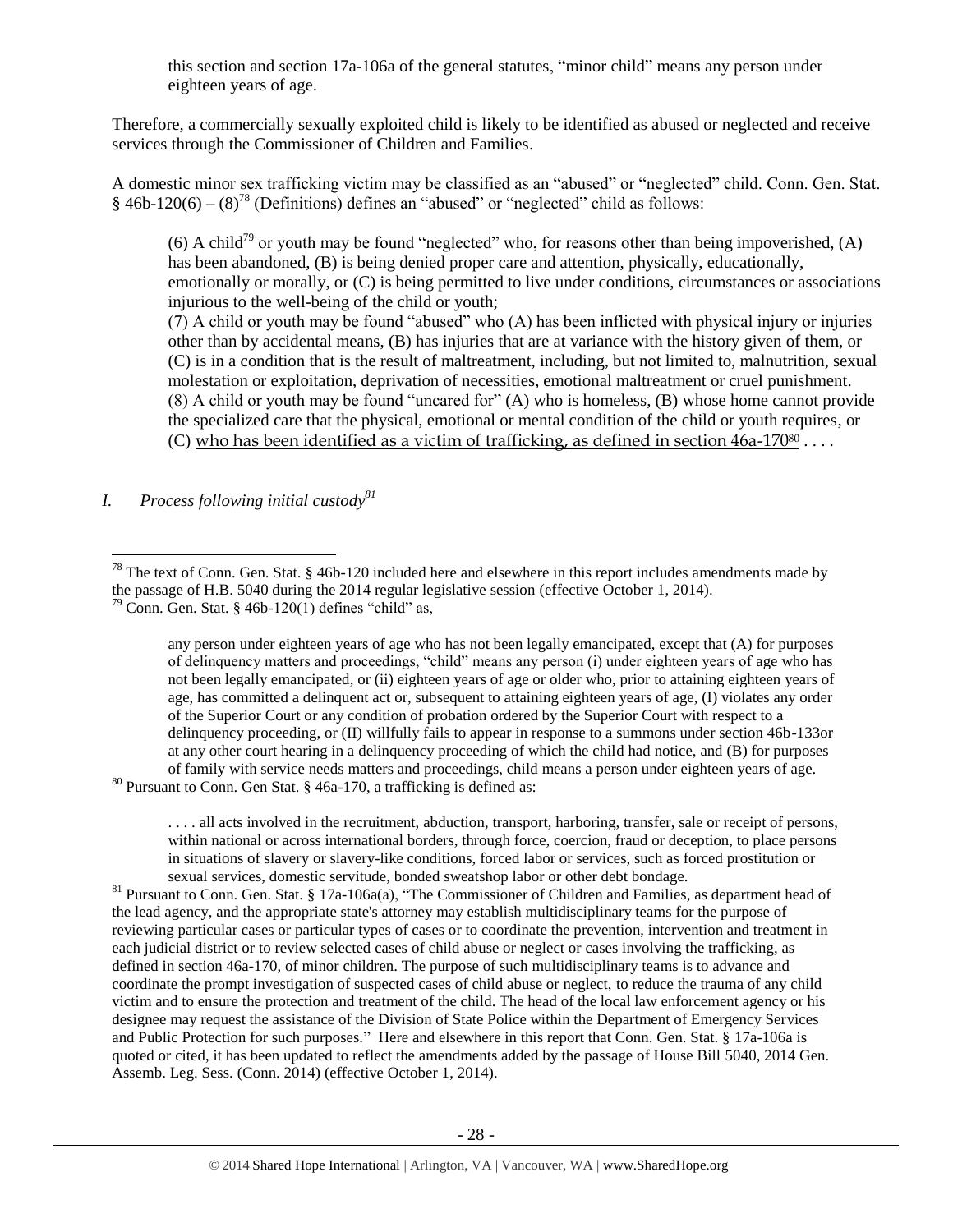Pursuant to Conn. Gen. Stat. § 46b-129(a) (Commitment of child or youth),

Any selectman, town manager, or town, city or borough welfare department, any probation officer, or the Commissioner of Social Services, the Commissioner of Children and Families or any child-caring institution or agency approved by the Commissioner of Children and Families, a child or such child's representative or attorney or a foster parent of a child, having information that a child or youth is neglected, uncared-for or abused may file with the Superior Court that has venue over such matter a verified petition plainly stating such facts as bring the child or youth within the jurisdiction of the court as neglected, uncared-for or abused . . . .

## *II. Placement process pending adjudication/ investigation*

If the allegations in the petition create reasonable cause to believe that the child is seriously physically ill or injured or "is in immediate physical danger" from the child's surroundings and, as a result of those conditions, the child's "safety is endangered and immediate removal from such surroundings is necessary to ensure the child's . . . safety," the court is directed to either order a hearing on temporary care and custody of the child "pending disposition of the petition" or issue an ex parte order granting temporary care and custody to a person related to the child. Conn. Gen. Stat. § 46b-129(b).

#### *III. Outcomes*

Pursuant to Conn. Gen. Stat. § 46b-129(j),

(j) Upon finding and adjudging that any child or youth is uncared-for, neglected or abused the court may commit such child or youth to the Commissioner of Children and Families. Such commitment shall remain in effect until further order of the court, except that such commitment may be revoked or parental rights terminated at any time by the court, or the court may vest such child's or youth's legal guardianship in any private or public agency that is permitted by law to care for neglected, uncared-for or abused children or youths or with any other person or persons found to be suitable and worthy of such responsibility by the court, including, but not limited to, any relative of such child or youth by blood or marriage. . . .

# **Child Identified as Runaway**

Identification and intervention of a domestic minor sex trafficking victim could occur through Conn. Gen. Stat. § 17a-185 (Police transportation of certain minors to facility for care).

- *I. Initial Custody* 
	- a. Authority for initial custody

Pursuant to Conn. Gen. Stat. § 17a-185,

Any officer of the state police or of an organized municipal police department may transport, with the sole written consent of the person transported, any person over sixteen years of age and less than eighteen years of age who appears to be away from home without permission of such person's parents or guardian or who appears to be suffering from lack of food, shelter or medical care to any public or private facility

*b.* Placement: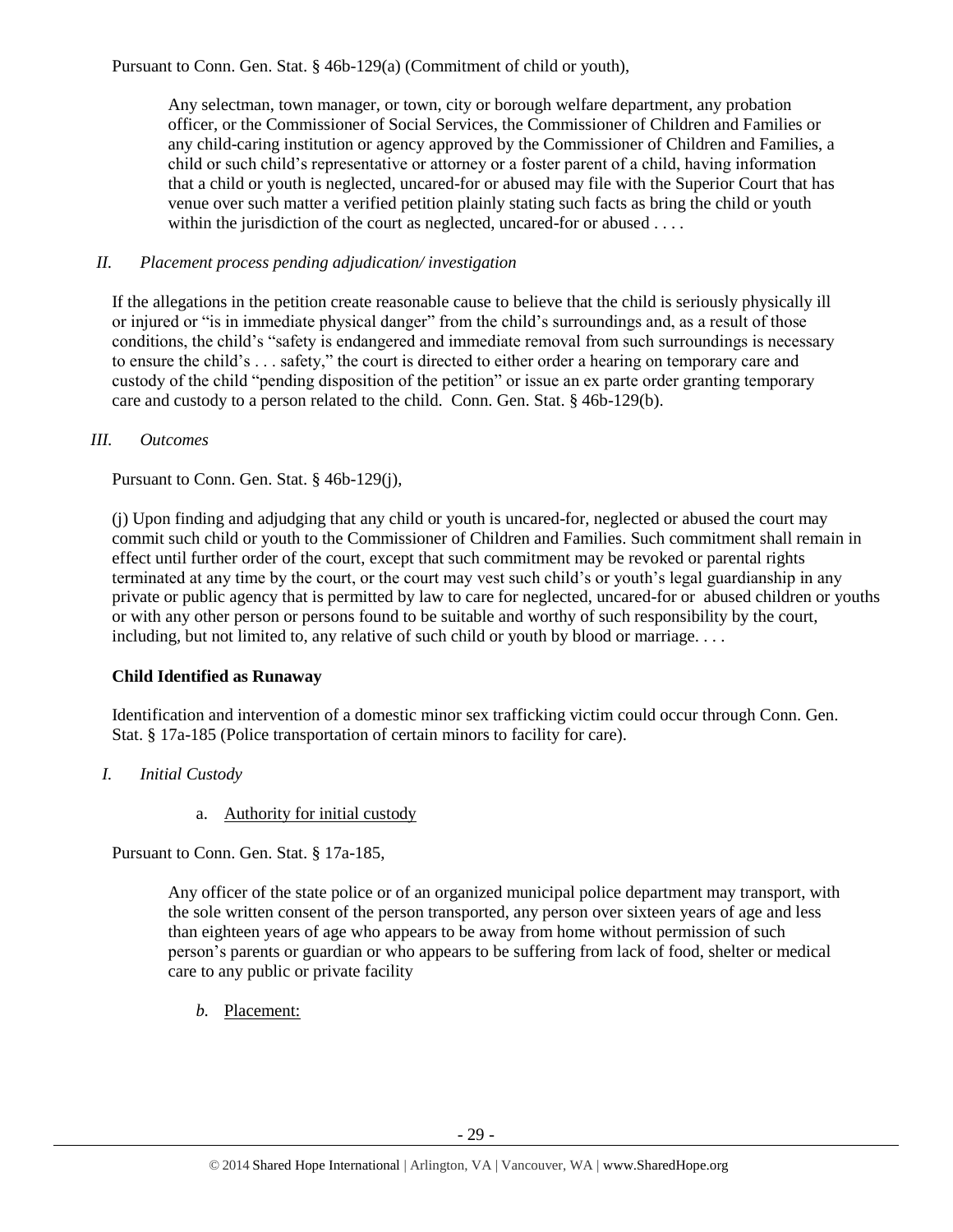Conn. Gen. Stat. §17a-185 also provides that "…institutions of the Department of Correction, the Connecticut Juvenile Training School and local police detention facilities shall not be used…" as placement facilities for a child who is alleged to be a runaway.

# *II. Outcomes (Final permanent placement)*

Conn. Gen. Stat. § 17a-201a (Commitment under sixteen restricted) states, "No court shall commit any child under sixteen years of age to any community correctional center or almshouse."

# **Child Identified as Delinquent**

Domestic minor sex trafficking victims who are 16 or 17 years old, however, may be considered delinquents if they are not able to successfully assert an affirmative defense to prostitution charge.<sup>82</sup> Conn. Gen. Stat. § 46b-133(c)(2) (Arrest of child. Release or detention of arrested child) states, "Upon the arrest of any youth by an officer for a violation of section 53a-82 [Prostitution], such officer shall report suspected abuse or neglect to the Department of Children and Families . . . ." This report, however, does not prevent these minors from being adjudicated as delinquents.

# *I. Initial Custody*

# a. Authority for initial custody

According to Conn. Gen. Stat. § 46b-133(a), "Nothing in this part shall be construed as preventing the arrest of a child, with or without a warrant, as may be provided by law, or as preventing the issuance of warrants by judges in the manner provided by section 54-2a, except that no child shall be taken into custody on such process except on apprehension in the act, or on speedy information, or in other cases when the use of such process appears imperative."

b. Placement

Conn. Gen. Stat. § 46b-133(c)(1) states,

(c) (1) Upon the arrest of any child by an officer, such officer may (A) release the child to the custody of the child's parent or parents, guardian or some other suitable person or agency, (B) at the discretion of the officer, release the child to the child's own custody, or (C) immediately turn the child over to a juvenile detention center. No child shall be placed in detention unless it appears from the available facts that there is probable cause to believe that the child has committed the acts alleged, there is no less restrictive alternative available and there is (A) a strong probability that the child will run away prior to the court hearing or disposition, (B) a strong probability that the child will commit or attempt to commit other offenses injurious to the child or to the community prior to the court disposition, . . . (E) a need to hold the child to assure the child's appearance before the court, in view of the child's previous failure to respond to the court process, or (F) a finding by the court that the child has violated one or more of the conditions of a suspended detention order. No child shall be held in any detention center unless an order to detain is issued by a judge of the Superior Court.

. . . .

# *II. Process following initial custody*

Once a child has been taken into custody, Conn. Gen. Stat. § 46b-133(e) provides,

 $\overline{a}$ <sup>82</sup> *See supra* Section 5.3 discussing the applicability of Conn. Gen. Stat. § 53a-82 to minors.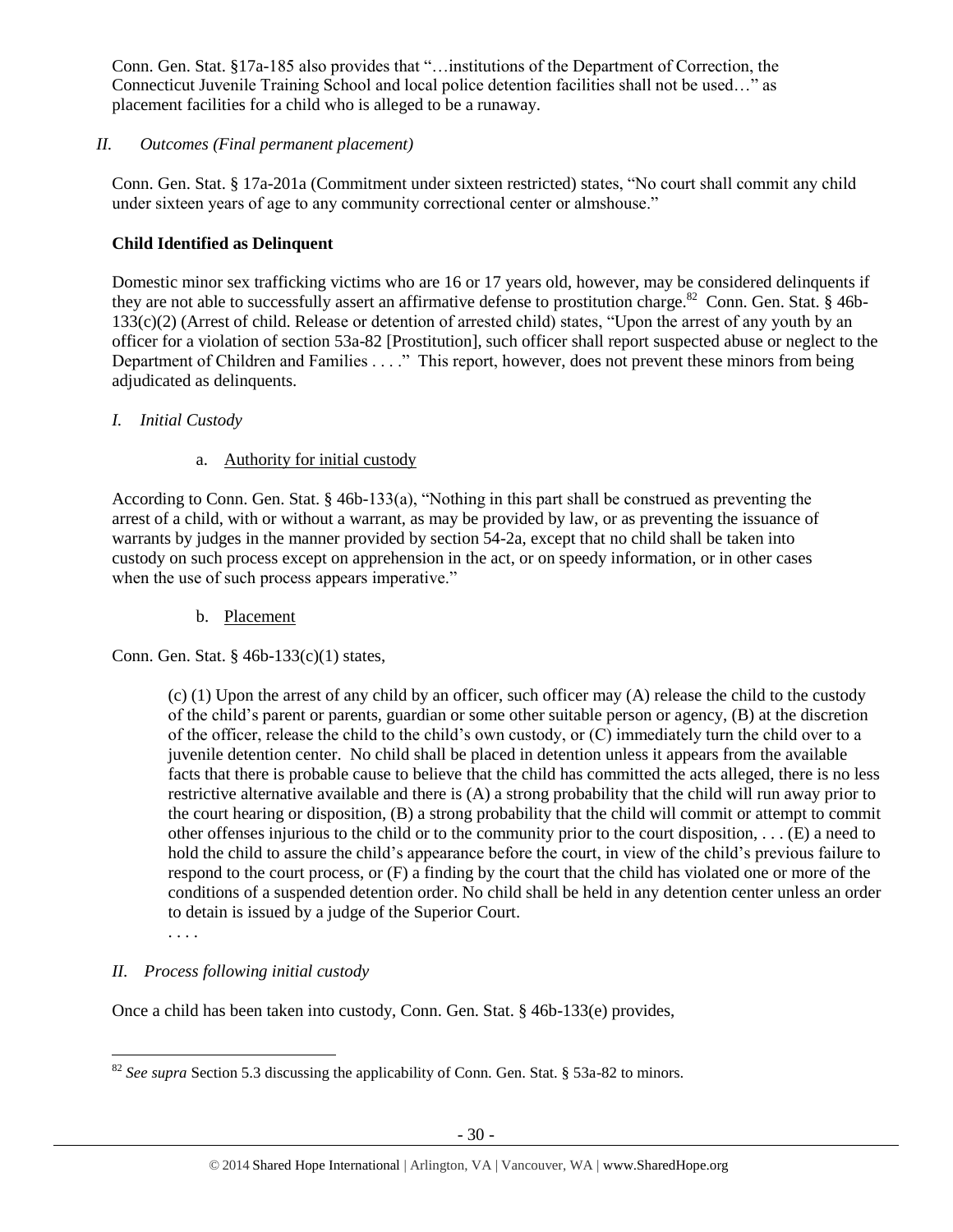The court or detention supervisor may turn such child over to a youth service program created for such purpose, if such course is practicable, or such child may be detained pending a hearing which shall be held on the business day next following the child's arrest...

# *III. Placement process pending adjudication*

Pursuant to Conn. Gen. Stat. § 46b-133(e), prior to a final dispositional hearing, the child must be released

unless it appears from the available facts there is probable cause to believe that the child has committed the acts alleged, there is no less restrictive alternative available and that there is (1) a strong probability that the child will run away prior to the court hearing or disposition, (2) a strong probability that the child will commit or attempt to commit other offenses injurious to the child or to the community prior to the court disposition, (3) probable cause to believe that the child's continued residence in the child's home pending disposition poses a risk to the child or the community because of the serious and dangerous nature of the act or acts the child is alleged to have committed, (4) a need to hold the child for another jurisdiction, (5) a need to hold the child to assure the child's appearance before the court, in view of the child's previous failure to respond to the court process, or (6) a finding by the court that the child has violated one or more of the conditions of a suspended detention order. Such probable cause may be shown by sworn affidavit in lieu of testimony. . . .

# *IV. Outcomes (Final permanent placement)*

After conviction a child may be routed into an alternative program pursuant to Conn. Gen. Stat. § 46b-141a(a) (Placement of delinquent child in alternative incarceration program), which states in part, when "a child is convicted as delinquent, the court, in lieu of committing such child to the Department of Children and Families or to a juvenile detention center, may, in its discretion, order an assessment for placement in an alternative incarceration program" and, should the court decide "that the child shall participate in such program, the court shall suspend any commitment to the Department of Children and Families or to a juvenile detention center and shall make participation in the alternative incarceration program a condition of probation." These alternative programs include "fines, restitution, community service, halfway houses, alternative incarceration centers, day incarceration centers, drug, alcohol and mental health programs, electronic monitoring, intensive probation, vocational probation, boot camps, structured wilderness programs, pretrial diversion options aimed at creating alternatives to unnecessary detention, and school and job training programs." Conn. Gen. Stat. § 46b-141a(b). The statutory language relating to these programs is not specifically geared toward treatment or counseling for victims of domestic minor sex trafficking.

# *5.5 Commercial sexual exploitation is identified as a type of abuse and neglect within child protection statutes.*

Pursuant to Conn. Gen. Stat. §  $46b-120(6) - (8)^{83}$  (Definitions)

(6) A child or youth may be found "neglected" who, for reasons other than being impoverished, (A) has been abandoned, (B) is being denied proper care and attention, physically, educationally, emotionally or morally, or (C) is being permitted to live under conditions, circumstances or associations injurious to the well-being of the child or youth;

(7) A child or youth may be found "abused" who (A) has been inflicted with physical injury or injuries other than by accidental means, (B) has injuries that are at variance with the history given of them, or (C) is in a condition that is the result of maltreatment, including, but not limited to, malnutrition, sexual molestation or exploitation, deprivation of necessities, emotional maltreatment or cruel punishment;

<sup>83</sup> *See supra* note [78.](#page-27-0)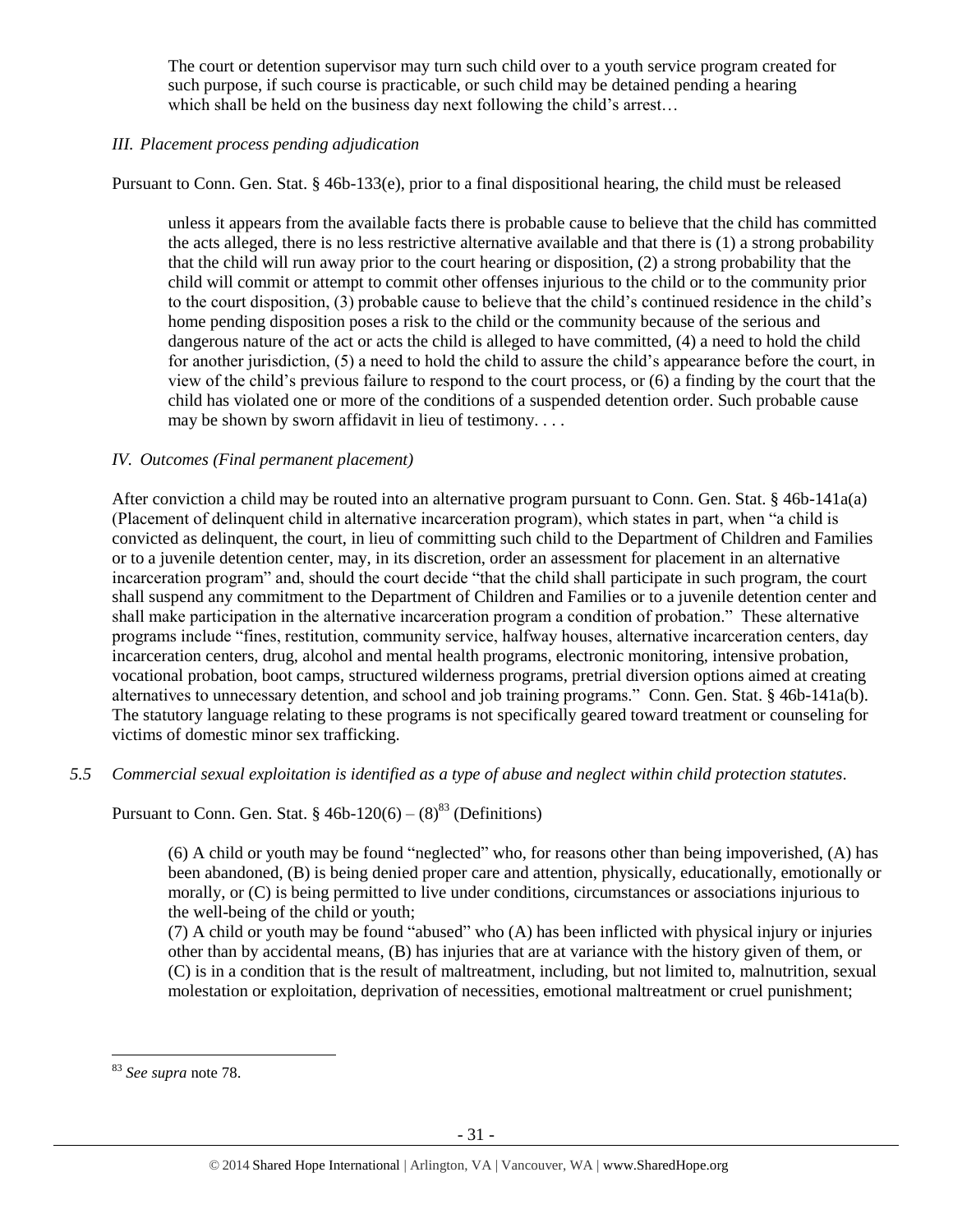(8) A child or youth may be found "uncared for" (A) who is homeless, (B) whose home cannot provide the specialized care that the physical, emotional or mental condition of the child or youth requires, or (C) who has been identified as a victim of trafficking, as defined in section 46a-170 . . . .

*5.6 The definition of "caregiver" (or similar term) in the child welfare statutes is broad enough to include a trafficker who has custody or control of a child in order to bring a trafficked child into protection of child protective services.*

Chapter 815t (Juvenile Matters), which addresses abused and neglected children, does not define terms related to caregiver. Throughout the chapter "person having responsibility for the care of the child or youth" is utilized, but undefined. However, pursuant to Enacted House Bill 5040 § 3(a), <sup>84</sup> the Department of Children and Families is authorized to provide services to any minor who is a victim of trafficking. It states,

(a) The Commissioner of Children and Families may: (1) Provide child welfare services for any minor child residing in the state who is identified by the Department of Children and Families as a victim of trafficking, as defined in section 46a-170 of the general statutes; and (2) provide appropriate services to a minor child residing in the state who the Department of Children and Families reasonably believes may be a victim of trafficking in order to safeguard the welfare of such minor child. For purposes of this section and section 17a-106a of the general statutes, "minor child" means any person under eighteen years of age.

*5.7 Crime victims' compensation is specifically available to a child victim of sex trafficking or commercial sexual exploitation of children (CSEC) without regard to ineligibility factors.*

For the purposes of victim services, Conn. Gen. Stat. § 54-201(1) (Definitions) defines "victim" as "a person who is injured or killed as provided in section 54-209." Conn. Gen. Stat. § 54-209(a) (Compensation ordered, when) states,

The Office of Victim Services or, on review, a victim compensation commissioner may order the payment of compensation in accordance with the provisions of sections 54-201 to 54-233 [Chapter 968 Victim Services], inclusive, for personal injury or death which resulted from: . . . (2) the commission or attempt to commit by another of any crime as provided in section 53a-24 [Offense defined] ....

Pursuant to Conn. Gen. Stat. § 53a-24(a), "The term 'crime' comprises felonies and misdemeanors." Therefore, commercially sexually exploited children are included as victims.

Due to several victim compensation eligibility factors, however, commercially sexually exploited children may not be eligible for victim compensation. Conn. Gen. Stat. § 54-211(a) (Time limitation on filing application for compensation. Restrictions on award of compensation. Amount of compensation) states,

(1) No order for the payment of compensation shall be made under section 54-210 [Compensation ordered for expenses, loss of earnings, pecuniary loss and other losses] unless (A) the application has been made within two years after the date of the personal injury or death, (B) the personal injury or death was the result of an incident or offense listed in section 54-209, and (C) such incident or offense has been reported to the police within five days of its occurrence or, if the incident or offense could not reasonably have been reported within such period, within five days of the time when a report could reasonably have been made, except that a victim of a sexual assault shall not be ineligible for the

 $\overline{a}$  $84$  House Bill 5040, 2014 Gen. Assemb. Leg. Sess. (Conn. 2014) (effective October 1, 2014)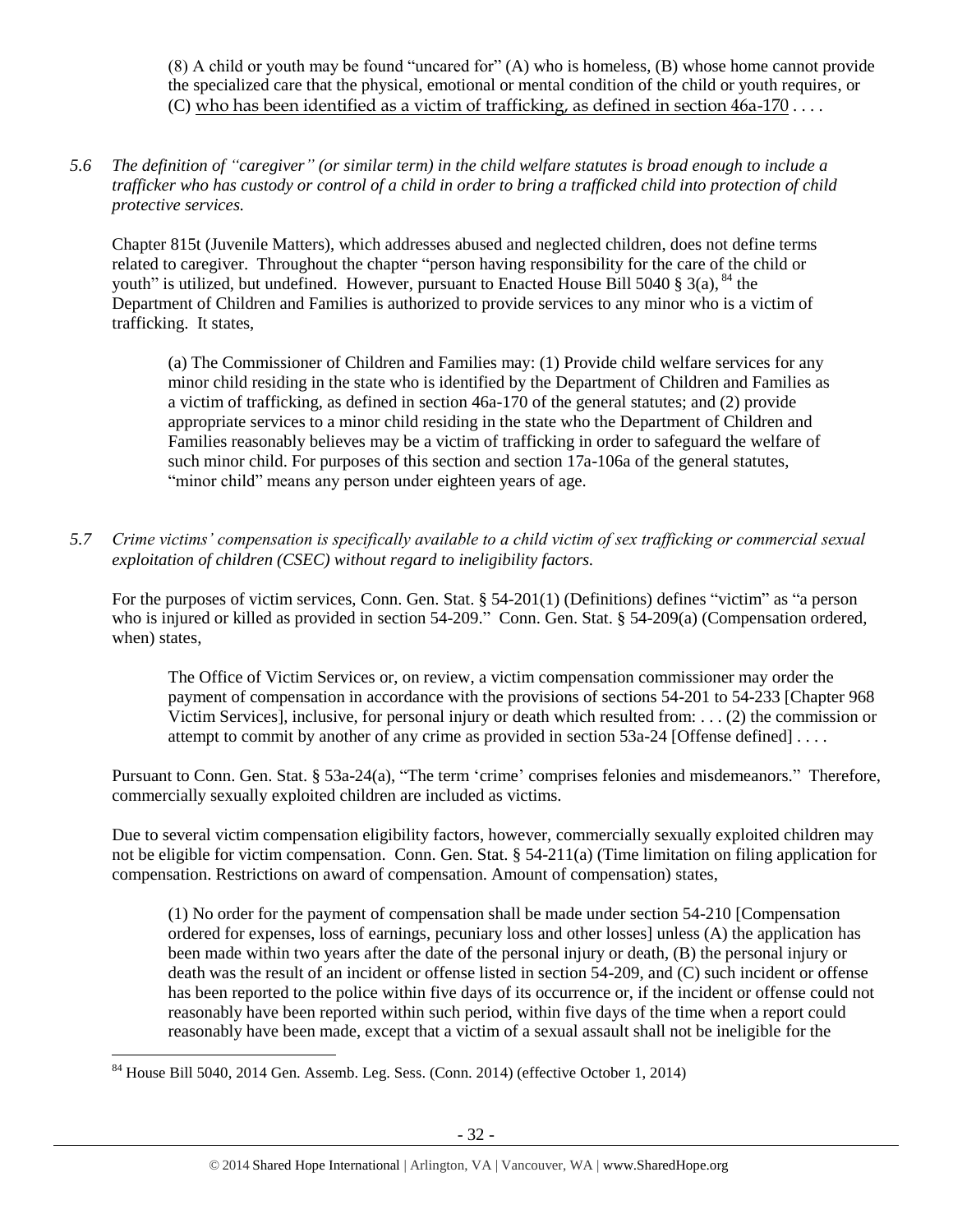payment of compensation by reason of failing to make a report pursuant to this subparagraph if such victim presented himself or herself to a health care facility within seventy-two hours of such sexual assault for examination and collection of evidence of such sexual assault in accordance with the provisions of section 19a-112a. (2) Notwithstanding the provisions of subdivision (1) of this subsection, any person who, before, on or after October 1, 2005, fails to make application for compensation within two years after the date of the personal injury or death as a result of physical, emotional or psychological injuries caused by such personal injury or death may apply for a waiver of such time limitation. The Office of Victim Services, upon a finding of such physical, emotional or psychological injury, may grant such waiver. (3) Notwithstanding the provisions of subdivision (1) of this subsection, any minor who, before, on or after October 1, 2005, fails to make application for compensation within two years after the date of the personal injury or death through no fault of the minor, may apply for a waiver of such time limitation. The Office of Victim Services, upon a finding that such minor is not at fault, may grant such waiver. . . . (6) Notwithstanding the provisions of subdivision  $(1)$ ,  $(2)$  or  $(3)$  of this subsection, the Office of Victim Services may, for good cause shown and upon a finding of compelling equitable circumstances, waive the time limitations of subdivision (1) of this subsection.

Furthermore, Conn. Gen. Stat. § 54-211(b)(2) states that no compensation will be given if "the victim" violated a penal law of this state, which violation caused or contributed to his injuries or death."

An additional possible limitation for domestic minor sex trafficking victims can be found in Conn. Gen. Stat. § 54-208(c) (Order of payment of compensation), which states,

In determining whether to make an order under this section, the Office of Victim Services or, on review, a victim compensation commissioner shall consider all circumstances determined to be relevant, including but not limited to provocation, consent or any other behavior of the victim which directly or indirectly contributed to such victim's injury or death, the extent of the victim's cooperation in investigating the application and the extent of the victim's cooperation with law enforcement agencies in their efforts to apprehend and prosecute the offender, and any other relevant matters.

Pursuant to Conn. Gen. Stat. § 54-210(a) (Compensation ordered for expenses, loss of earnings, pecuniary loss and other losses), compensation may be paid for, among other things, medical costs beyond Medicaid or health insurance coverage and loss of earning ability due to incapacity of the victim. However, compensation for pain and suffering is not permitted. Conn. Gen. Stat. § 54-211(c).

5.7.1 Recommendation: Amend Conn. Gen. Stat. § 54-211 (Time limitation on filing application for compensation. Restrictions on award of compensation. Amount of compensation) and § 54-208(c) (Order of payment compensation) to make an exception from the listed ineligibility factors for commercially sexually exploited minors under the age of 18.

# *5.8 Victim-friendly procedures and protections are provided in the trial process for minors under 18.*

Most of Connecticut's victim-friendly criminal justice procedures and protections do not extend to or do not explicitly cover victims of domestic minor sex trafficking. Conn. Gen. Stat. § 54-86f (Admissibility of evidence of sexual conduct), which limits the introduction of a victim's prior sexual conduct, subject to several exceptions, does not apply to domestic minor sex trafficking victims. Conn. Gen. Stat. § 54-86f only applies "[i]n any prosecution for sexual assault under sections 53a-70 [Sexual assault in the first degree:], 53a-70a [Sexual assault in the first degree], and 53a-71 to 53a-73a, inclusive [Sexual assault in the second degree; Sexual assault in the third degree; Sexual assault in the third degree with a firearm; Sexual assault in the fourth degree]."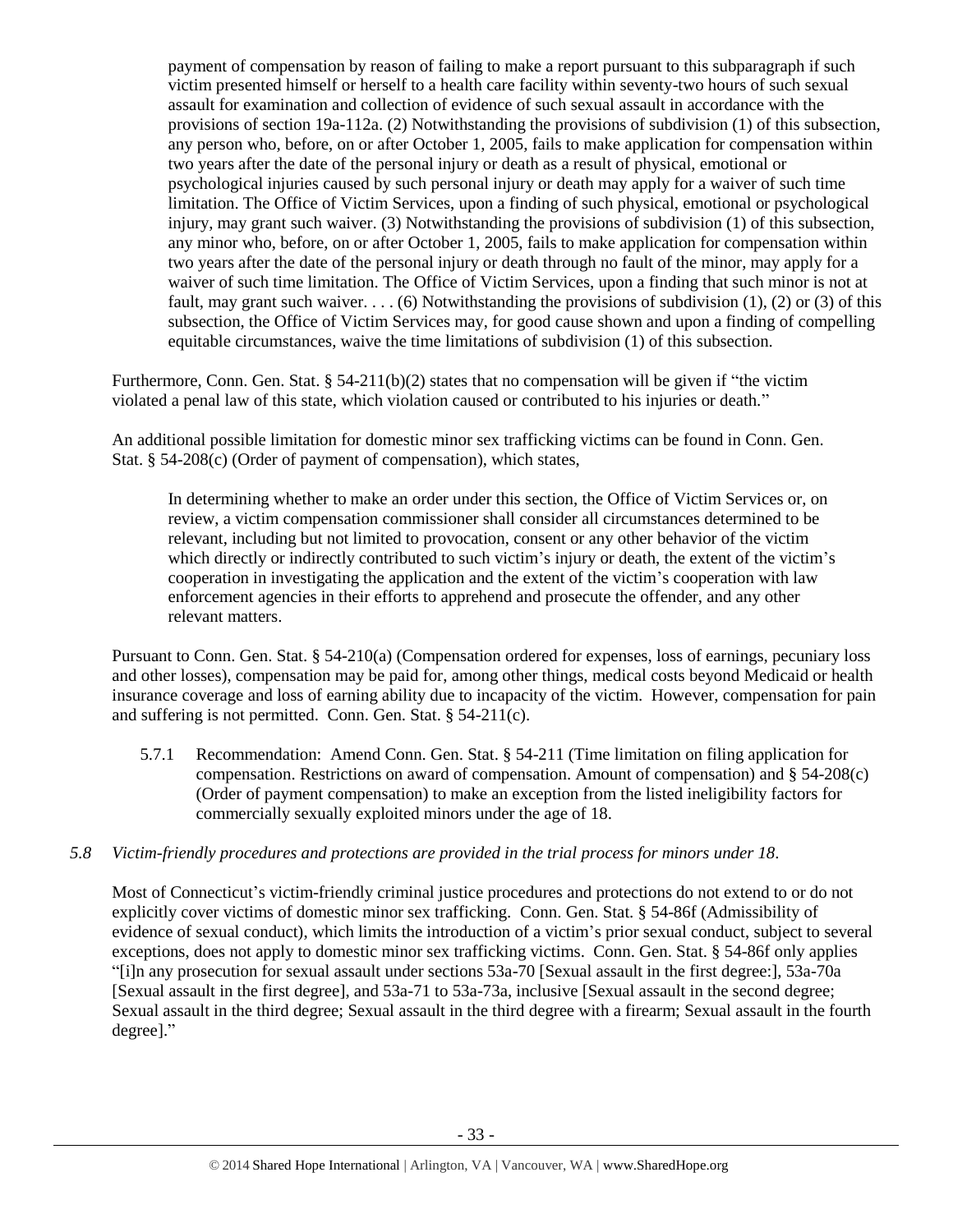Children 12 years of age or younger who are victims of assault, sexual assault, or abuse are provided certain additional protections. Conn. Gen. Stat. § 54-86g(b) (Testimony of victim of child abuse. Court may order testimony taken outside courtroom. Procedure) states,

In any criminal prosecution of an offense involving assault, sexual assault or abuse of a child twelve years of age or younger, the court may, upon motion of the attorney for any party, order that the following procedures be used when the testimony of the child is taken: (1) Persons shall be prohibited from entering and leaving the courtroom during the child's testimony; (2) an adult who is known to the child and with whom the child feels comfortable shall be permitted to sit in close proximity to the child during the child's testimony, provided such person shall not obscure the child from the view of the defendant or the trier of fact; (3) the use of anatomically correct dolls by the child shall be permitted; and (4) the attorneys for the defendant and for the state shall question the child while seated at a table positioned in front of the child, shall remain seated while posing objections and shall ask questions and pose objections in a manner which is not intimidating to the child.

Additionally, for such victims, under Conn. Gen. Stat. § 54-86g(a), the court may order the child's testimony taken outside the courtroom and "televised by closed circuit equipment in the courtroom or recorded for later showing before the court." The defendant may be excluded from the room or screened from the child's sight when the testimony is taken, "only if the state proves, by clear and convincing evidence, that the child would be so intimidated, or otherwise inhibited, by the physical presence of the defendant that a compelling need exists to take the testimony of the child outside the physical presence of the defendant in order to insure the reliability of such testimony." If the defendant is excluded or screened, however, "the court shall ensure that the defendant is able to observe and hear the testimony of the child, but that the child cannot see or hear the defendant. The defendant shall be able to consult privately with his attorney at all times during the taking of the testimony."

<span id="page-33-1"></span><span id="page-33-0"></span>Pursuant to the 2013 Connecticut Practice Book, "All oral testimony shall be given under oath."<sup>85</sup> If the person testifying in Superior Court is under the age of 18,<sup>86</sup> however, the court may administer a simplified ageappropriate oath or "admit the testimony of a child or youth without the imposition of a formal oath if the judicial authority finds that the oath would be meaningless to the particular child or youth, or would otherwise inhibit the child or youth from testifying freely and fully."<sup>87</sup> Additional victim-friendly procedures include allowing a trusted adult to sit with the child or youth during testimony and requiring the attorneys to remain seated and proceed in a non-threatening manner.<sup>88</sup> If the minor who is testifying is the child of the respondent. the respondent may be excluded from the hearing "upon a showing by clear and convincing evidence that the child or youth witness would be so intimidated or inhibited that trustworthiness of the child or youth witness is seriously called into question."<sup>89</sup>

<sup>85</sup> THE COMMISSION ON OFFICIAL LEGAL PUBLICATIONS, CONNECTICUT PRACTICE BOOK (2013) § 32a-4(a), *available at* http://www.jud.ct.gov/publications/PracticeBook/PB.pdf.

<sup>86</sup> Pursuant to THE COMMISSION ON OFFICIAL LEGAL PUBLICATIONS, CONNECTICUT PRACTICE BOOK (2011) § 26- $1(a)(1), (2),$ 

<sup>&</sup>quot;Child" means any person under sixteen years of age, except that (A) for purposes of delinquency matters and proceedings, "child" means any person (i) under seventeen years of age who has not been legally emancipated or, (ii) seventeen years of age or older who, prior to attaining seventeen years of age, has committed a delinquent act and, subsequent to attaining seventeen years of age, (i) violates any order of a judicial authority or any condition of probation ordered by a judicial authority with respect to such delinquency proceeding; or (ii) willfully fails to appear in response to a summons under General Statutes § 46b-133, with respect to such delinquency proceeding, and (B) for purposes of family with service needs matters and proceedings, child means a person under seventeen years of age; (2) "Youth" means any person sixteen or seventeen years of age who has not been legally emancipated.

<sup>87</sup> *See supra* note [85.](#page-33-0)

<sup>88</sup> *See supra* note [85,](#page-33-1) § 32a-4(c).

<sup>89</sup> *See supra* note [85,](#page-33-1) § 32a-4(e).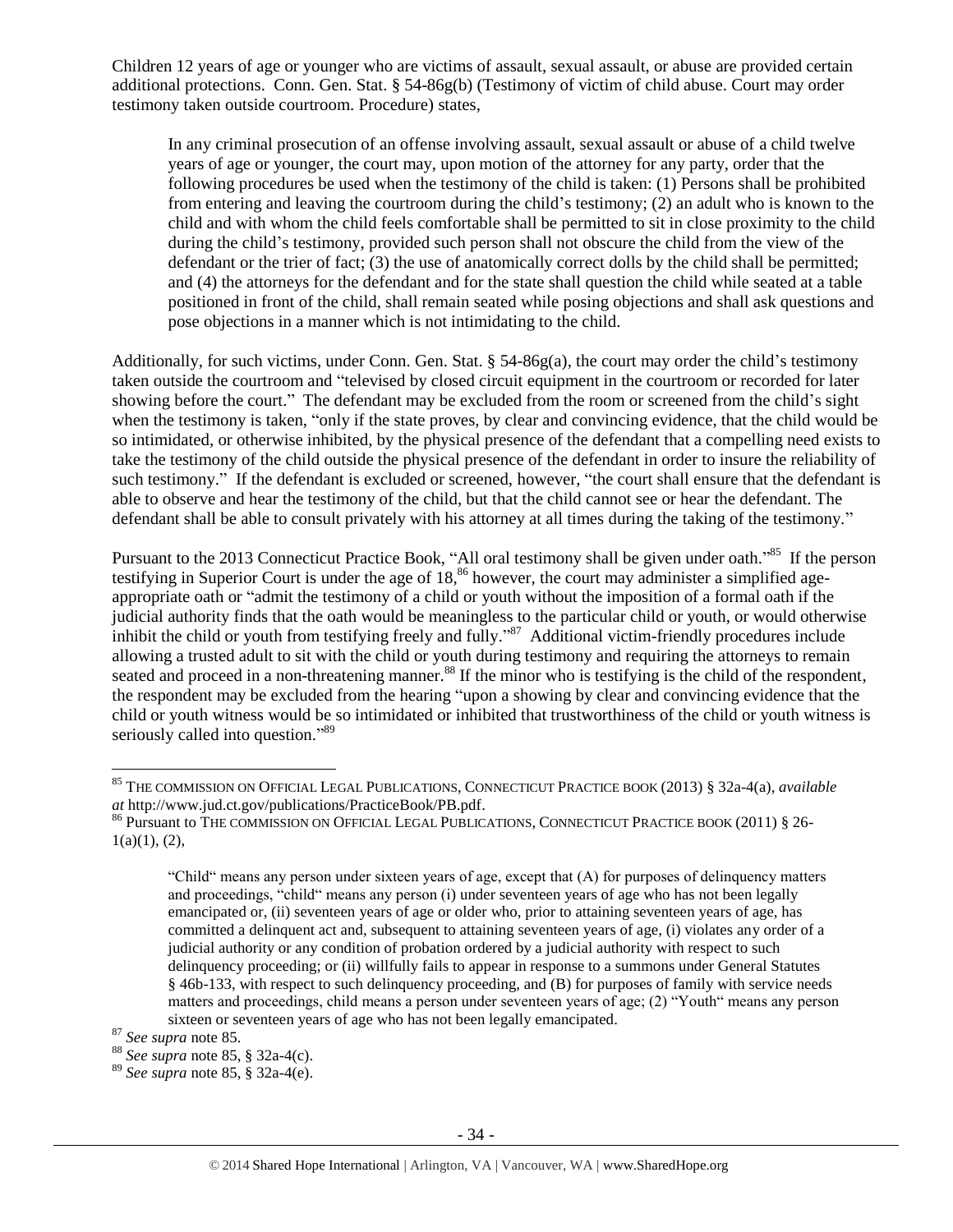*5.9 Expungement or sealing of juvenile delinquency records resulting from arrests or adjudications for prostitution-related offenses committed as a result of, or in the course of, the commercial sexual exploitation of a minor is available within a reasonable time after turning 18.*

Conn. Gen. Stat. § 46b-146 (Erasure of police and court records) states,

Whenever any child has been convicted as delinquent, has been adjudicated a member of a family with service needs or has signed a statement of responsibility admitting to having committed a delinquent act, and has subsequently been discharged from the supervision of the Superior Court or from the custody of the Department of Children and Families or from the care of any other institution or agency to whom the child has been committed by the court, such child, or the child's parent or guardian, may file a petition with the Superior Court. If such court finds (1) that at least two years or, in the case of a child convicted as delinquent for the commission of a serious juvenile offense, four years have elapsed from the date of such discharge, (2) that no subsequent juvenile proceeding or adult criminal proceeding is pending against such child, (3) that such child has not been convicted of a delinquent act that would constitute a felony or misdemeanor if committed by an adult during such two-year or four-year period, (4) that such child has not been convicted as an adult of a felony or misdemeanor during such two-year or four-year period, and (5) that such child has reached eighteen years of age, the court shall order all police and court records pertaining to such child to be erased. . . . .

- 5.9.1 Recommendation: Amend Conn. Gen. Stat. § 46b-146 (Erasure of police and court records) to permit a minor who has incurred a criminal record as a result of being trafficked to expunge the records immediately or, at latest, upon turning 18 years of age.
- *5.10 Victim restitution and civil remedies for victims of domestic minor sex trafficking or commercial sexual exploitation of children (CSEC) are authorized by law.*

Civil remedies are specifically available in cases of trafficking in persons through Conn. Gen. Stat § 52-571i (Action for damages resulting from trafficking in persons), which states.

Any person aggrieved by a violation of section 53a-192a [Trafficking in persons] may bring a civil action in the superior court for the judicial district where such person resides or the judicial district of Hartford against the person or persons who committed such violation to recover actual damages, statutory damages of not more than one thousand dollars for each day such person was coerced by another person in violation of section 53a-192a and a reasonable attorney's fee.

A domestic minor sex trafficking victim may also receive restitution under Conn. Gen. Stat. § 53a-28(c) which states,

In addition to any sentence imposed pursuant to subsection (b) of this section, if (1) a person is convicted of an offense that resulted in injury to another person or damage to or loss of property, (2) the victim requests financial restitution, and (3) the court finds that the victim has suffered injury or damage to or loss of property as a result of such offense, the court shall order the offender to make financial restitution under terms that it determines are appropriate. . . . Restitution ordered by the court pursuant to this subsection shall be based on easily ascertainable damages for injury or loss of property, actual expenses incurred for treatment for injury to persons and lost wages resulting from injury. Restitution shall not include reimbursement for damages for mental anguish, pain and suffering or other intangible losses, but may include the costs of counseling reasonably related to the offense. . . .

In deciding the amount of restitution under Conn. Gen. Stat. § 53a-28(c),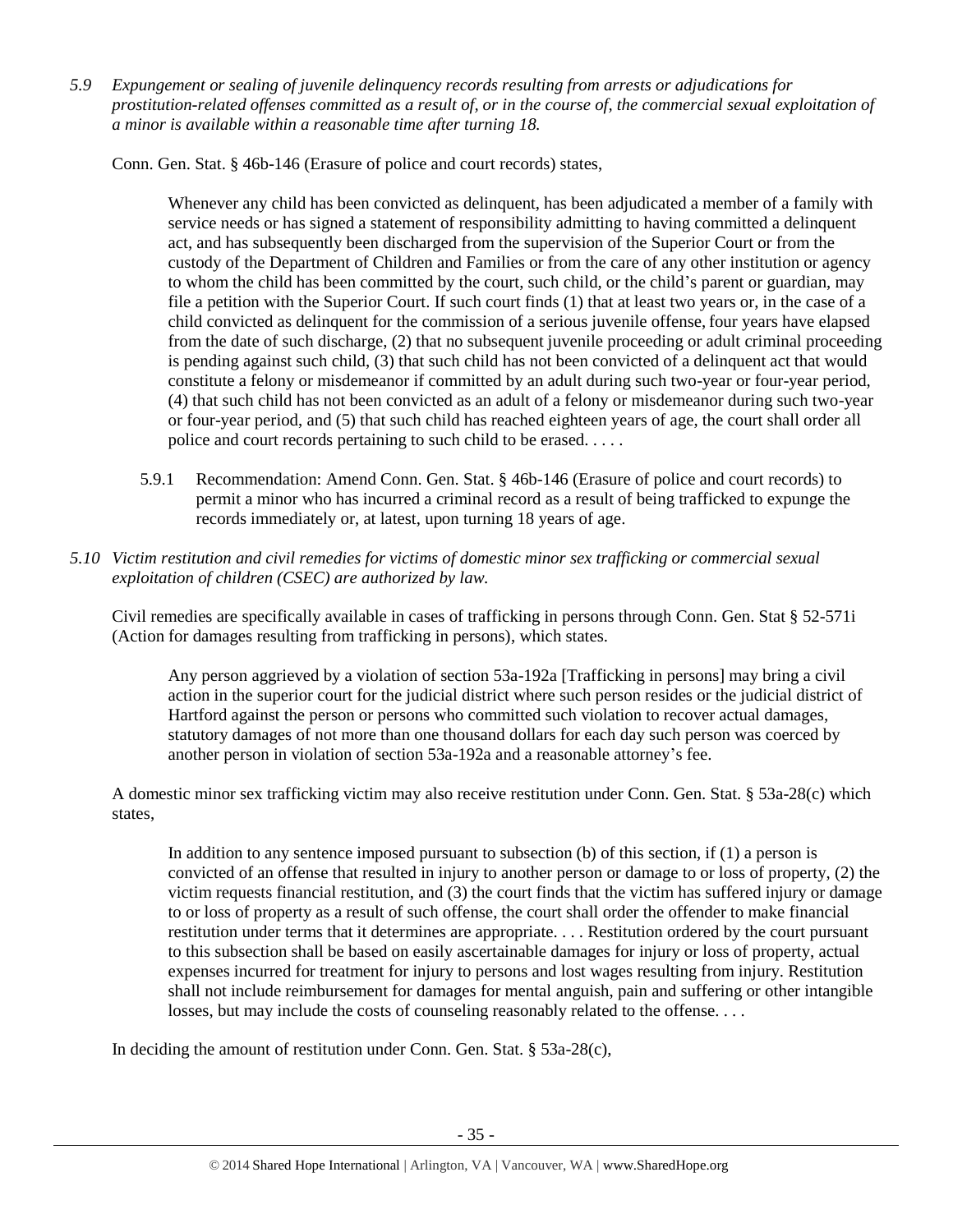the court shall consider: (A) The financial resources of the offender and the burden restitution will place on other obligations of the offender; (B) the offender's ability to pay based on installments or other conditions; (C) the rehabilitative effect on the offender of the payment of restitution and the method of payment; and (D) other circumstances, including the financial burden and impact on the victim, that the court determines make the terms of restitution appropriate. If the court determines that the current financial resources of the offender or the offender's current ability to pay based on installments or other conditions are such that no appropriate terms of restitution can be determined, the court may forego setting such terms. The court shall articulate its findings on the record with respect to each of the factors set forth in subparagraphs (A) to (D), inclusive, of this subsection.

*5.11 Statutes of limitations for civil and criminal actions for child sex trafficking or commercial sexual exploitation of children (CSEC) offenses are eliminated or lengthened sufficiently to allow prosecutors and victims a realistic opportunity to pursue criminal action and legal remedies.*

Pursuant to Conn. Gen. Stat. § 54-193(a) (Limitation of prosecution for certain offenses), "There shall be no limitation of time within which a person may be prosecuted for . . . a class A felony." Therefore prosecutions for Conn. Gen. Stat. § 53a-196a (Employing a minor in an obscene performance) or § 53a-70c (Aggravated sexual assault of a minor) are not subject to a statute of limitations and may be prosecuted at any time. All offenses punishable by imprisonment for more than 1 year are subject to a 5-year statute of limitations, while all other offenses are subject to a 1-year statute of limitations. Conn. Gen. Stat. § 54-193(b), (c).

Under Conn. Gen. Stat. § 54-193a (Limitation of prosecution for offenses involving sexual abuse of minor), however,

Notwithstanding the provisions of section 54-193, no person may be prosecuted for any offense, except a class A felony, involving sexual abuse, sexual exploitation or sexual assault of a minor except within thirty years from the date the victim attains the age of majority or within five years from the date the victim notifies any police officer or state's attorney acting in such police officer's or state's attorney's official capacity of the commission of the offense, whichever is earlier . . . .

Pursuant to Conn. Gen. Stat. § 52-577d (Limitation of action for damages to minor caused by sexual abuse, exploitation or assault),

Notwithstanding the provisions of section 52-577 [Action founded upon a tort], no action to recover damages for personal injury to a minor, including emotional distress, caused by sexual abuse, sexual exploitation or sexual assault may be brought by such person later than thirty years from the date such person attains the age of majority.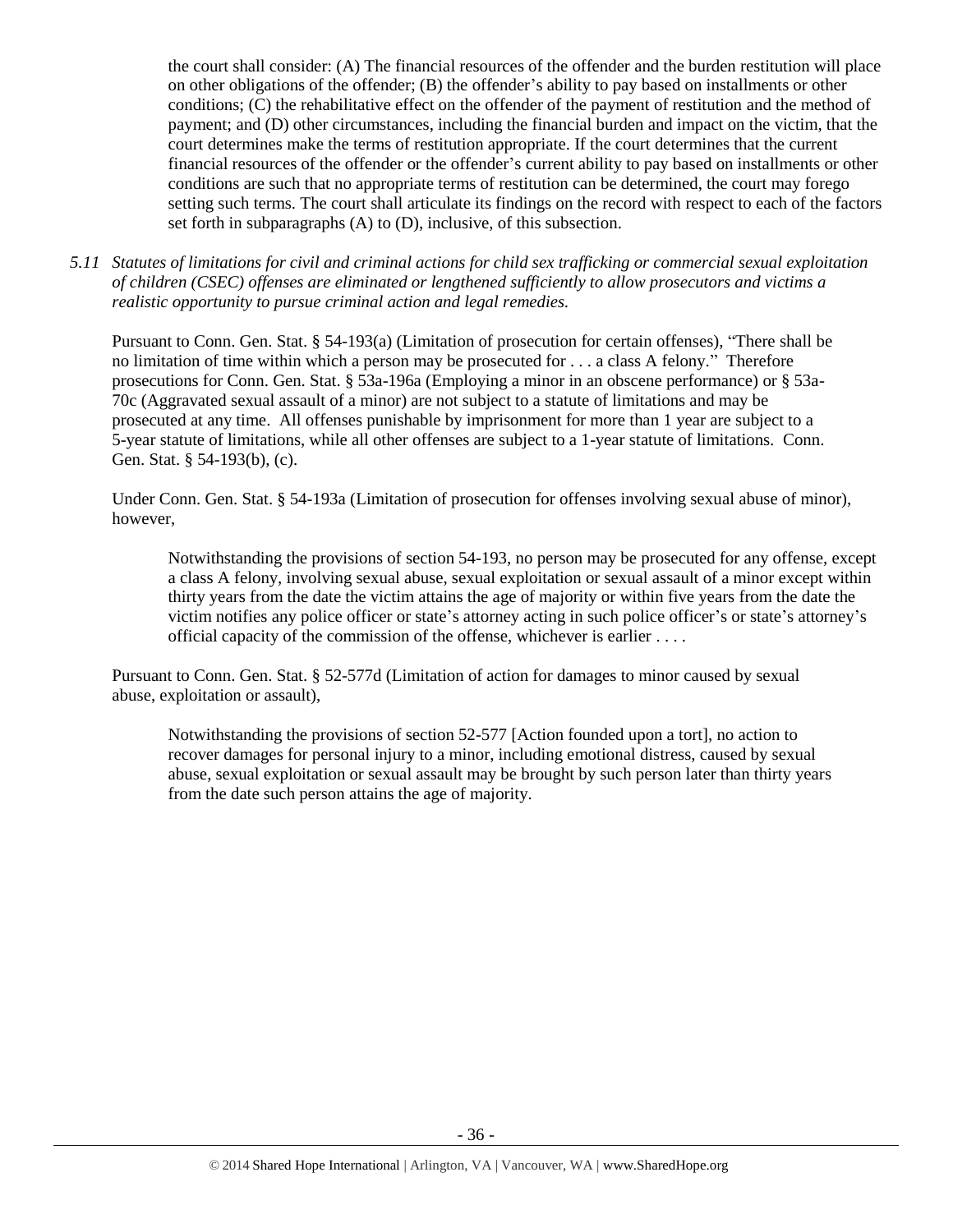#### **FRAMEWORK ISSUE 6: CRIMINAL JUSTICE TOOLS FOR INVESTIGATION AND PROSECUTIONS**

#### *Legal Components:*

- *6.1 Training on human trafficking and domestic minor sex trafficking for law enforcement is statutorily mandated or authorized.*
- *6.2 Single party consent to audiotaping is permitted in law enforcement investigations.*
- *6.3 Wiretapping is an available tool to investigate domestic minor sex trafficking.*
- *6.4 Using a law enforcement posing as a minor to investigate buying or selling of commercial sex acts is not a defense to soliciting, purchasing, or selling sex with a minor.*
- *6.5 Using the Internet to investigate buyers and traffickers is a permissible investigative technique.*
- *6.6 Law enforcement and child welfare agencies are mandated to promptly report missing and recovered children. \_\_\_\_\_\_\_\_\_\_\_\_\_\_\_\_\_\_\_\_\_\_\_\_\_\_\_\_\_\_\_\_\_\_\_\_\_\_\_\_\_\_\_\_\_\_\_\_\_\_\_\_\_\_\_\_\_\_\_\_\_\_\_\_\_\_\_\_\_\_\_\_\_\_\_\_\_\_\_\_\_\_\_\_\_\_\_\_\_\_\_\_\_\_*

# *Legal Analysis:*

 $\overline{a}$ 

*6.1 Training on human trafficking and domestic minor sex trafficking for law enforcement is statutorily mandated or authorized.*

While training is not mandated, Connecticut has developed a training program on trafficking in persons pursuant to Conn. Gen. Stat. § 46a-4b (Training program on trafficking in persons) which states,

The Permanent Commission on the Status of Women, in conjunction with the Police Officer Standards and Training Council, shall develop a training program on trafficking in persons and make such training program available, upon request, to the Division of State Police within the Department of Emergency Services and Public Protection, the office of the Chief State's Attorney, local police departments and community organizations.

Additionally, Enacted House Bill 5040  $\S$  3(b) states, <sup>90</sup>

The Commissioner of Children and Families may, within available appropriations, provide training to law enforcement officials regarding the trafficking of minor children. The training shall include, but not be limited to, (1) awareness and compliance with the laws and protocols concerning trafficking of minor children, (2) identification of, access to and provision of services for minor children who are victims of trafficking, and (3) any other services the department deems necessary to carry out the provisions of this section and section 17a-106a of the general statutes, as amended by this act.

*6.2 Single party consent to audiotaping is permitted in law enforcement investigations.*

Connecticut requires two-party consent for the recording of telephonic communications. Pursuant to Conn. Gen. Stat. § 52-570d(a) (Action for illegal recording of private telephonic communications),

No person shall use any instrument, device or equipment to record an oral private telephonic communication unless the use of such instrument, device or equipment (1) is preceded by consent of all parties to the communication and such prior consent either is obtained in writing or is part of, and obtained at the start of, the recording, or (2) is preceded by verbal notification which is recorded at the beginning and is part of the communication by the recording party, or (3) is accompanied by an automatic tone warning device which automatically produces a distinct signal that is repeated at

 $90$  House Bill 5040, 2014 Gen. Assemb. Leg. Sess. (Conn. 2014) (effective October 1, 2014)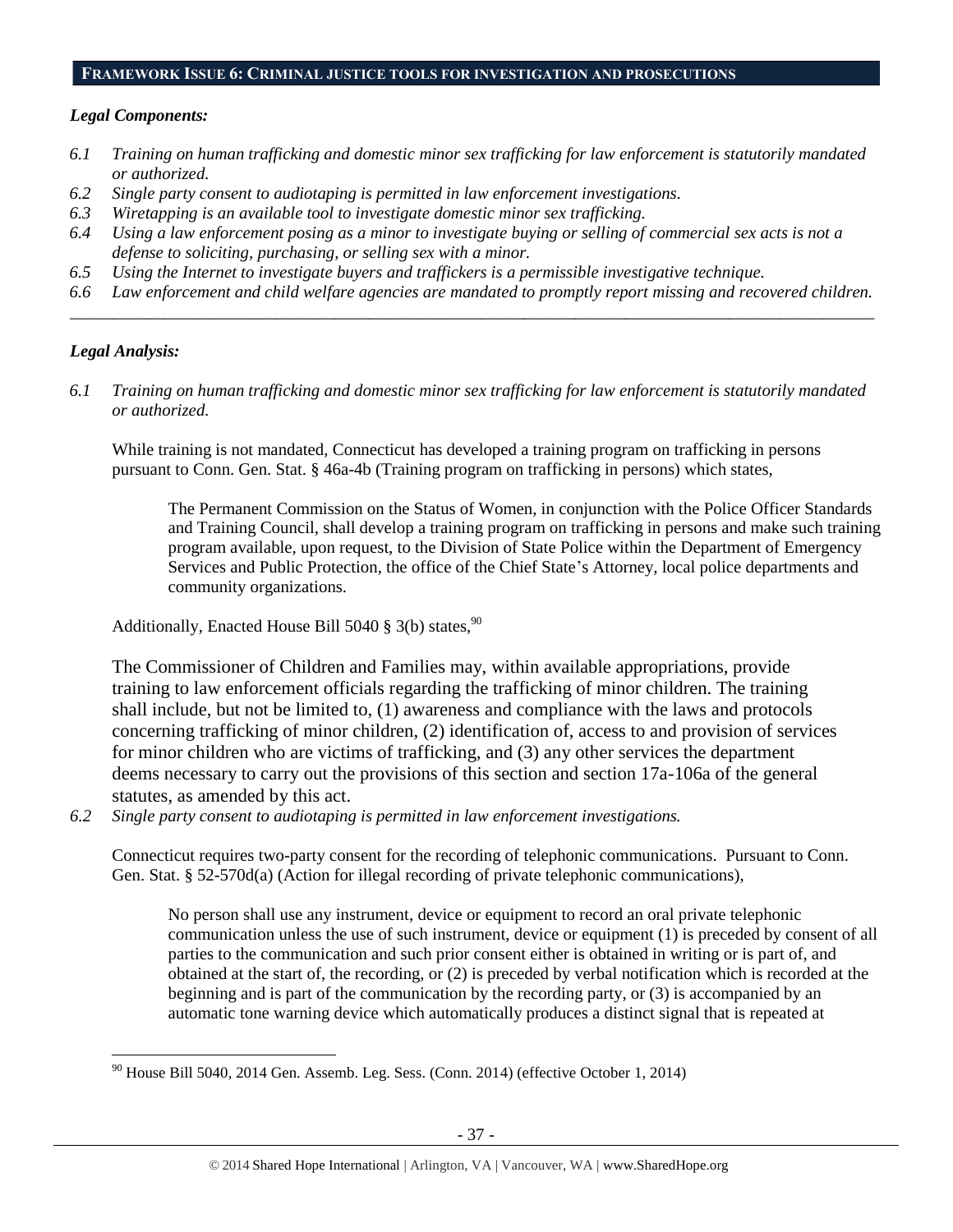intervals of approximately fifteen seconds during the communication while such instrument, device or equipment is in use.

6.2.1. Recommendation: Amend Conn. Gen. Stat. § 52-570d(a) (Action for illegal recording of private telephonic communications) to create an exception that allows for single-party consent to audiotaping if the offense being investigated is a trafficking in persons offense under Conn. Gen. Stat. § 53a-192a or a CSEC offense.

# *6.3 Wiretapping is an available tool to investigate domestic minor sex trafficking.*

Pursuant to Conn. Gen. Stat. § 54-41d(1), (2) (Issuance of order), orders authorizing wiretapping may only be issued for crimes enumerated in Conn. Gen. Stat. § 54-41(b) (Application for order authorizing interception). Assuming the other requirements in Conn. Gen. Stat. § 54-41d and the chapter on wiretapping are met, an authorization to intercept a wire can be granted pursuant to Conn. Gen. Stat. § 54- 41b states,

when such interception may provide evidence of the commission of offenses involving gambling, bribery, violations of section 53-395 [Prohibited activities in Chapter 949c Corrupt Organizations and Racketeering Activity Act], violations of section 21a-277 [Penalty for illegal manufacture, distribution, sale, prescription, dispensing], felonious crimes of violence or felonies involving the unlawful use or threatened use of physical force or violence committed with the intent to intimidate or coerce the civilian population or a unit of government.

Therefore, wiretapping for domestic minor sex trafficking cases is only authorized to the extent that these crimes fall within Conn. Gen. Stat. § 53-395 or are felonious crimes of violence.

- 6.3.1 Recommendation: Amend Conn. Gen. Stat. § 54-41b (Application for order authorizing interception to include Conn. Gen. Stat 53a-192a (Trafficking in persons), § 53a-86(a) (Promoting prostitution in the first degree), § 53a-70c (Aggravated sexual assault of a minor), § 53a-90a(a) (Enticing a minor. Penalties), and § 53a-196a (Employing a minor in an obscene performance) as crimes for which wiretapping can be authorized.
- *6.4 Using a law enforcement posing as a minor to investigate buying or selling of commercial sex acts is not a defense to soliciting, purchasing, or selling sex with a minor.*

Conn. Gen. Stat. § 53a-83 (Patronizing a prostitute) and § 53a-83a (Patronizing a prostitute from a motor vehicle) are silent with regard to the defense that the person solicited was actually an undercover officer.

Pursuant to Conn. Gen. Stat. § 53a-15 (Entrapment as defense),

In any prosecution for an offense, it shall be a defense that the defendant engaged in the proscribed conduct because he was induced to do so by a public servant, or by a person acting in cooperation with a public servant, for the purpose of institution of criminal prosecution against the defendant, and that the defendant did not contemplate and would not otherwise have engaged in such conduct.

- 6.4.1 Recommendation: Enact a law expressly permitting the use of a law enforcement decoy during the investigation or prohibiting a defense to prosecution based on the "minor" being in fact a person posing as a minor for purposes of the investigation of a violation under Conn. Gen. Stat. § 53a-192a (Trafficking in persons) and CSEC laws.
- *6.5 Using the Internet to investigate buyers and traffickers is a permissible investigative technique.*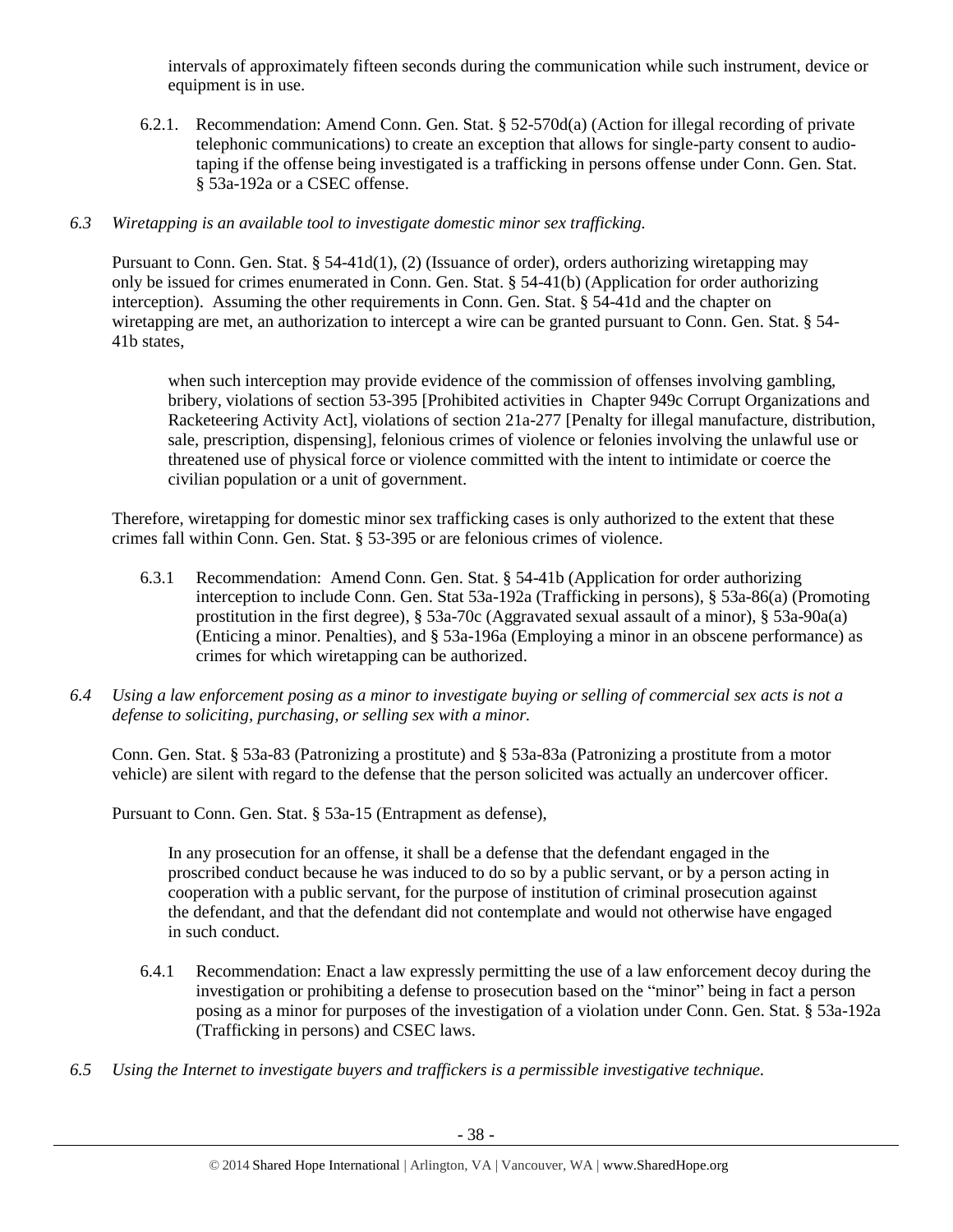Conn. Gen. Stat. § 53a-90a (Enticing a minor) does not explicitly allow for conviction if the person the individual contacted was merely believed to be a minor, but was really an undercover officer.<sup>91</sup>

6.5.1 Recommendation: Amend Conn. Gen. Stat. § 53a-90a (Enticing a minor) to expressly allow for an undercover officer to investigate buyers or traffickers using the internet without regard to whether the defendant merely believed the investigator to be a minor.

## *6.6 Law enforcement and child welfare agencies are mandated to promptly report missing and recovered children.*

Conn. Gen. Stat. § 29-1e (Missing Children Information Clearinghouse. Definitions. Duties. Missing child reports) establishes a Missing Children Information Clearinghouse within the Department of Emergency Services and Public Protection. Pursuant to Conn. Gen. Stat. § 29-1e(c)-(e),

(c) The clearinghouse is established as a central repository of information regarding missing children<sup>92</sup> and other missing persons. Such information shall be collected and disseminated to assist in the location of missing children. The clearinghouse shall:

(1) Establish a system of intrastate communication of information relating to children determined to be missing by the parent, guardian or legal custodian of the child, or by a law enforcement agency; (2) Provide a centralized file for the exchange of information on missing children within the state; (3) Interface with the National Crime Information Center for the exchange of information on children suspected of interstate travel;

(4) Collect, process, maintain and disseminate information on missing children and shall strive to maintain or disseminate only accurate and complete information;

(5) Establish procedures to maintain the confidentiality of the medical information of any missing child or other missing person that is collected, discovered or otherwise obtained pursuant to the provisions of this section or section 29–1f, including procedures providing that no such medical information shall be disseminated to the public without the consent of the parent, guardian or legal custodian of any such missing child or, in the case of a missing person other than a missing child, the spouse, parent, sibling, child or next of kin of such person; and

(6) Conduct investigations concerning missing children in this state and cooperate with local law enforcement agencies and other state and federal agencies in investigations concerning missing children.

(d) All state, county and municipal law enforcement agencies shall submit to the clearinghouse all missing child reports received by any such agency.

(e) (1) Any parent, guardian or legal custodian may submit a missing child report to the clearinghouse on any child whose whereabouts is unknown, regardless of the circumstances, subsequent to the reporting of such to the appropriate law enforcement agency within the county in which the child became missing, which shall be included in the clearinghouse data base.

(2) The parent, guardian or legal custodian responsible for notifying the clearinghouse or a law enforcement agency of a missing child shall immediately notify such agency or the clearinghouse of any child whose location has been determined.

Additionally, Conn. Gen. Stat. § 7-282c (Filing and dissemination of reports re missing children and certain

<sup>&</sup>lt;sup>91</sup> *But see State v. Nero*, 1 A.3d 184, 207 (Conn. App. Ct. 2010) (affirming the conviction of an offender who was apprehended by an undercover police officer posing online as a 15-year-old girl for attempting to entice a minor to engage in noncommercial sex acts).

 $92$  Pursuant to Conn. Gen. Stat. § 29-1e(b)(1), "Missing child' means any person who is under the age of eighteen years, whose temporary or permanent residence is in Connecticut or is believed to be in Connecticut, whose location has not been determined, and who has been reported as missing to a law enforcement agency."